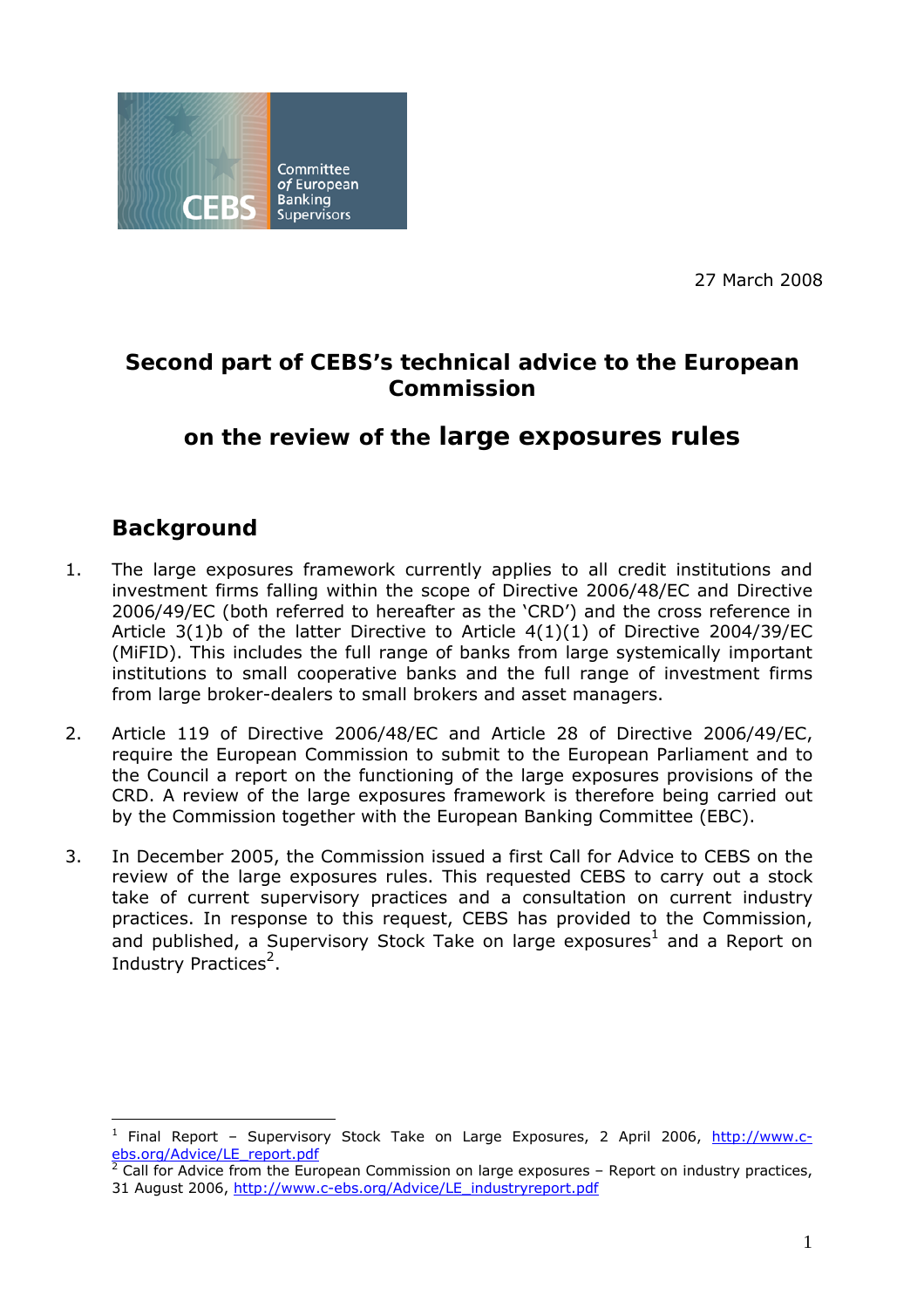- 4. In January 2007, the Commission issued a second Call for Advice to CEBS<sup>3</sup>. This requested CEBS's Advice on substantive aspects of the large exposures framework. This Advice was called for in two parts.
- 5. Part 1 of the Call for Advice deals with the objectives and purposes of a large exposures regime - the purpose, the need for and appropriate levels of large exposures limits; whether the large exposures regime can be considered to be achieving its objectives; examination of the 'metrics' for the calculation of exposure values; and consideration of the extent to which the credit quality of the counterparty can or should be recognised.
- 6. On 15 June 2007 CEBS issued a Consultation Paper on the first part of its Advice ("CP14")<sup>4</sup> After processing the feedback from market participants gathered from the consultation process and also in a 11 July 2007 public hearing<sup>5</sup>, CEBS published Part 1 of its Technical Advice to the Commission on 6 November  $2007.<sup>6</sup>$
- 7. Part 2 of the Call for Advice addresses the questions of credit risk mitigation; indirect concentration risk; intra-group exposures and other group-related issues; trading book aspects; reporting requirements; and consistency of definitions. In Part 2 CEBS was also requested to address the questions whether 'one size fits all' or whether a differentiated approach is desirable, for example in respect of more sophisticated and less sophisticated institutions, or having regard to the different types of institutions, particularly those that engage in specialised activities or services. The question whether there is further scope for incentives to reward good credit risk management was also to be considered.
- 8. On 7 December 2007 CEBS issued a Consultation Paper on the second part of its Advice ("CP16")<sup>7</sup>. CP16 puts forward CEBS's preliminary views on the key aspects included in both Part 1 and Part 2 of the Commission's second Call for Advice. In this way interested parties could have a complete understanding of all the aspects included in the review of the large exposures regime. In addition a public hearing was organized on 15 January 2008 and a broad range of market participants shared their views on CEBS's preliminary proposals.
- 9. The present Advice provides CEBS's response to the Commission's second Call for Advice with a special focus on the issues called for in the second part. The Advice takes into account the feedback gathered in the dialogue with the industry, e.g. through the consultation processes and in the public hearings.

 $\overline{a}$  $3$  Call for Advice (No. 7) to CEBS on the review of the Large Exposures rules, 4 January 2007, http://www.c-ebs.org/documents/LE\_CfA2.pdf 4

CEBS Consultation Paper (CP14) On the First Part of its advice to the European Commission on large exposures: http://www.c-ebs.org/Consultation\_papers/documents/CP14\_LE\_150620072.pdf  $5$  Summary of the 11 July 2007 public hearing: http://www.c-ebs.org/press/18072007.htm

<sup>&</sup>lt;sup>6</sup> First part of CEBS' technical advice to the European Commission on the review of the Large Exposures rules: http://www.c-ebs.org/Advice/documents/LE\_Part1adviceonlargeexposures.pdf<br><sup>7</sup> CEBS Consultation Paper (CP16) on the 2<sup>nd</sup> part of its advice to the Commission: <u>http://www.c-</u>

ebs.org/press/documents/LE\_Part%202\_07122007.pdf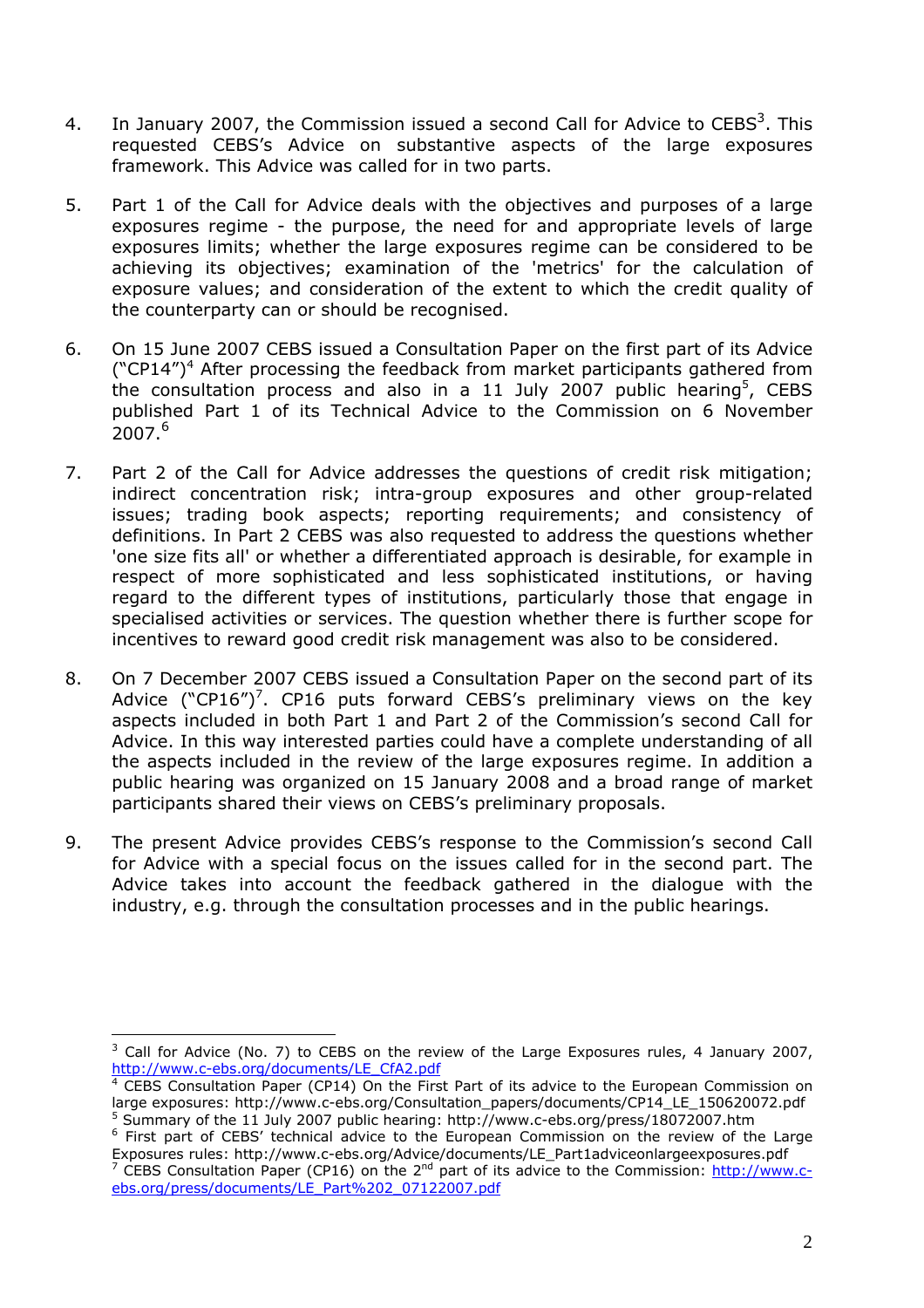# **Methodology**

- 10. CEBS developed both the first and the second part of its Advice in a manner consistent with the Commission's better regulation agenda. CEBS has done that by following, as far as time constraints allow, the draft impact assessment guidelines that have been developed by the 3L3 committees<sup>8</sup>. The draft guidelines are consistent with the Commission's own Impact Assessment methodology but have been refined to take account of the regulatory objectives of the 3L3 Committees and their existing working practices.
- 11. Central to the analysis set out in this report is the use of market failure/regulatory failure analysis as a means of identifying problems that a large exposures regime could seek to address, i.e. the purpose of the regime.
- 12. Cost/benefit analysis (CBA) also forms a key part of the impact assessment process. CEBS has conducted a quantitative analysis of the cost of the current regime. In discussing different policy options, CEBS also included a number of qualitative considerations on the costs and benefits of each one.
- 13. Effective stakeholder consultation is a central part of the 3L3 impact assessment methodology. Market participants' views have been gathered at various stages of the process (e.g. survey of industry practices, public consultations and public hearings on both parts of the Advice).

# **Executive summary**

- 14. The present report provides CEBS's response to the Commission's second Call for Advice with a special focus on the issues called for in the second part. The Advice takes into account the feedback gathered in the dialogue with the industry, e.g. through the consultation processes and public hearings on both parts of the Advice.
- 15. **Chapter 1** sets out CEBS's understanding of the objectives and purposes of a large exposures regime. CEBS believes that ensuring that risks arising from large exposures to individual counterparties or groups of connected counterparties are kept to an acceptable level follows from the overarching principles of prudential supervision.
- 16. CEBS believes that a market failure does arise as a result of large single name exposures that give rise to the risk of traumatic losses due to "unforeseen events" and that this market failure is not (fully) addressed by any of Basel II's three pillars. CEBS's view is that there is therefore a remaining risk related to large exposures that justifies regulatory intervention.
- 17. CEBS discussed a number of different policy options available and has concluded that a limits-based "back-stop" regime is the most appropriate regulatory tool. CEBS has however identified some short-comings in the current regime that

 8 'Impact Assessment Guidelines for EU Level 3 Committees' May 2007, http://www.cebs.org/Consultation\_papers/documents/IA\_GL.pdf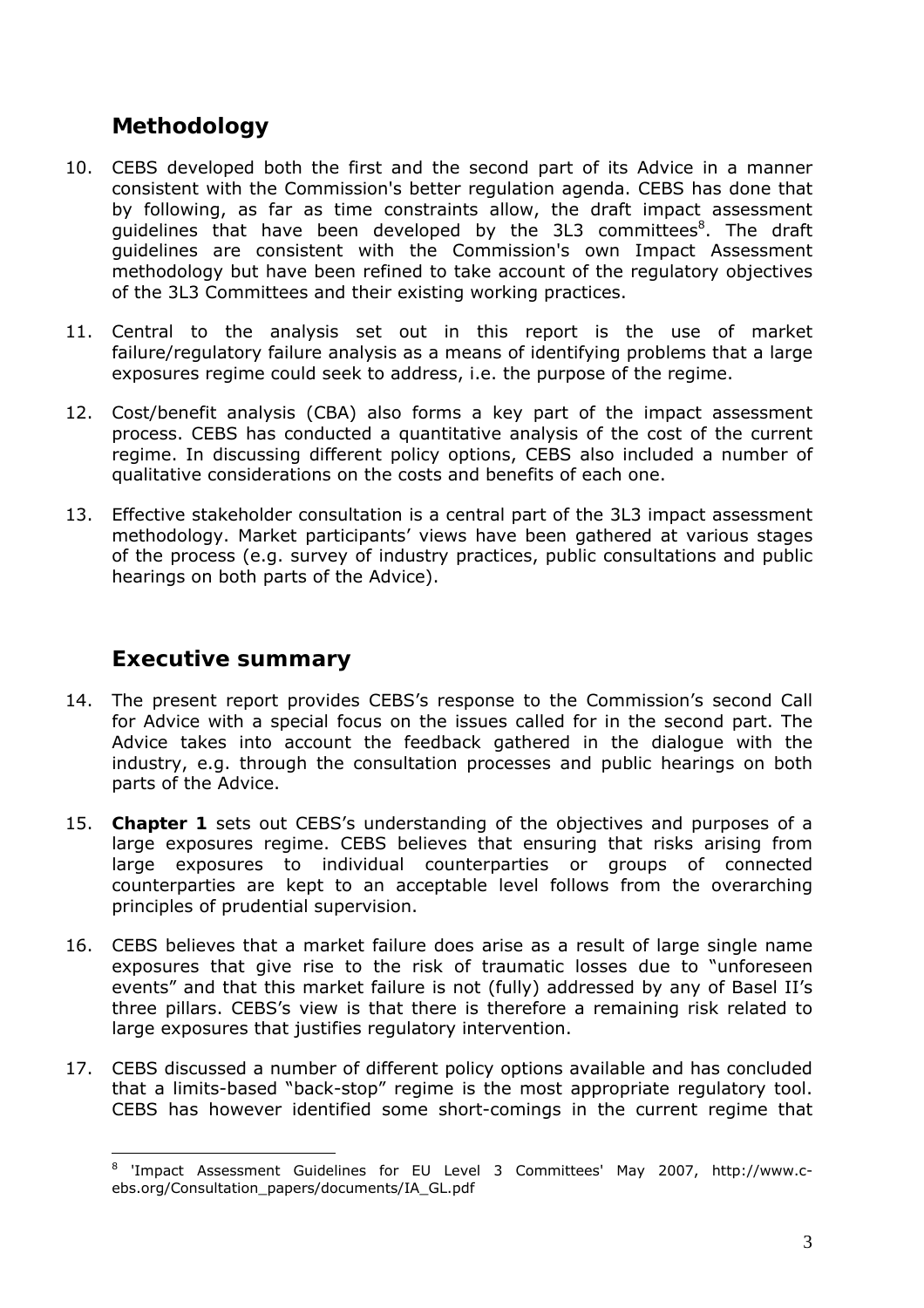need to be addressed and is proposing an amended limits-based backstop regime.

- 18. CEBS has reviewed the approach to large exposures in a number of non-EU jurisdictions and although a variety of regimes exists across the world, CEBS has concluded that overall the EU regime is not in general more strict than any other individual regime, although it is possible to find some particular transactions that are treated more strictly in the EU than elsewhere.
- 19. On the question whether 'one size fits all' is the best approach, CEBS has concluded that the market failure analysis does not justify exempting large/sophisticated institutions from the large exposures limits.
- 20. CEBS's opinion is that the recognition of, and reward for, good credit management that is included in the solvency regime is also embedded in the proposed large exposures rules.
- 21. **Chapter 2** analyses the reasons why the calculation of large exposures limits should only be based on the exposure value. The implication of this is that, for IRB banks, PD and LGD should be set at 100% and in general maturity should not be taken into account.
- 22. CEBS discusses the large exposures limits and concludes that the 25% limit operates as a long back-stop regulatory limit which provides a very wide space within which reliance is placed on institutions to manage single-name concentration risk, alongside other forms of concentration risk, within their own risk management systems. CEBS is of the view that the 800% limit can be kept in European regulation because it provides a simple and harmonised minimum standard to ensure credit portfolio granularity.
- 23. **Chapter 3** presents CEBS's views on the objective of the rule of 'connected clients', i.e. to identify clients so closely linked by idiosyncratic risk factors that it is prudent to treat them as a single risk and puts forward a proposal to amend Article 4 (45) of Directive 2006/48/EC. CEBS proposes a number of indicators to identify situations of 'control' and also lists some illustrative examples of possible 'financial dependency' where institutions would normally need to group clients. CEBS also proposes to broaden the definition of the rule in order to include the existence of a common source of funding as an indication of connectedness.
- 24. CEBS is aware of the difficulty of providing precise definitions of the concept of 'connected clients' and 'interconnectedness' and stresses the need for L3 guidelines for further guidance and harmonization.
- 25. **Chapter 4** presents CEBS's views on the scope of application of the large exposures regime. CEBS believes that the current level of application does not need to be changed - the large exposures framework is required at a consolidated, sub-consolidated and a solo level, including the discretion that supervisors have to waive the latter if the conditions laid down in Article 69 of CRD are met.
- 26. Based on the market failure analysis, CEBS is proposing to exclude investment firms with "limited licence" and with "limited activity" from the scope of application of the large exposures regime. Financial institutions outside the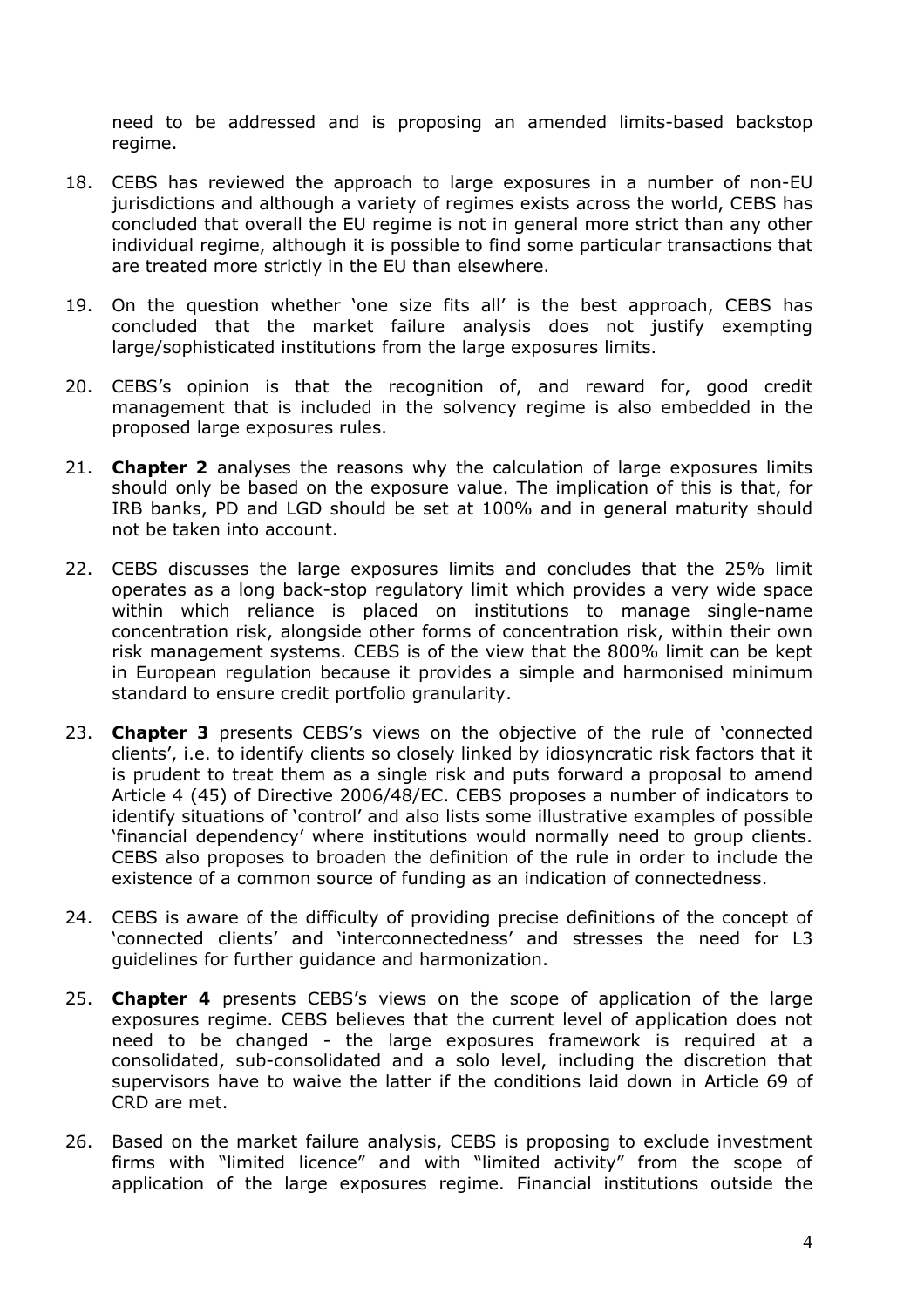scope of the CRD should be also exempted from the large exposures limits on a solo basis but the parent institution should include their exposures on a consolidated basis.

- 27. **Chapter 5** sets out CEBS's views on the calculation of exposure values. Exposure values for on-balance items should be based on relevant accounting standards, net of accounting provisions and value adjustments. For off-balance sheet CEBS's view is that a 100% conversion factor would be appropriate for all items in Annex II for all firm types (Standardised, Foundation-IRB and Advanced-IRB).
- 28. For arrangements with exposure to underlying assets CEBS has identified that there is currently considerable variation in the approaches adopted by supervisors and institutions to the determination of whether or not there is an exposure in the context of schemes (tranched or untranched) with underlying assets. To ensure supervisory convergence CEBS is proposing to develop L3 guidelines on the appropriate treatment of various structured instruments.
- 29. **Chapter 6** presents CEBS's considerations on the treatment of specific portfolios under the large exposures regime. Exposures to sovereigns, international organizations, multilateral development banks, regional governments and local authorities, and other public sector entities, as described in Article 113.3, items (a) - (d) and (f) of the CRD, should be automatically exempted from the Large Exposures limits. Exposures under Article 113.3 (e) could be exempted when certain conditions are met.
- 30. CEBS has concluded that the basic market failure analysis applies also to interbank exposures and therefore it is more prudent to take robust ex-ante action on interbank contagion risk. CEBS considers that a complementary backstop limit is required. However CEBS recognizes the serious problems of such a rule for small banks and is therefore proposing a regime that incorporates specific provisions to take into consideration potential threats for smaller institutions.
- 31. CEBS's view is that the different nature of the business included in the banking and trading books justifies the current differentiation of treatment for large exposures purposes. As pointed out by the industry, treating trading book exposures in the same way as banking book positions would have adverse effects on institutions' ability to do business due to increased direct costs in the form of re-structuring transactions, obtaining more collateral, more management time and the opportunity costs of lost business.
- 32. On the treatment of intra-group exposures CEBS proposes to retain the national discretion of Article 113(2) that is intragroup exposures may be fully or partially exempted from large exposures limits when counterparties are covered by the same or equivalent supervision on a consolidated basis. This discretion should be extended to also apply to exposures that meet the conditions of Article 80.8, which allows exposures to entities within the same institutional protection scheme to be exempted.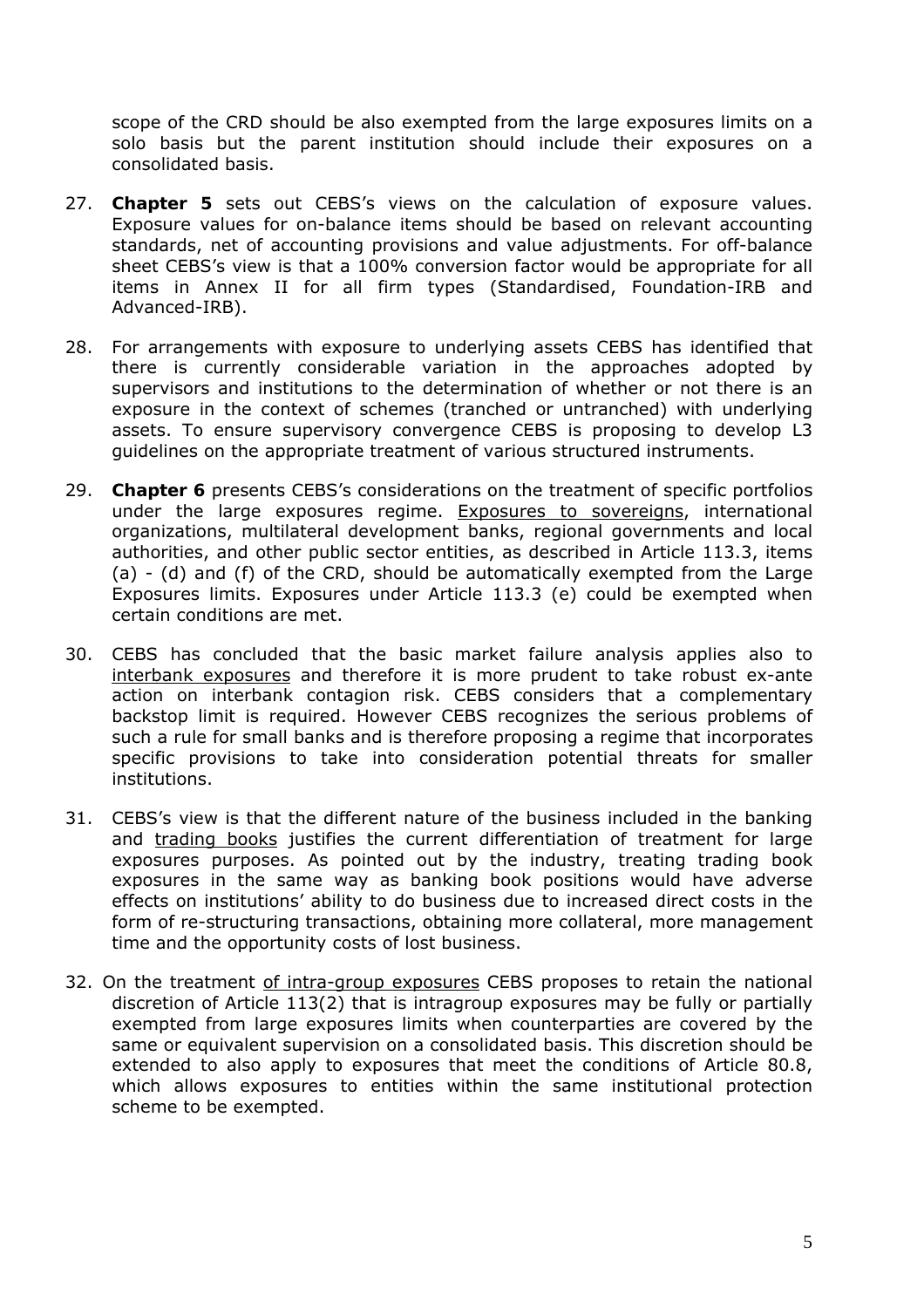- 33. In this context, CEBS does not consider the 20% limit to be justified, and suggests therefore that Article 111.2 be deleted and replaced with qualitative principles designed to ensure that firms are managing their exposures to entities outside of their consolidated group on an arm's length basis.
- 34. **Chapter 7** presents CEBS's considerations on the treatment of credit risk mitigation techniques for large exposures purposes. A more conservative approach than in the solvency regime is deemed necessary in order to address the prudential concerns. CEBS proposes to accept the same treatment of CRM techniques for large exposures purposes as for solvency purposes, but only for instruments considered sufficiently liquid.
- 35. CEBS believes that physical collateral should not be accepted as eligible for large exposures purposes whatever the institution's approach, with the sole exemption of real estate collateral provided that certain prerequisites that ensure timely and certain recovery are achieved.
- 36. **Chapter 8** provides CEBS's proposal on the appropriate supervisory reaction when breaches on the large exposure limits occur either in the banking or the trading book. For the banking book the most appropriate solution is to allow a temporary breach, allowing the institution an adjustment period to return to a compliant situation, provided the excess is deducted from own funds. CEBS has identified a few specific circumstances when the immediate deduction of the excess from own funds should not be required. For breaches arising from trading book activities, the current regime is appropriate and should be maintained.
- 37. **Chapter 9** presents CEBS's proposals on the reporting requirements for large exposures purposes. CEBS proposes a harmonized frequency by transforming the current national discretion into a general rule requiring at least quarterly reporting. Furthermore, CEBS is of the opinion that even exposures exempted from the large exposures limits should be reported. CEBS's views on the elements to be reported are also included. However, L3 guidelines should be developed in order to reach a harmonized outcome.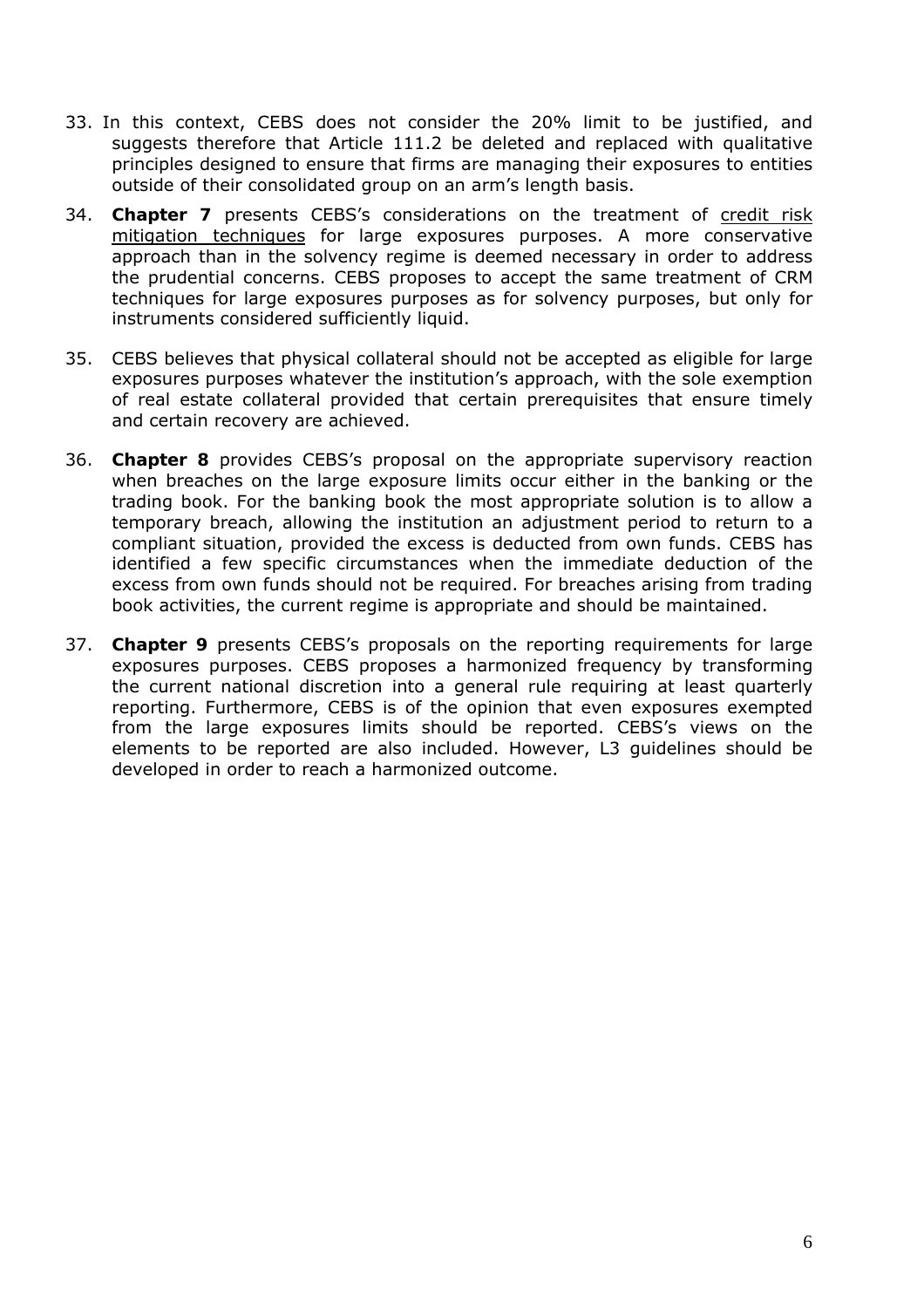# **Table of contents**

| 1.4. The same treatment for all types of institutions and the recognition of sound |  |
|------------------------------------------------------------------------------------|--|
|                                                                                    |  |
|                                                                                    |  |
|                                                                                    |  |
|                                                                                    |  |
|                                                                                    |  |
|                                                                                    |  |
|                                                                                    |  |
|                                                                                    |  |
|                                                                                    |  |
|                                                                                    |  |
| Chapter 4. Scope of application of the Large Exposures framework21                 |  |
|                                                                                    |  |
|                                                                                    |  |
|                                                                                    |  |
| Chapter 5. Calculation of exposure values for large exposures purposes25           |  |
|                                                                                    |  |
|                                                                                    |  |
|                                                                                    |  |
| 5.4. Collective investment undertakings, structured transactions and other         |  |
|                                                                                    |  |
| 6.1. Sovereigns, international organizations, multilateral development banks and   |  |
|                                                                                    |  |
| 6.3. Treatment of Settlement risk exposures currently scoped out of the regime by  |  |
|                                                                                    |  |
|                                                                                    |  |
|                                                                                    |  |
| 7.1 Eligibility and treatment of specific CRM techniques in Large Exposures 48     |  |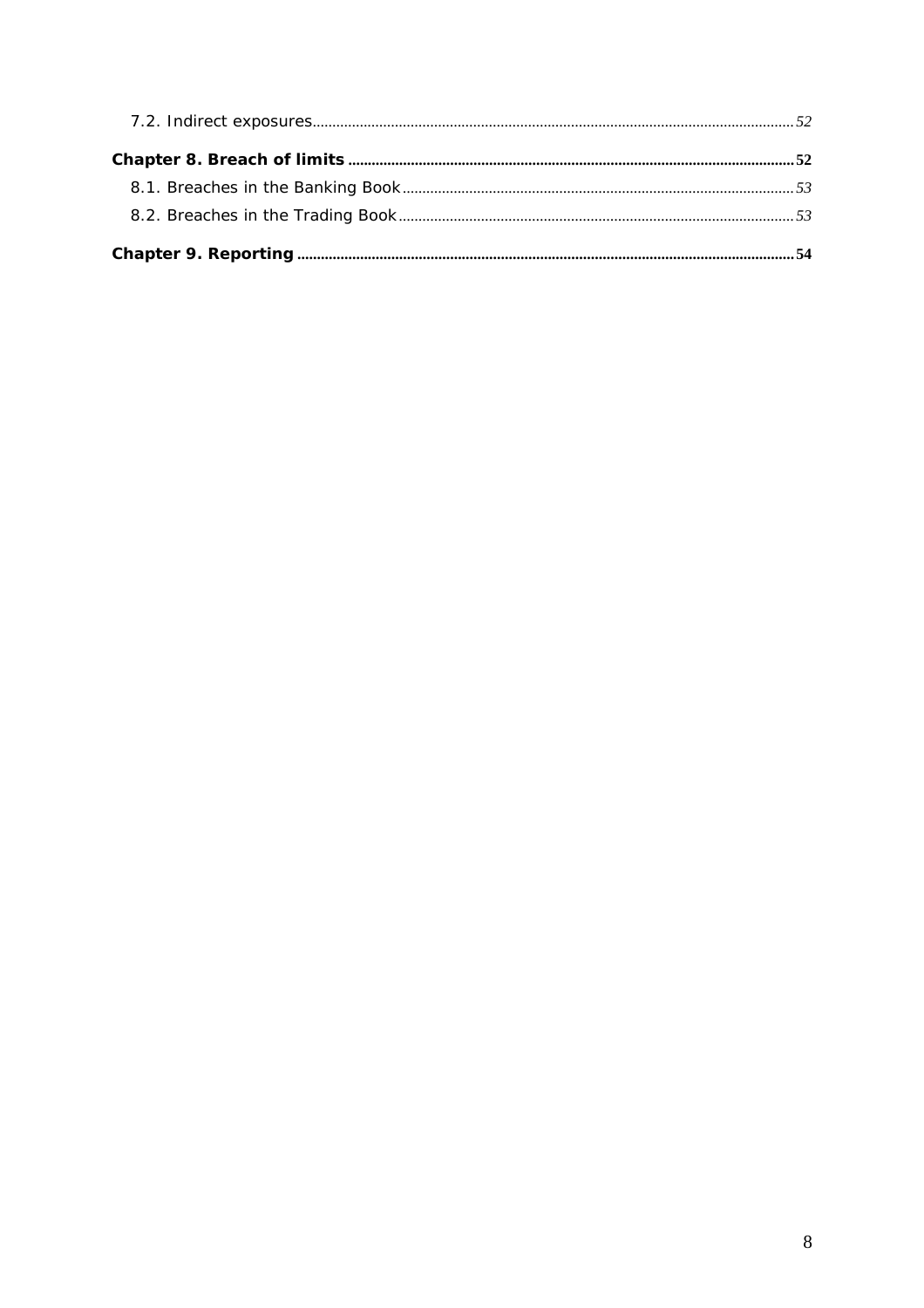# **Chapter 1. Objectives and purposes of a large exposures regime**

# **1.1. The need for a Large Exposures regime**

- 38. CEBS believes that ensuring that risks arising from large exposures to individual counterparties or groups of connected counterparties are kept to an acceptable level is part of the overarching principles of prudential supervision, which are to ensure continuing financial stability, maintain confidence in financial institutions and protect consumers and in particular depositors.
- 39. CEBS considers that the core aim of a large exposures regime is to protect against the risk of a regulated institution incurring traumatic loss, which could threaten its solvency, as the result of the default of an individual counterparty due to the existence of "unforeseen events".
- 40. CEBS believes that the most effective supervisory tool to achieve this aim is a limit-based backstop regime. However, CEBS has identified some shortcomings in the current limit-based regime and believes significant improvements can be made as they are discussed in the current report.

#### *What a Large Exposures regime seeks to achieve: MFA/RFA*

- 41. From a market failure analysis (MFA) perspective the case for regulatory intervention in large exposures is at heart the same as the case for all prudential supervision. There are three basic types of market failure that should be considered in both cases; namely i) negative externalities associated with systemic risk and market confidence; ii) moral hazard and iii) information asymmetry.
- 42. The new solvency rules (Basel II) address these market failures at the portfolio level: Pillar 1 seeks to ensure that institutions have a minimum amount of capital to ensure resilience against losses. Pillar 2, among other things, seeks to correct for distortions caused by concentration risk to the portfolio level assumptions made by Pillar 1, for example, accounting for increased unexpected losses arising from geographical, sectoral and aggregate single name exposure concentrations. Pillar 3 seeks to enhance market discipline by ensuring that appropriate portfolio level information is publicly disclosed by institutions.
- 43. However, it does not account for market failures arising as a result of large exposures to individual counterparties or group of connected counterparties. The risk that one large exposure could, regardless of the performance of the rest of the portfolio, trigger the unexpected default of an institution, or cause the institution to experience significant difficulties of the sort that could lead to instability, contagion, and/or the need for the central authorities to intervene. Counterparties could default unexpectedly due to internal fraud, unforeseen government action (e.g. banning their products), loss of major customers or markets, or an unexpected breakdown in the validity of their business model. This is what CEBS considers the risk of traumatic loss due to "unforeseen events" to mean.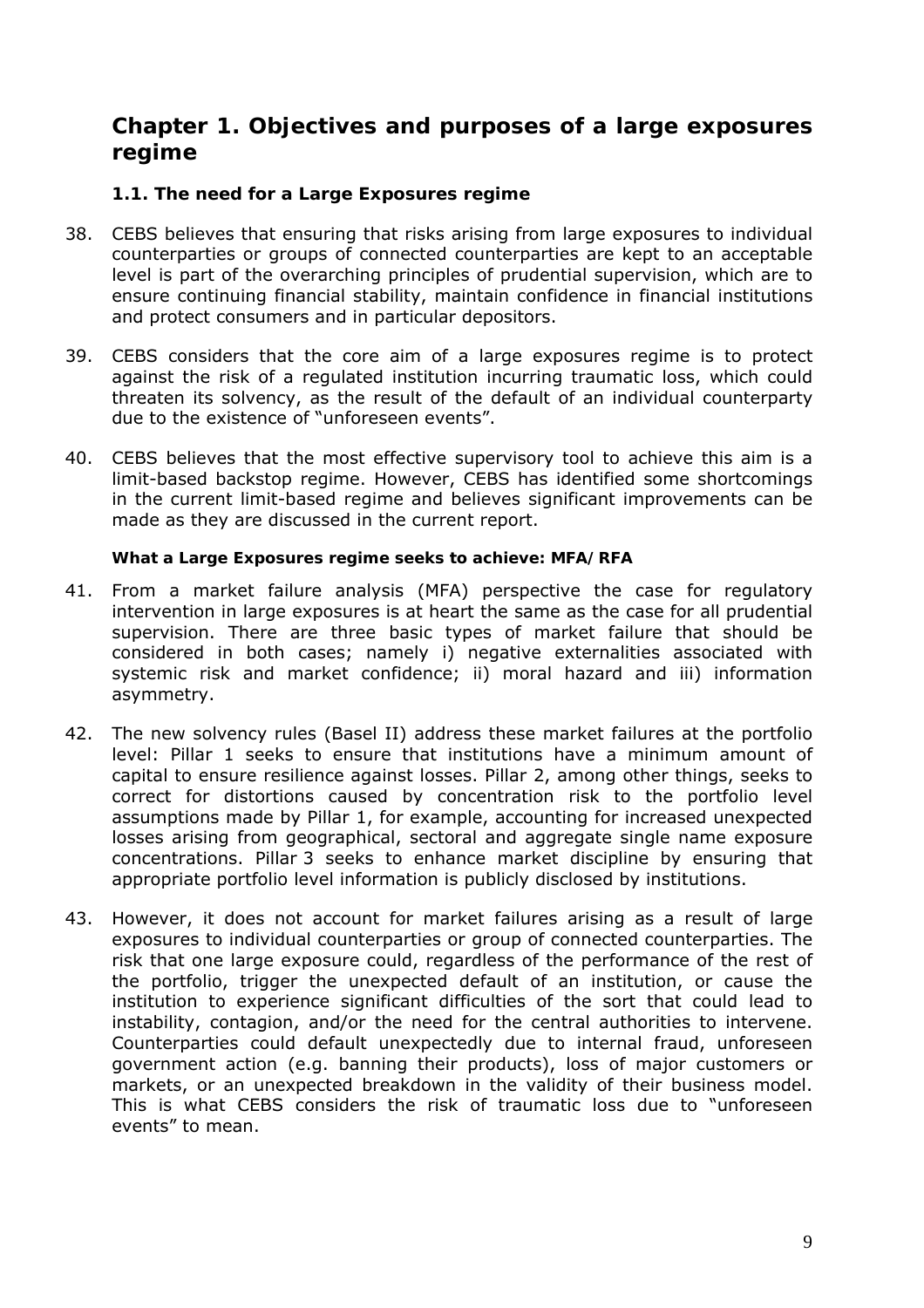- 44. While an institution may be 'adequately capitalised' at the portfolio level, events can occur which such a model is not (well) designed to capture. Therefore, the central purpose of a large exposures framework is to limit the degree to which institutions are exposed to incidents of traumatic loss likely to threaten their solvency, due to the occurrence of unforeseen events which are outside the parameters of portfolio capital allocation – whether that be regulatory or economic capital allocation.
- 45. The industry has put forward the view that firms are already well incentivised to manage the risk associated with large exposures within prudent limits. Whilst CEBS accepts that the majority of institutions generally act prudently when managing the risk associated with large exposures, CEBS's view is that prudential regulation is designed to impose minimum standards on institutions and therefore it should be expected that many institutions hold themselves to a higher standard than the regulatory minimum. The real question is whether in practice in the absence of regulation, market failures would be likely to remain due to a smaller number of institutions acting imprudently. CEBS's view is that market failures would remain.
- 46. Moreover, CEBS does not believe the large exposure challenge is entirely one of credit risk measurement. In extremis, it is clearly imprudent to extend a very large part of an institution's capital to a single counterparty no matter how accurately the risk associated with this exposure may be measured.
- 47. CEBS's view is that an effective large exposures regime should be forwardlooking and based on sound market failure analysis. If bank failures due to large exposures have fortunately been historically relatively scarce it is important to remember that banks' ability to take on these exposures has been limited by the current regime. Hence the relative scarcity of examples should not lead to downplaying the structured market failure analysis.
- 48. From this high level market failure analysis, and informed by the overarching prudential objectives as they apply to large exposures to individual counterparties, CEBS considers that the following are appropriate detailed objectives for any large exposures regime:
	- ensure any negative externalities arising from large exposures to individual counterparties that threaten the general prudential objectives outlined above are contained to an acceptable level - the externalities may vary in extent and nature between different types of exposure;
	- minimise as far as appropriate moral hazard arising from the existence of safety nets (a "regulatory failure") as it affects the management of large exposures;
	- ensure that public authorities have sufficient regulatory tools to monitor, on an on-going basis, the extent to which the overarching principles of prudential supervision are being achieved; and
	- if intervention is necessary, ensure that it is effected using a tool that is appropriate and proportionate to achieving the stated objectives.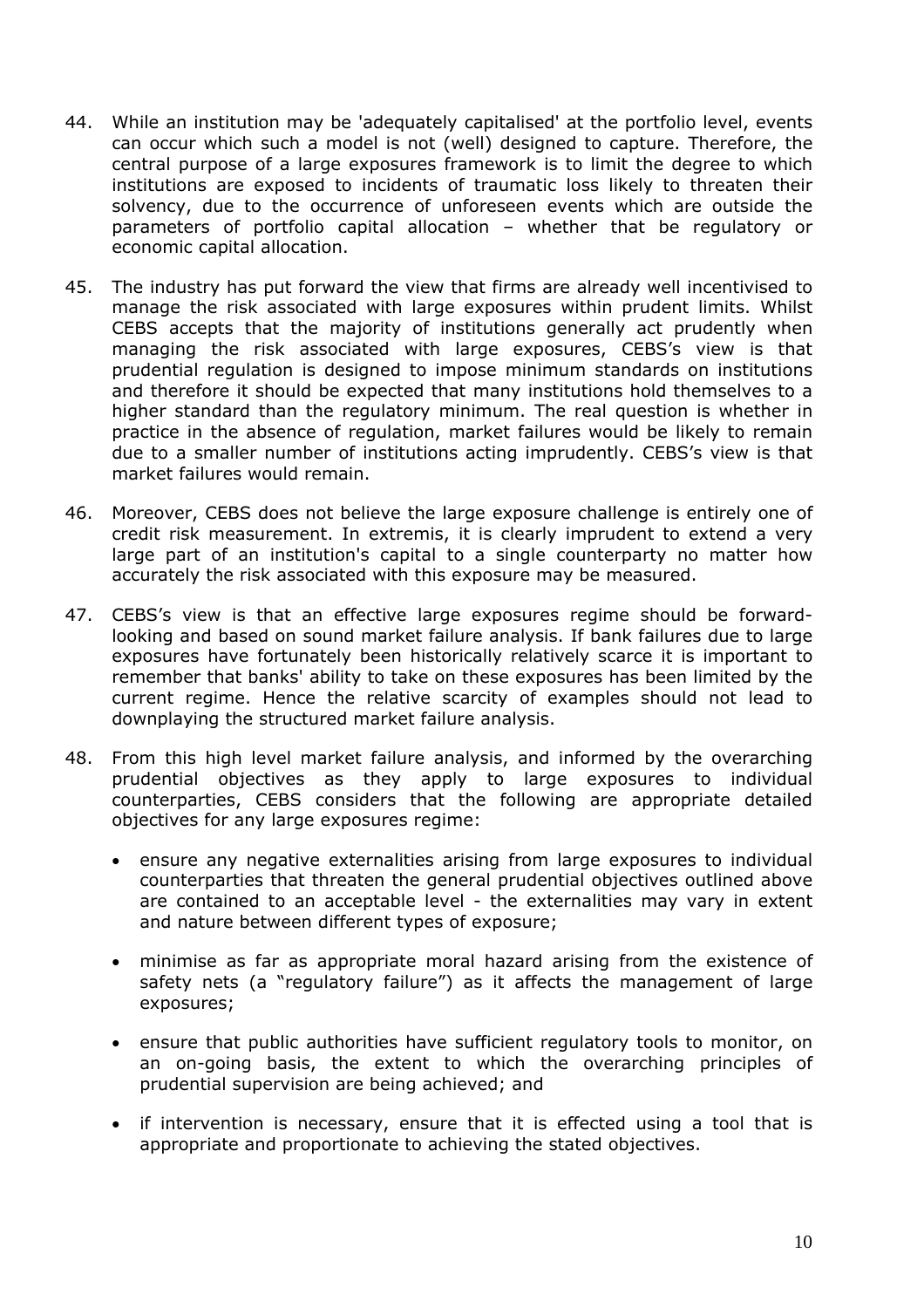49. In summary, CEBS considers that the core aim of a large exposures regime is to protect against the risk of a regulated institution incurring traumatic loss as the result of the default of an individual counterparty. The high-level market/ regulatory failure analysis provides the evidence that there is the need for official intervention to achieve this aim.

## **1.2. Policy options (Impact assessment/CBA)**

- 50. The high-level market/regulatory failure analysis conducted by CEBS has provided evidence that there is the need for official intervention to ensure regulated institutions are protected against traumatic loss as the result of the default of an individual counterparty due to the existence of "unforeseen events". The 3 Level 3 Impact Assessment draft guidelines advise policymakers to consider a reasonable number of alternative policies to ensure that the most appropriate policy tool is proposed.
- 51. CEBS has considered a set of different policy options available and has undertaken a high level qualitative assessment of the potential impacts of the policy options described below:
	- i) No specific regime (institutions operating within their own internal practices). CEBS believes this option would not ensure that the risk arising from large exposures to individual counterparties would be kept to an acceptable level. While there may be some reduction in direct costs this must be balanced against the loss of important regulatory information which may reduce the detection of large exposure risks and other important systemic risks. This could result in higher costs overall.
	- ii) Pillar 2 only. CEBS believes that market failures associated with exposures to individual single counterparties cannot be sufficiently addressed only under Pillar 2 for several reasons. Although it is true that there may be some reduction in direct costs if the regime is removed and that it would provide more flexibility for the institutions. However, increased costs (to the regulator and the firms in dealing with supervision) may still arise to the extent that the regulator feels the need to increase supervision in the absence of a regime. There may be increased information requests and different reporting requirements which can impose additional costs. Differences in reporting requirements may make it difficult to compare firms which could lead to an inefficient allocation of supervisory resources and reduce timely detection of large exposure risks. There may be competitive distortions between Member States if Pillar 2 is implemented differently in different Member States and uncertainty amongst firms over their permitted maximum exposures that may lead them to unduly restrict lending. On balance, CEBS believes that a 'Pillar 2 only' approach to large exposures is not sufficient and that other regulatory tools are necessary to meet the stated objectives of an effective large exposures regime.
	- iii) Market discipline enforced by Pillar 3 disclosures. A "Pillar 3" regime for large exposures would require institutions to disclose to the market on a timely basis their large exposures in sufficient detail for market participants to adequately assess and understand the associated risks. CEBS acknowledges some significant challenges in making a Pillar 3 large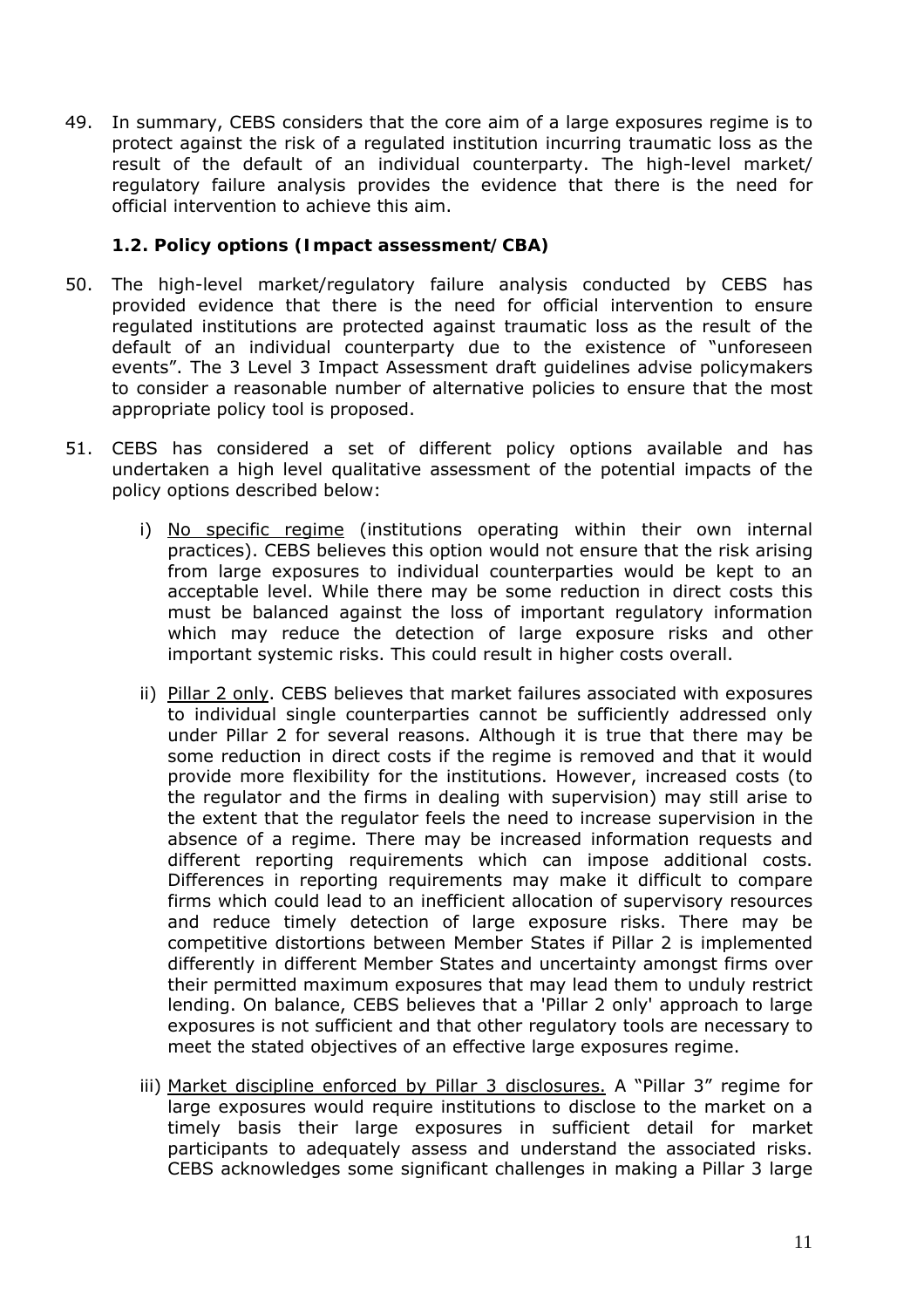exposure regime operational. The nature of some large exposures is transitory often arising from trading or M & A activities. These are likely to be regarded by institutions as highly confidential. Moreover, the transitory nature of these exposures would require a high frequency of disclosure. Moreover, it may be very costly for market participants to analyse these data. In addition, market discipline applies very differently across institutions. Providing these data on a timely and reliable basis may impose significant costs on institutions. On balance, CEBS considers that a Pillar 3 approach alone is not an effective and efficient way of meeting the objectives of a large exposures regime.

iv) A limit-based backstop regime such as the current regime. CEBS considers that a targeted limits-based backstop regime is the most appropriate regulatory tool to address the relevant market failures that have been identified. The arguments in favour of this approach are the following:

• caps negative externalities arising from single name large exposures, irrespective of institutions' risk management practices and oversight;

• delivers certainty to creditors, shareholders and other stakeholders that an institution's exposure to a particular failed or failing counterparty is limited to a particular amount (informational benefit);

• avoids distortion caused by regulatory arbitrage across Member States;

• is simple and easy to understand, and does not require the development, maintenance or oversight of complex models by either institutions or supervisors; and

• avoids undue interference with institutions' day-to-day risk management practices.

- 52. However, when conducting this analysis, CEBS has identified the following shortcomings of the current regime:
	- There is no clear stated underlying rationale. In particular, there may be some market failures that the current regime does not address. National discretions allow an uneven application of the regime across Member States. (CEBS acknowledges that some national discretion may be necessary because not all market failures apply equally across Member States but it is CEBS's intention to propose a reduction of the number of national discretions included in the large exposures regime in order to have a large exposures regime that is as harmonised as possible with the solvency rules.)
	- Measurement of exposures in the large exposures regime may not be consistent with the CRD and/or internal practices and may therefore impose an undue burden on institutions.
	- There is wide variety in the implementation of the reporting requirements across Member States that may go beyond what is required to conduct the necessary institution specific and systemic risk assessments.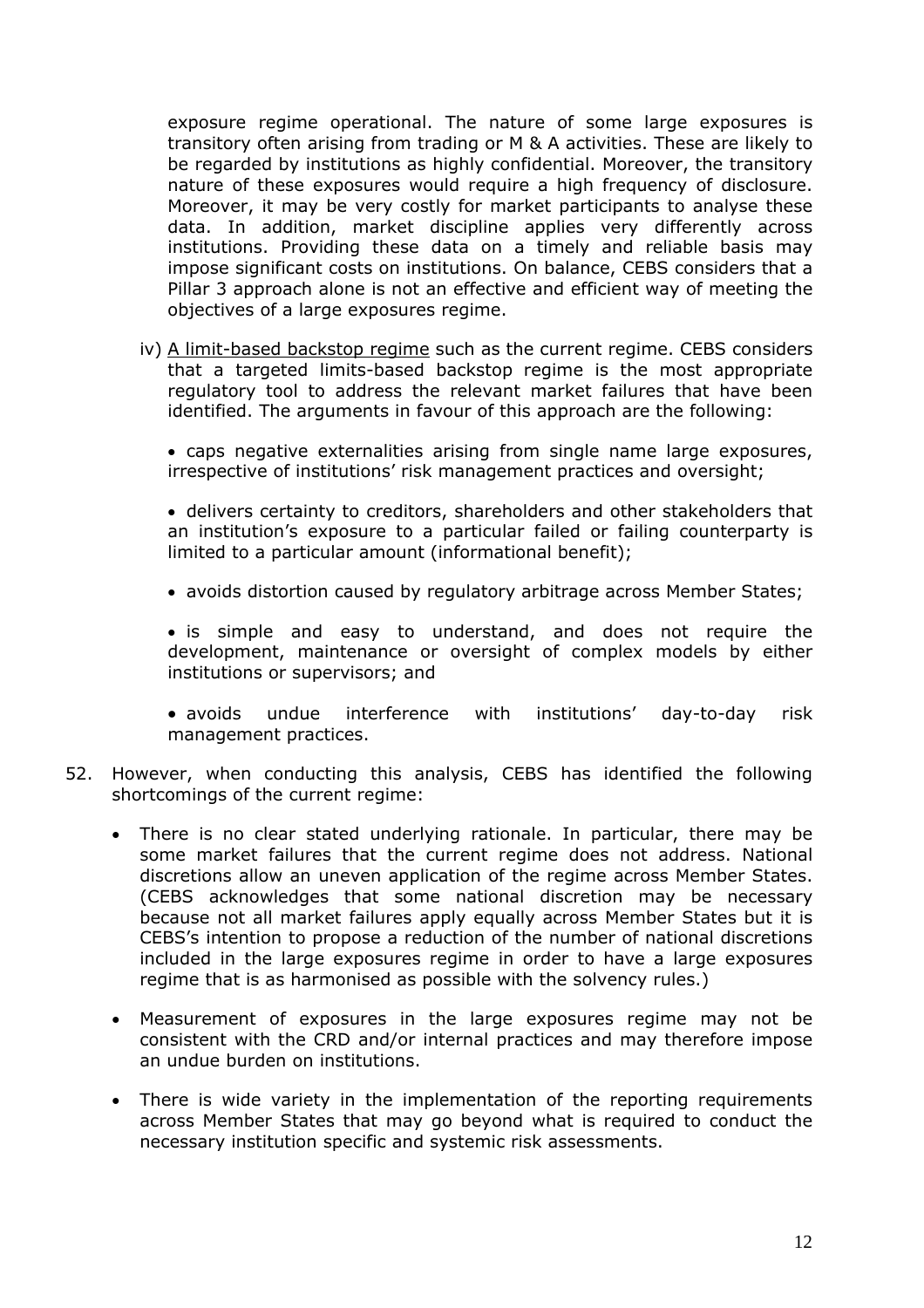- The interpretation of "group of connected clients"<sup>9</sup> has sometimes been narrowly interpreted to focus on ownership and the asset side of the balance sheet and in any case varies across Member States.
- There is a possible regulatory failure arising from an extended scope (application of the large exposures regime to fees of investment managers).
- 53. **Therefore CEBS does not propose to maintain the regime as it currently stands, but proposes a number of improvements. An amended limitbased "backstop" regime is therefore CEBS's advice**. The specific features of such a regime are set in the following chapters.
- 54. CEBS explicitly advises the Commission that the focus of the regime should be on individual counterparty risk and therefore CEBS does not make any proposals on geographical, sectoral or granularity risk.

## **1.3. Other jurisdictions**

55. CEBS also reviewed to the extent practicable the approaches to large exposures in a number of non-EU jurisdictions<sup>10</sup>. In general, there are significant similarities between the regimes in operation in these countries; all of them set limits on the maximum amount of exposure to an individual counterparty or group of connected counterparties. However, although a variety of different large exposures regimes exists across the world, CEBS has concluded that overall the current EU regime is not in general stricter than any other individual regime, although it is possible to find some particular transactions that are treated more strictly in the EU than elsewhere.

## **1.4. The same treatment for all types of institutions and the recognition of sound credit risk management.**

- 56. A key point for consideration has been the 'one size fits all' question. The debate naturally follows the differentiated market failure analysis where different types of institution and exposure seem to justify quite different responses.
- 57. Although advanced institutions may have sophisticated internal models, the risk of traumatic losses due to unforeseen events may not be captured by such models. Given this, CEBS's view is that the market failure analysis does not justify exempting from the large exposure limits the advanced institutions even when they have sophisticated systems and controls. It has been suggested that institutions that have been authorized to use their own estimates for capital requirements purposes should be given freedom to use their internal practices to set their own internal limits. CEBS encourages such institutions to continue to do so but does not believe that such practices completely address the market failures described, not least because large exposures are not primarily a problem of measurement but one of curtailing extremes.
- 58. The new solvency rules (Basel II) introduces incentives for good practices through a dual system that provides that only institutions qualified as advanced

 $\overline{a}$  $9$  Article 4 (45) of the Dir. 2006/48/EC

<sup>&</sup>lt;sup>10</sup> US, Canada, Japan, Switzerland and Australia. An overview of the approaches is provided in Annex II of the First Part of CEBS' Technical Advice to the Commission.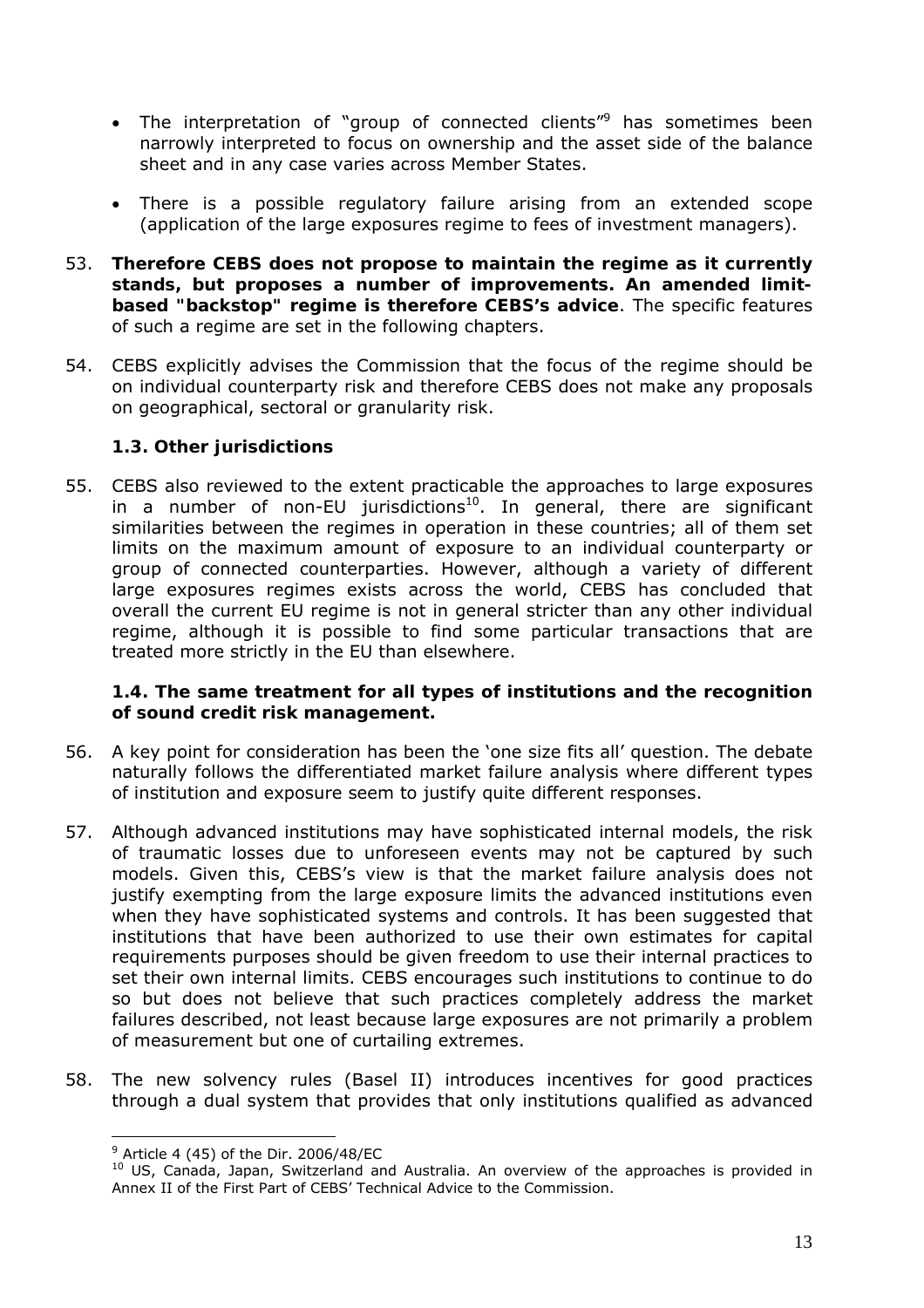can benefit from a major freedom in calculating the measure of risk. CEBS has considered whether there is merit in analysing to what extent this feature can be translated into the large exposure limits. Those institutions that have been authorized to use their own estimates for capital requirements purposes should be allowed to use them in the calculation of exposure values for large exposures purposes.

- 59. CEBS's opinion is that the recognition of, and reward for, good credit management that is included in the solvency regime is also embedded in the suggested large exposure rules. The incentive for better credit management comes through the calculation of the exposure value to which the limits are applied by recognising internal estimates in some cases (see Chapter 5 and Chapter 7).
- 60. CEBS has already stated that the large exposures challenge from a regulatory perspective is not only the measurement of an exposure, as no matter how accurately the exposure is measured, it is clearly imprudent for an institution to extend a very large amount of capital to a single counterparty. Nevertheless, there are cases (e.g. financial derivatives within a netting set or schemes with underlying assets) where there is an additional measurement challenge, and CEBS believes that advanced models used internally by institutions can help to accurately measure the exposure. In these cases, CEBS's view is that the proposed backstop regime should be applied to the most accurate exposure value for which the institution has regulatory approval under the CRD.

# **Chapter 2. The large exposure limits**

## **2.1. Definition of a 'large exposure'**

- 61. CEBS proposes to keep the current definition of a 'large exposure' as set out in Article 109 of the Directive 2006/48/EC: "A credit institution's exposure to a client or group of connected clients shall be considered a large exposure where its value is equal or exceeds 10% of its own funds".
- 62. CEBS considers that, although it is somewhat arbitrary, the 10% threshold adequately reflects the supervisors' need to be informed on the large exposures incurred by credit institutions.

## **2.2. Large Exposures limits based on the exposure value**

63. This section analyses the reasons why the calculation of large exposures limits should only be based on the exposure value. The implication of this is that, for IRB institutions, PD and LGD should be set at 100% and in general the maturity should not be taken into account.

## *No recognition of credit quality (PD=100%)*

64. CEBS gave careful consideration to the question of the recognition of creditworthiness in the large exposure limits, having regard to the objectives of a large exposures regime explained in Chapter 1 of this report. CEBS is aware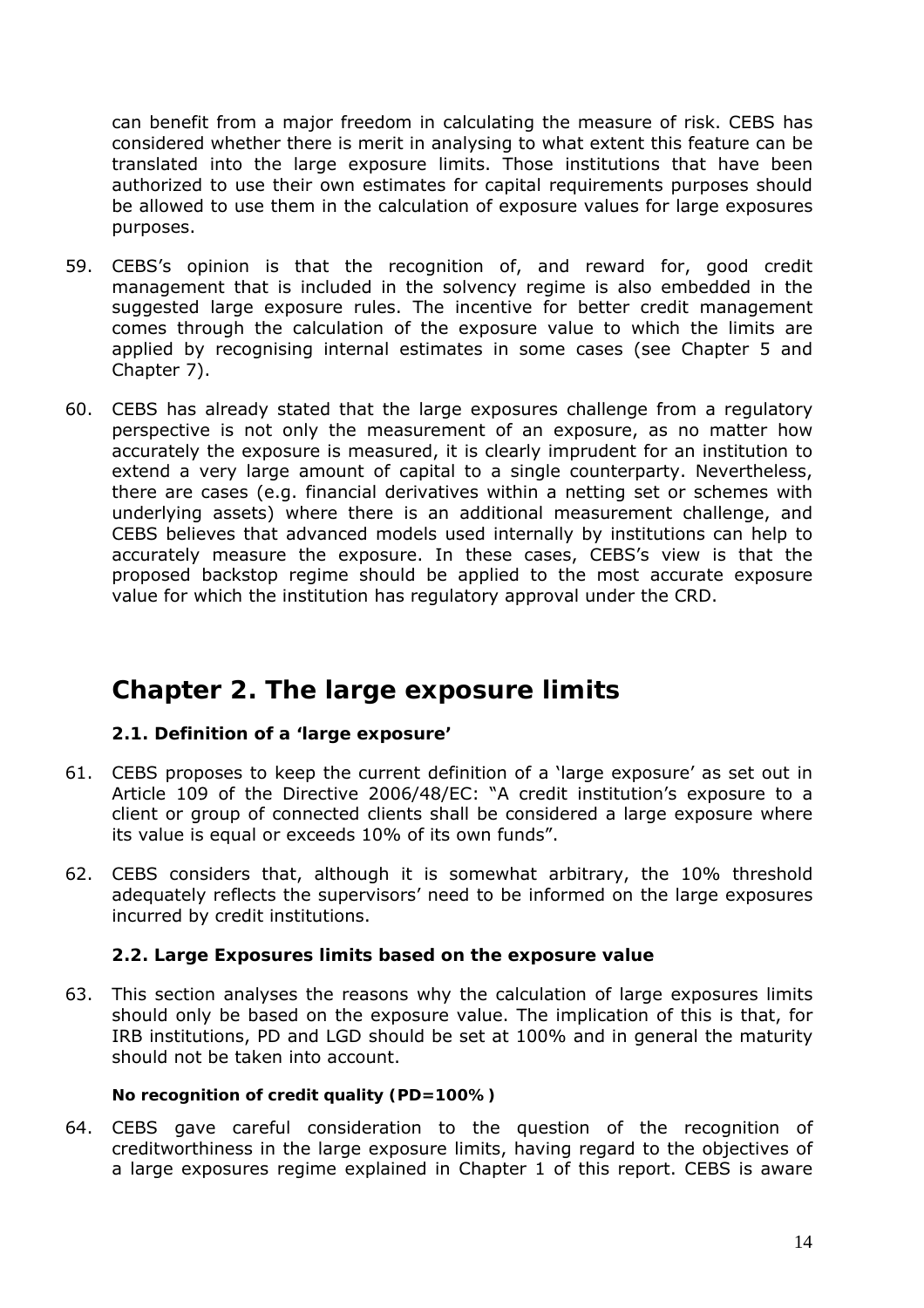that some credit institutions have suggested that any limits designed to determine the maximum exposure to a single counterparty should incorporate the credit quality of the counterparty.

- 65. Given that CEBS considers that the aim of the large exposures regime is to protect against the impact of unforeseen events, a key question is whether there is a market failure that justifies setting regulatory limits regardless the quality of the credit counterparty.
- 66. On the basis of the quantitative analysis set in CP14, CEBS has formed the opinion that the introduction of counterparty credit quality so as to relax or remove the regulatory large exposures limits for highly rated counterparties does not fully address the identified market failures. **CEBS's opinion is that unforeseen event risks are by their very nature not related with the** *a*  **priori quality of the counterparty** (e.g. the default of counterparty due to fraud, government action, loss of a major customer or market, or breakdown of a business model for an unforeseen reason is usually not reflected in *ex-ante*  credit quality assessments).
- 67. Notwithstanding this, CEBS considers that there could be implausible events or events that would not cause a marginal contribution to the negative externalities already imposed by the default of the counterparty that should be excluded from the large exposures limits (see Section 6.1).

#### *No recognition of recovery in the bankruptcy process (LGD=100%)*

- 68. As stated above, the purpose of the large exposures regime is to limit the potential losses associated with the default of a direct counterparty no matter the perceived likelihood of this event. However, the potential losses are not an observable value but an estimation that depends on the amount that reasonably could be recovered by realising collateral/guarantees and through the bankruptcy process.
- 69. CEBS believes that there are market failures that justify in specific cases different treatments between the regimes. In the absence of credit risk mitigation techniques, for the large exposures limits, institutions cannot take into account the amount that eventually will be recovered in the bankruptcy process given the great uncertainty regarding the amount and the need for timely recovery of the amount due. Therefore, in the absence of mitigation techniques, in the case of institutions allowed to use the IRB approach, the LGD will always be 100%. If institutions use some eligible CRM techniques (funded or unfunded credit protection) their effects should be incorporated as a reduction in the exposure value according to the criteria described in Chapter 7.

#### *The maturity in large exposures limits*

70. CEBS also discussed whether, and to what extent, maturity of an exposure affects the market failure analysis. Overall, CEBS considers that maturity may not have an important bearing on the market failure analysis because unforeseen events are – by definition – not predictable. Unlike credit risk more generally, where creditors with short-term exposures can respond to a gradual worsening of a counterparty's creditworthiness by reducing their exposures, unforeseen event risks almost by definition arise suddenly and without warning.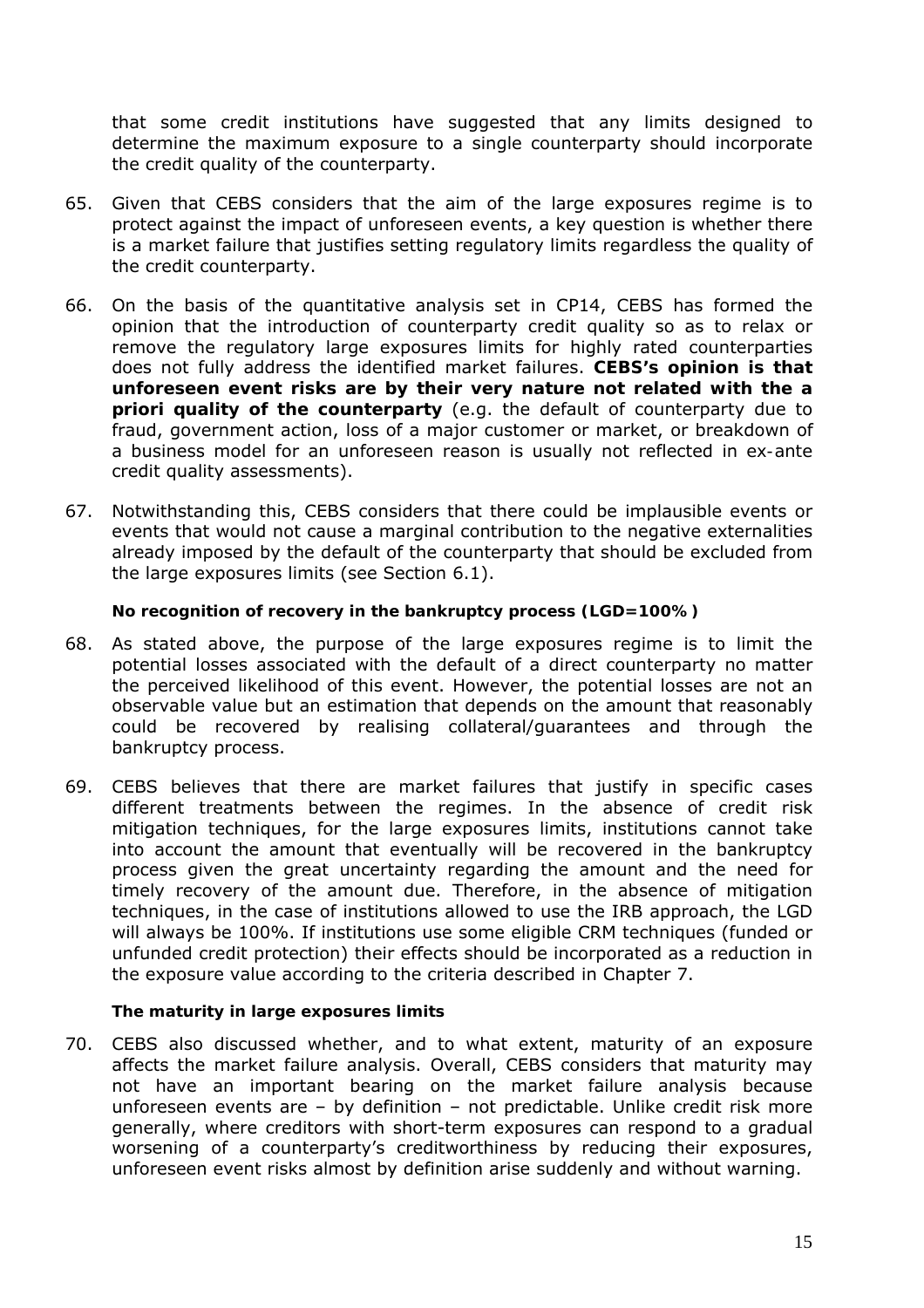71. Therefore, **CEBS's view is that maturity should not be considered for large exposures purposes.**

### **2.3. The 25% limit**

- 72. Current rules (Article 111 of CRD) set out that "a credit institution may not incur an exposure to a client or group of connected clients the value of which exceeds 25% of its own funds".
- 73. CEBS's view is that 25% of own funds remains a large amount. It is noted that an exposure equal to 25% of own funds, could equal 50% of Tier 1 capital under the CRD provisions. CEBS believes that the default of a counterparty exposure of this size should be considered in itself close to the threshold of what an institution could sustain without imposing negative externalities on the system. This contributes to CEBS's view that it would be undesirable to increase the limit for high credit quality counterparties.
- 74. **It might be considered that the 25% limit operates as a long back-stop regulatory limit** which provides a very wide space within which reliance is placed on institutions to manage single-name concentration risk, alongside other forms of concentration risk, within their own risk management systems. Although in some ways arbitrary this threshold would reflect the supervisors' approximate risk tolerance and in this regard it is analogous to the 8% capital ratio.

### **2.4. The 800% limit**

- 75. The CRD imposes an 800% aggregate limit on large exposures (i.e. the sum of exposures to a client or to a group of connected clients exceeding 10% of its own funds shall not exceed 800% of its own funds).
- 76. CEBS believes that the 800% limit has merits in providing a harmonised minimum standard for ensuring granularity of the credit portfolio, although it is not fully justified by the market failure analysis which is related to the risk arising from large exposures to individual counterparties.
- 77. To the extent that an institution's portfolio exhibits a significant degree of 'lumpiness' this means that the idiosyncratic risk of the portfolio has not been diversified away. In such a case the 'Pillar 1' capital requirements may not be sufficient to cover the unexpected loss on the portfolio. Accordingly, the 800% limit might be argued to be a mechanism for limiting the extent to which losses not covered by Pillar 1 capital requirements are inherent in the portfolio. However, it is important to stress that compliance with this limit should not replace in any way the requirement to manage concentration risk under Pillar 2.
- 78. **On balance, CEBS is of the view that the 800% limit can be kept in European regulation because it provides a simple and harmonised minimum standard to ensure credit portfolio granularity.**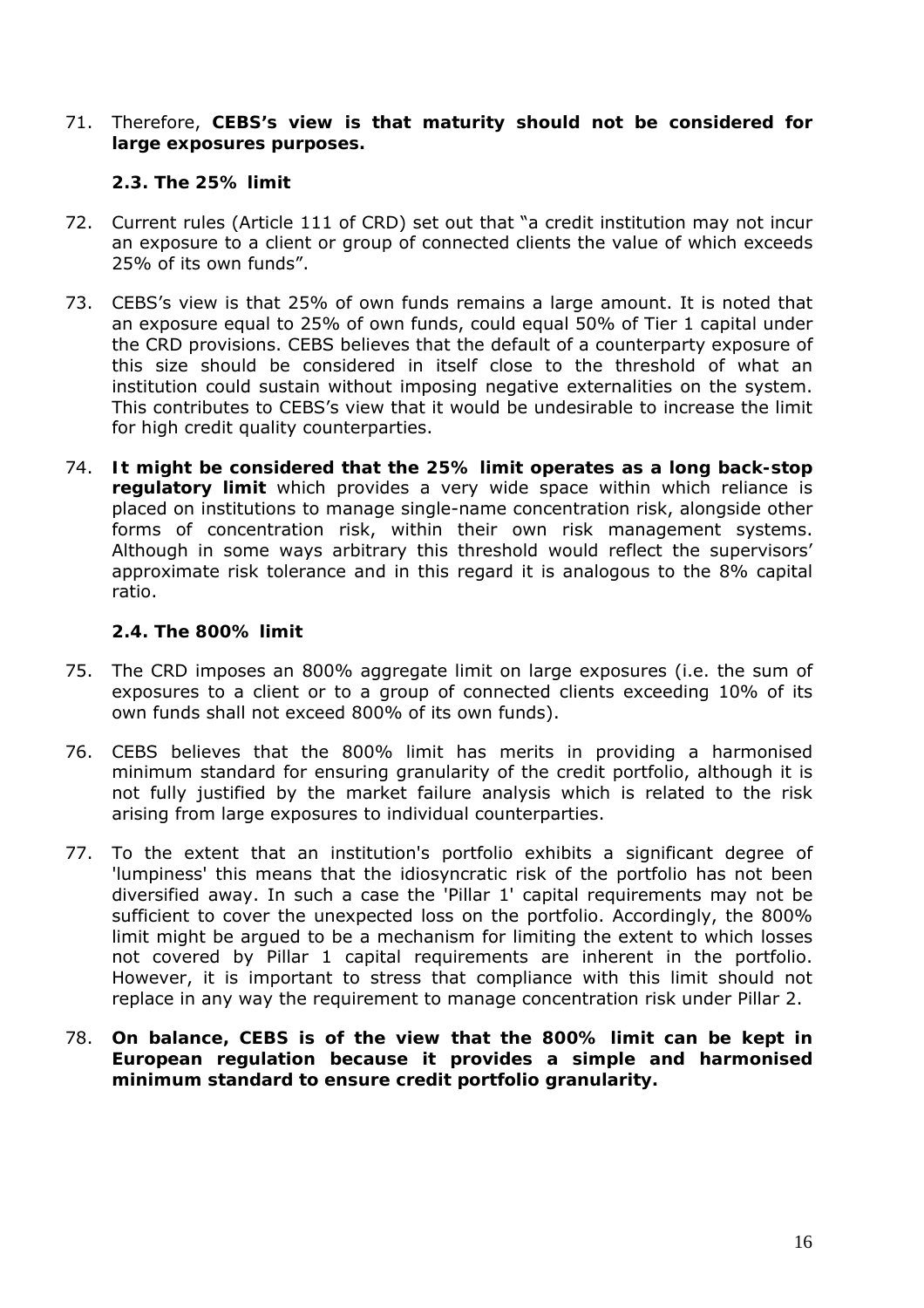# **Chapter 3. Definition of Connected clients**

- 79. The definition of large exposures requires credit institutions to consider their exposures to a "group of connected clients". This concept is defined in Article 4 (45) of the CRD as: "(a) two or more natural or legal persons, who, unless it is shown otherwise, constitute a single risk because one of them, directly or indirectly, has control over the other or others:  $or$  (b) two or more natural or legal persons between whom there is no relationship of control as set out in point (a) but who are to be regarded as constituting a single risk because they are so interconnected that, if one of them were to experience financial problems, the other or all of the others would be likely to encounter repayment difficulties".
- 80. CEBS agrees that there is a need to clarify the definition of connected clients, since Member States have interpreted it in different ways. In addition to the general need for clarification, recent events have made this even more important. Until now, the supervisory authorities have focused only on the asset side of the undertakings in question in order to identify whether one undertaking may encounter repayment difficulties because of the financial problems of the other entity. The turmoil in the financial markets following the sub-prime crisis in the US, have shown that two or more undertakings can be financially dependent because they are funded by the same vehicle. For example, in Germany, Rhineland Funding issued CP in order to finance the numerous "Loreley Conduits". As the asset quality of one conduit came into question, Rhineland Funding was unable to issue new CP and provide the necessary funds to all the conduits. Therefore, IKB Bank as the main provider of liquidity facilities had to fund the whole structure. Although the different conduits were not invested in the same assets and were legally independent, it is clear with hindsight that the different conduits constituted a group of connected clients as they formed a single risk. Supervisors may therefore take into account not only the risk that derives from the business and assets of two entities but also from their liability or funding side.
- 81. **CEBS's view is that the objective of the rule on connected clients is to identify clients so closely linked by idiosyncratic risk factors that it is prudent to treat them as a single risk.** When one client of the institution has an economic connection to another client of the institution to a such degree that the client could face serious difficulties in meeting its commitments if its connected client(s) was affected by a situation of insolvency or of lack of liquidity, this needs to be addressed by treating the exposures to these clients as to a group of connected clients. This rule is intended to address risks arising from unforeseen events, not caused by either sectoral or geographic concentration or general systemic risk. In this sense, the institution should work to identify exposures or liabilities to counterparties that represent one idiosyncratic risk to such a degree that they constitute a single risk.
- 82. CEBS believes that the definition of connected clients should include connectedness stemming from one of the following type of connection:
	- one client has control over the other;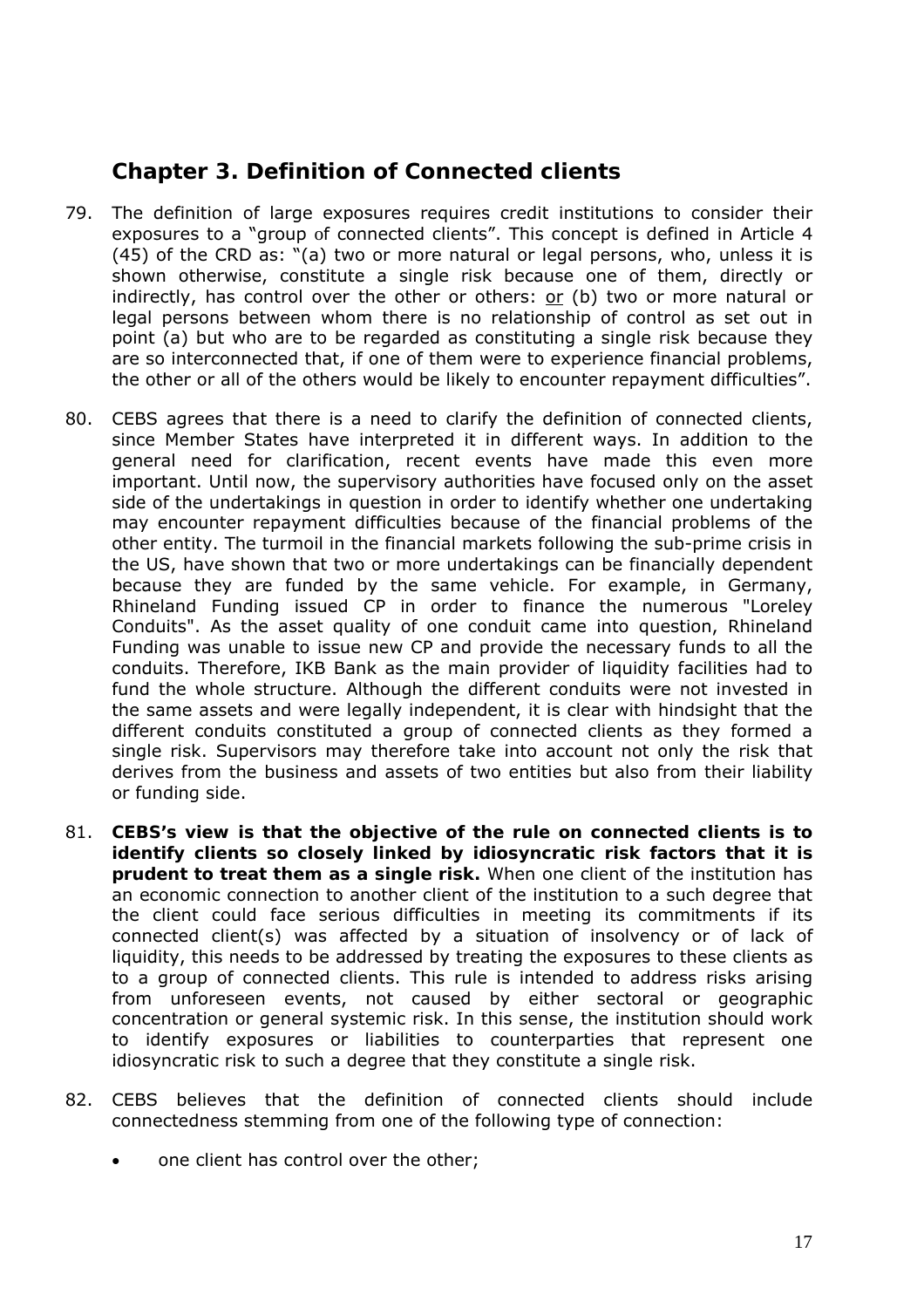- the clients are interconnected by some form of commercial dependency which cannot easily be substituted; or
- the clients have a common significant source of funding within the institution, its financial group, its connected party or associate in the form of credit support, potential funding or direct, indirect or reciprocal financial assistance.
- 83. In order to capture these three dimensions of connectedness where inclusion of a common source of funding represents a widening of the scope of the rule, **CEBS proposes to change Article 4 (45) of Directive 2006/48/EC** in the following manner:

*"Group of connected clients" means:* 

 *(a) two or more natural or legal persons, who, unless it is shown otherwise, constitute a single risk because one of them, directly or indirectly, has control over the other or others: or (b) two or more natural or legal persons between whom there is no relationship of control as set out in point (a) but who are to be regarded as constituting a single risk because they are so interconnected that, if one of them were to experience funding or repayment problems, the other or all of the others would be likely to encounter funding or repayment difficulties."* 

#### **3.1. Interpretation of control**

- 84. The definition of control in Article 4 (9) in Directive 2006/48/EC, is specifically aimed at describing the conditions for requiring a consolidated annual report. The concept of connected clients reaches further and needs to be clarified.
- 85. CEBS proposes that 'control' should include the power to govern the financial and operating policies or crucial transactions of an entity $11$  so as to obtain benefits from its activities.

### 86. **CEBS proposes that indicators of control might be seen in cases where the client exercises one or more of these powers:**

- power to decide on crucial transactions such as the transfer of profit or loss;
- power to govern the financial and operating policies of the entity;
- power to appoint or remove the majority of directors, the supervisory board, the members of the board of directors or equivalent governing body where control of the entity is exercised by that board or body;
- power to cast the majority of votes at meetings of the board of directors, general assembly or equivalent governing body where control of the entity is exercised by that board or body; and/or

 $\overline{a}$  $11$  In this context, a client which is a natural or legal person (undertaking).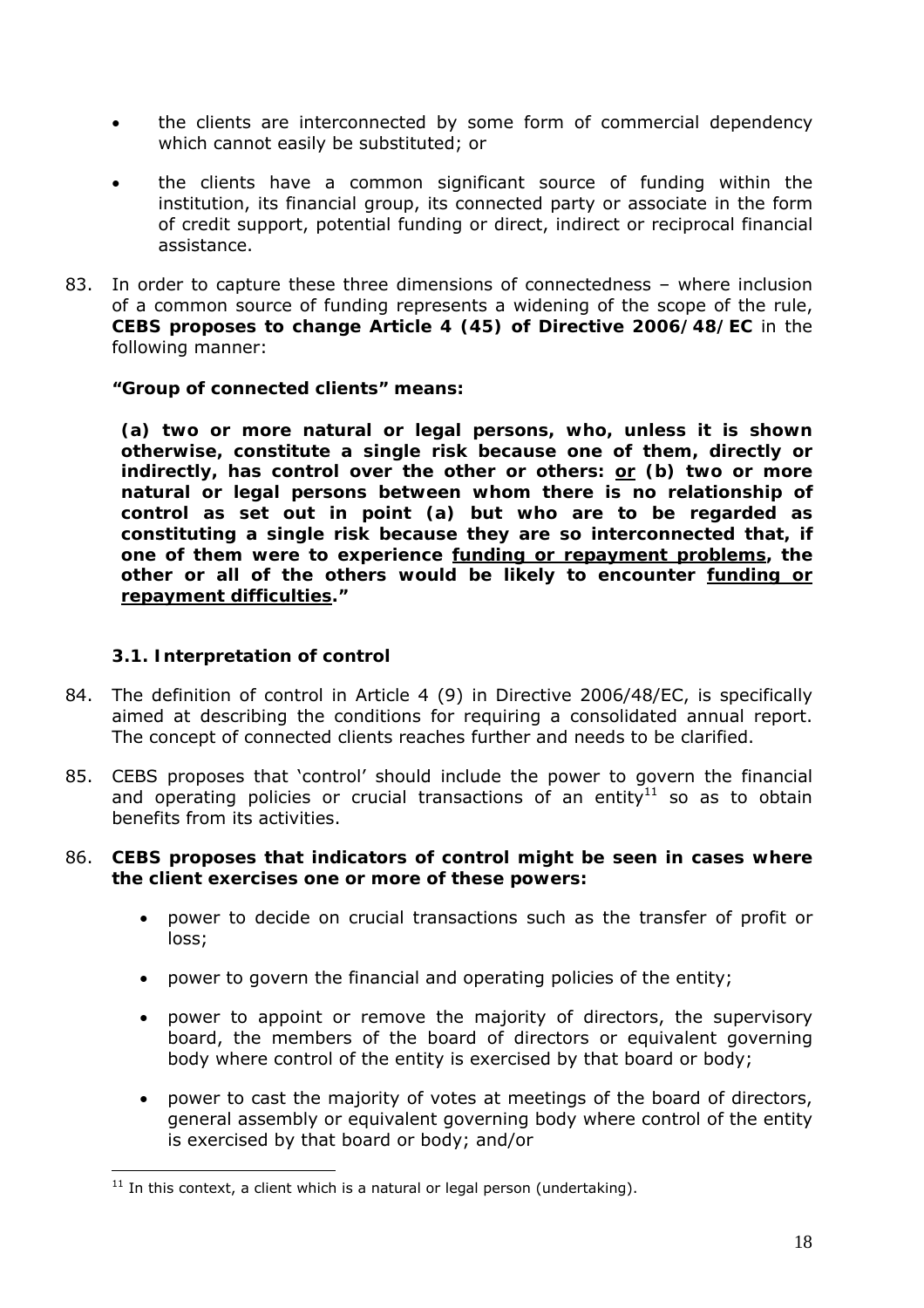• power to co-ordinate the management of an undertaking with that of other undertakings in pursuit of a common objective.

Control is presumed to exist when the client owns, directly or indirectly through subsidiaries, more than half of the voting power of an entity, unless, in exceptional circumstances, it can be clearly demonstrated that such ownership does not constitute control. Normally, a client owning 50 % of the shares/ voting power of another client will be able to exercise one or more of these powers. This is even the case when there are two equal partners/ owners who perform this responsibility jointly. Control may also exist under certain circumstances when the client owns less than half of the voting power of an entity.

It should be understood that the control situation is not just for a transitional period but seems reasonably stable. In article 4 (45) the wording "*unless it is shown otherwise"* is used. CEBS proposes to keep it in the definition. It should be interpreted in the sense that if the institution is capable of documenting that what seems to be a control-relation truly is not, then the requirement to group the clients is exempted. Most notably, this would be the case for owners of shares without voting rights. However, it is not relevant whether the client for the time being actually does exercise its potential control or not. Accordingly, voluntary self-imposed limitations on the exercise of control such as legal ring fencing or statements of a similar nature issued by the client itself will not suffice as documentation.

87. CEBS has identified one exemption from the requirement for grouping clients in cases where one client has control over the other, and that concerns subsidiaries where the majority of shares are owned by central governments, regional governments or local authorities. In such cases even though the owner has control over each subsidiary, the risk connected with exposure to one subsidiary is not related to the risk of exposures to other subsidiaries. A failure of one subsidiary, which is a separate legal person, does not necessarily impose a duty on the owner to invest more capital. If the owner still decides to do so, one assumes that this ultimately could be financed by raising revenues.

#### **3.2 Interpretation of economic interconnectedness**

- 88. CEBS proposes that even if the question of control of one client over another is not relevant, an institution should be obliged to consider whether there exists a relationship of dependency or correlation between the clients. If it is more likely than not that the financial problems of one client would cause repayment difficulties for the other, there exists a financial dependency that needs to be addressed. Also, if two counterparties are likely to exploit commitments from the institution (such as guarantees, credit support in structured transactions or noncommitted liquidity facilities) at the same time and the underlying cause for this will be similar, these counterparties may be considered as connected clients. A dependency connection between the clients may be mutual or only one way.
- 89. The target for the definition of interconnectedness is dependencies that the client cannot overcome in a short period of time by taking on practical inconvenience or lower margins or by other easily feasible means. **As an illustration of a relationship of dependency between clients, CEBS has listed some examples of possible financial dependency where**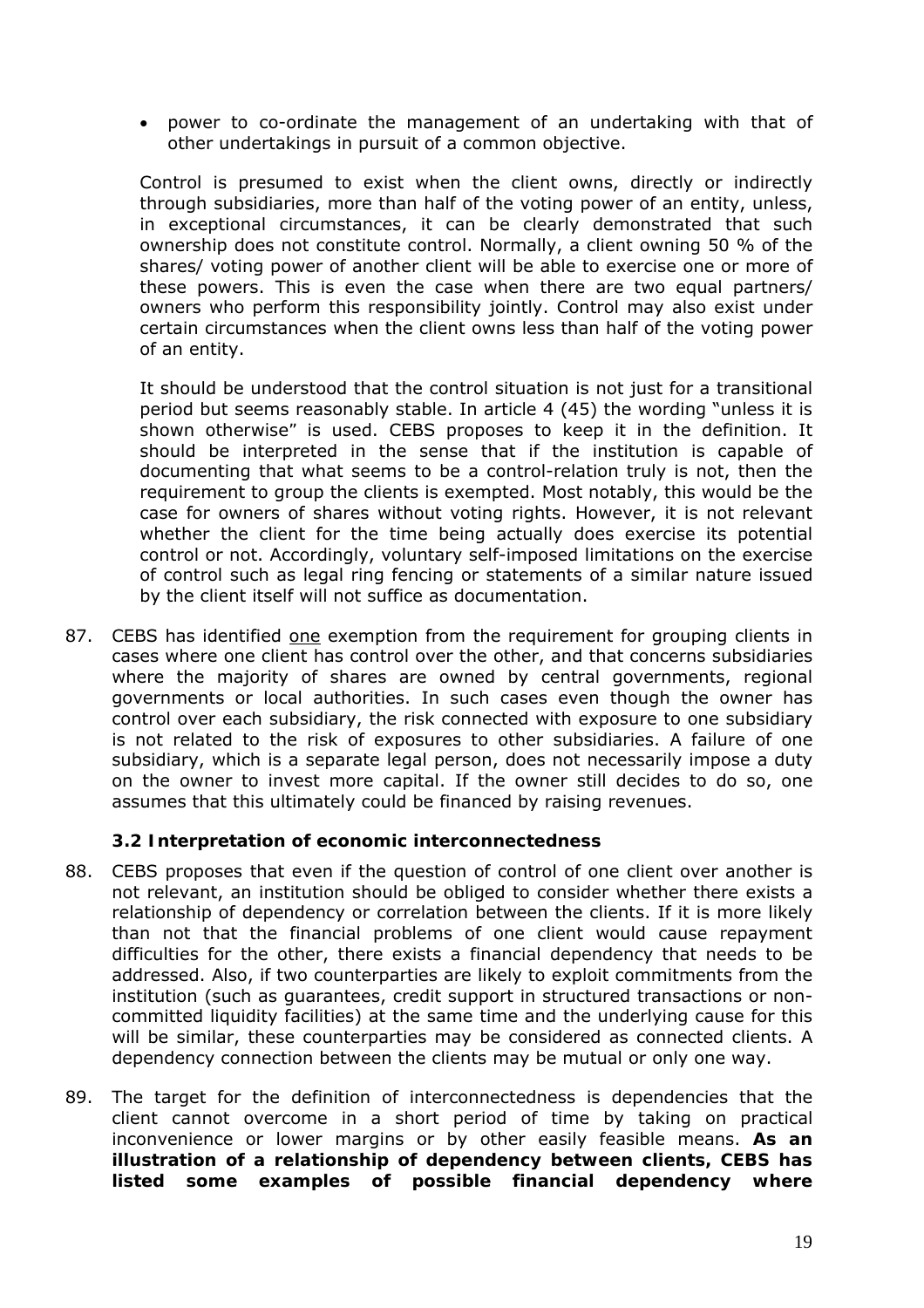**institutions would normally need to group clients** (the list is not exhaustive):

- exposure to a commercial property and to the tenant who pays the majority of the rent;
- exposure to the sole producer of a product and to the only buyer of the it;
- exposures to undertakings where the same natural persons are involved in the management/board of both clients;
- where the institution has committed itself to be the existing or potential funder or provider of credit support of more than one conduit or SPV under similar conditions and where it is likely that all of these commitments may materialize into exposures at the same time because they are dependant on the same funder.
- 90. CEBS is however aware that it is difficult to provide a precise definition of the concept of interconnectedness. With reference to the proposed changes to Article 4 (45), **CEBS also believes that level 3 guidelines regarding the concept of connected clients should be issued.**

### **3.3 Other elements of the definition of connected clients**

- 91. CEBS considers that it is an integral part of the institution's credit process to identify possible control-relationships and dependencies between clients; this applies especially to clients that have a large exposure or who tend to reach the limit set for inclusion into the market retail portfolio. To have information about connected clients is essential in reducing the impact of unforeseen events. Accordingly, the information required should be available to the institution.
- 92. In cases of divergence between the opinion of the institution and that of the supervisor, it is the supervisory authority who decides whether a client must be regarded as part of a group of connected clients. The entire exposure of the connected client must be included in the calculation of the exposure regardless of the formal share of ownership.
- 93. CEBS believes that there will be some situations where there could be a requirement to include an entity in more than one group of connected clients, for example, in the case of an entity in which two persons/companies hold 50:50 participations if they exercise a common influence on the entity.
- 94. Investments in asset funds managed by the same investment manager need not as a rule to be grouped because each of the funds is an individual legal person and is under supervision. An exception is if the fund in its statutes states that it will on a regular basis invest a given proportion of its funds in another identified fund. Another exemption, to be assessed on a case by case basis, could be when, besides having the same investment managers, the funds in question also have the same Members of the Boards and/or the same name as licensee (i.e. operate under the same name and face the same reputational risk (and often the same policy).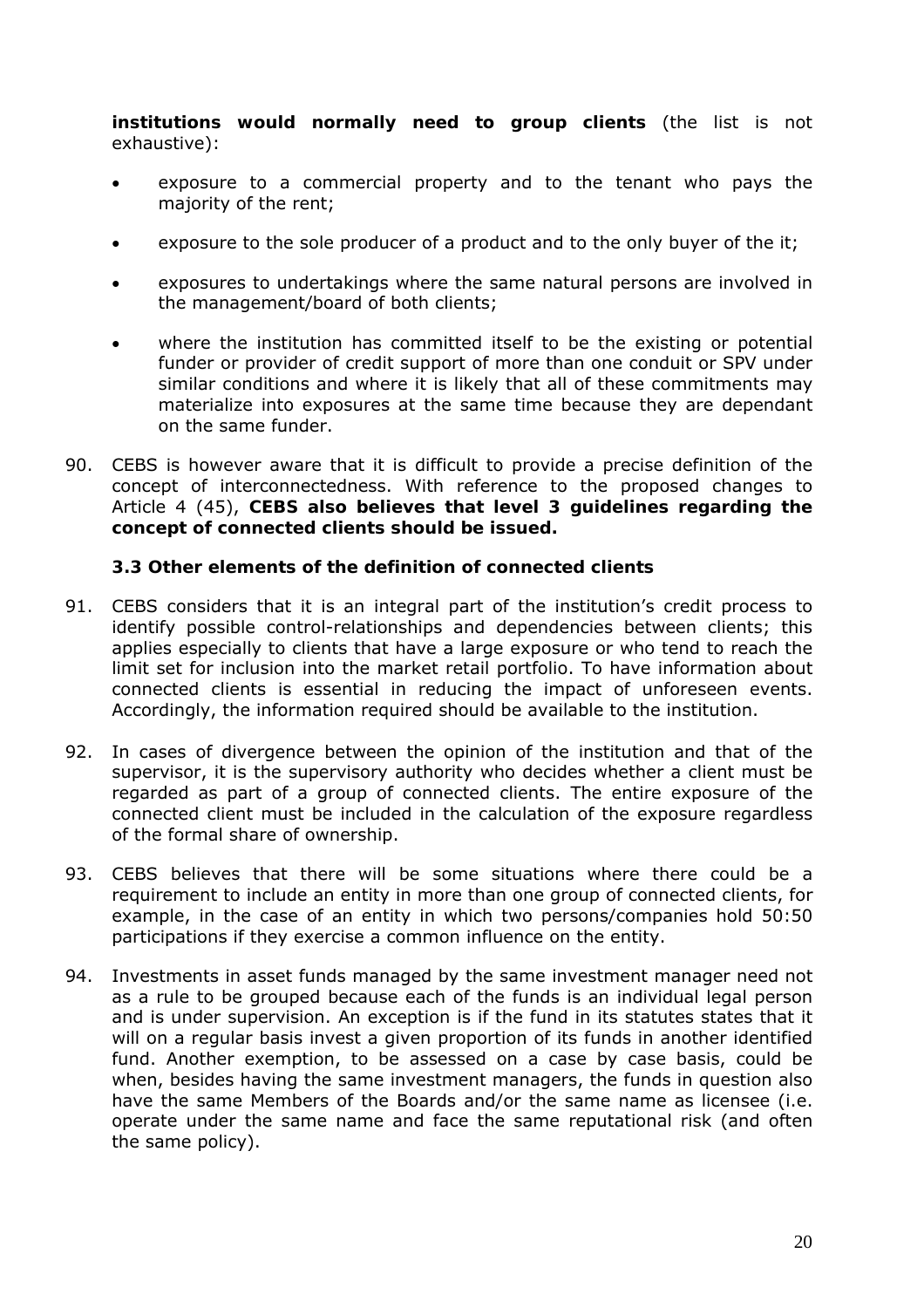There is however, independently of the connected clients rule, an obligation to assess whether these investments represent a risk both from the scheme and from the underlying assets, (see chapter 5.4).

95. Finally, CEBS wants to point out that the concept of connected clients is applied in two different contexts in Directive 2006/48/EC. Apart from the large exposures part, the definition of connected clients is also applied when categorizing clients into the retail market portfolio (see Article 79 of CRD), therefore **the Commission should study the impact of broadening the definition of connected clients on the treatment of the retail portfolio in the CRD.**

### **3.4. The concept of connected parties.**

- 96. CEBS also finds it important to make a clear distinction between the terms 'connected clients' and 'connected party/parties'.
- 97. In general terms, CEBS considers that a "connected party" is one which is connected to the institution itself. That is:
	- i) A natural person who is involved with the management of the institution at a senior level, as a member of the board, as an auditor or in some position that allows the building of networks within the institution. The main worry related to connected parties is that loans or other forms of exposures granted to such persons may not be subjected to the normal credit allocation process or may be considered independently from the normal requirements both with regard to the collateral and cash flow that would ordinarily apply to such exposures. CEBS does not propose that loans to such persons are unacceptable. Rather, there is the potential that subjective considerations may influence the assessment and
	- ii) A legal person (or a partnership) which is closely related to the institution in a way that makes it financially dependent on the institution, (see definition of "likely to encounter payment difficulties"). An associate of the institution could also be regarded as a connected party.
- 98. **CEBS's opinion is that the treatment of connected parties is mainly an issue of good corporate governance and sound credit risk management.** Many of the Member States already have laws in operation aimed at regulating the credit process leading up to credit allocations to connected parties.

# **Chapter 4. Scope of application of the Large Exposures framework**

99. This section defines the scope of the application of the large exposures regime by taking into account the different natures of some specialised institutions.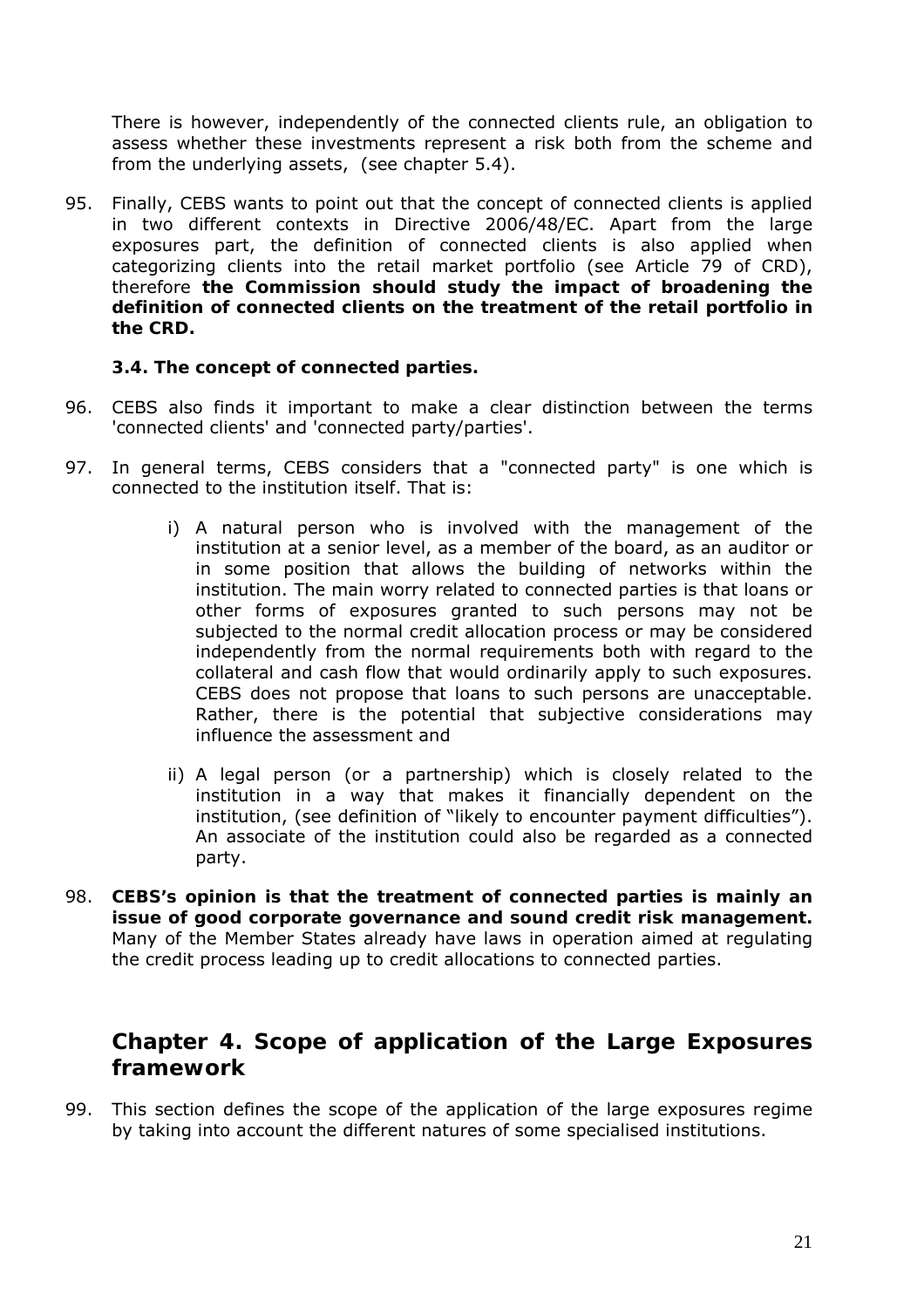- 100. The large exposures framework currently applies to all credit institutions and investment firms falling within the scope of both Directives 2006/48/EC and Directive 2006/49/EC and the cross reference in article 3(1)b of the latter Directive to article 4(1)(1) of Directive 2004/39/EC (MiFID). This includes the full range of banks from large systemically important institutions to small cooperative banks and the full range of investment firms from large brokerdealers to small brokers and asset managers.
- 101. Moreover, the level of application of the obligations related to the large exposures limits is currently set out in articles 68 to 73 of Directive 2006/48/EC that applies to credit institutions. These articles also apply to investment firms because in Article 2 of Directive 2006/49/EC it is stated that Articles 68 to 73 of Directive 2006/48/EC shall apply mutatis mutandis to them, with some specific exceptions.

#### **4.1. Level of application of the large exposure regime**

- 102. **CEBS believes that no changes are needed to the current level of application: at consolidated, sub-consolidated and solo level.**
- 103. The large exposures framework should be required **at the consolidated level;**  that is on the basis of the consolidated financial situation of the group or of the financial holding company. Institutions shall comply with the large exposures limits on a consolidated basis, when at least one of the following situations applies to them:

a) they exercise exclusive or joint control over one or more credit institutions or investment firms authorised by the competent authority of a Member State or of another State that is party to the EEA, or exercise significant influence over them;

b) they exercise exclusive or joint control over one or more financial institutions;

c) they exercise exclusive or joint control or significant influence over one or more institutions governed by the laws of a Member State that is not a party to the EEA and which habitually carry out banking operations; or

d) they exercise exclusive or joint control over one or more institutions governed by the laws of a Member State that is not a party to the EEA.

- 104. Where justified by supervisory objectives, the supervisor could require such institutions included in the scope of consolidation to comply with the large exposure regime **on a sub-consolidated level** if they, or their parent undertaking which is a financial holding company, have a subsidiary that is a credit institution, a financial institution, or an asset management company incorporated in a third country, or hold a participation in such an undertaking; that is, if the conditions set out in Article 73.2 are met.
- 105. Finally the large exposures regime should also be applied on an individual basis. CEBS also proposes that Member States should have the discretion to waive the requirement to meet the large exposures framework **on an individual level** for any subsidiary of a credit institution (or when the parent undertaking is a financial holding company) if the conditions laid down in Articles 69.1 and 69.2 of Directive 2006/48/EC are met and for a parent credit institution if the conditions laid down in Articles 69.3 and 69.4 are met. That is because CEBS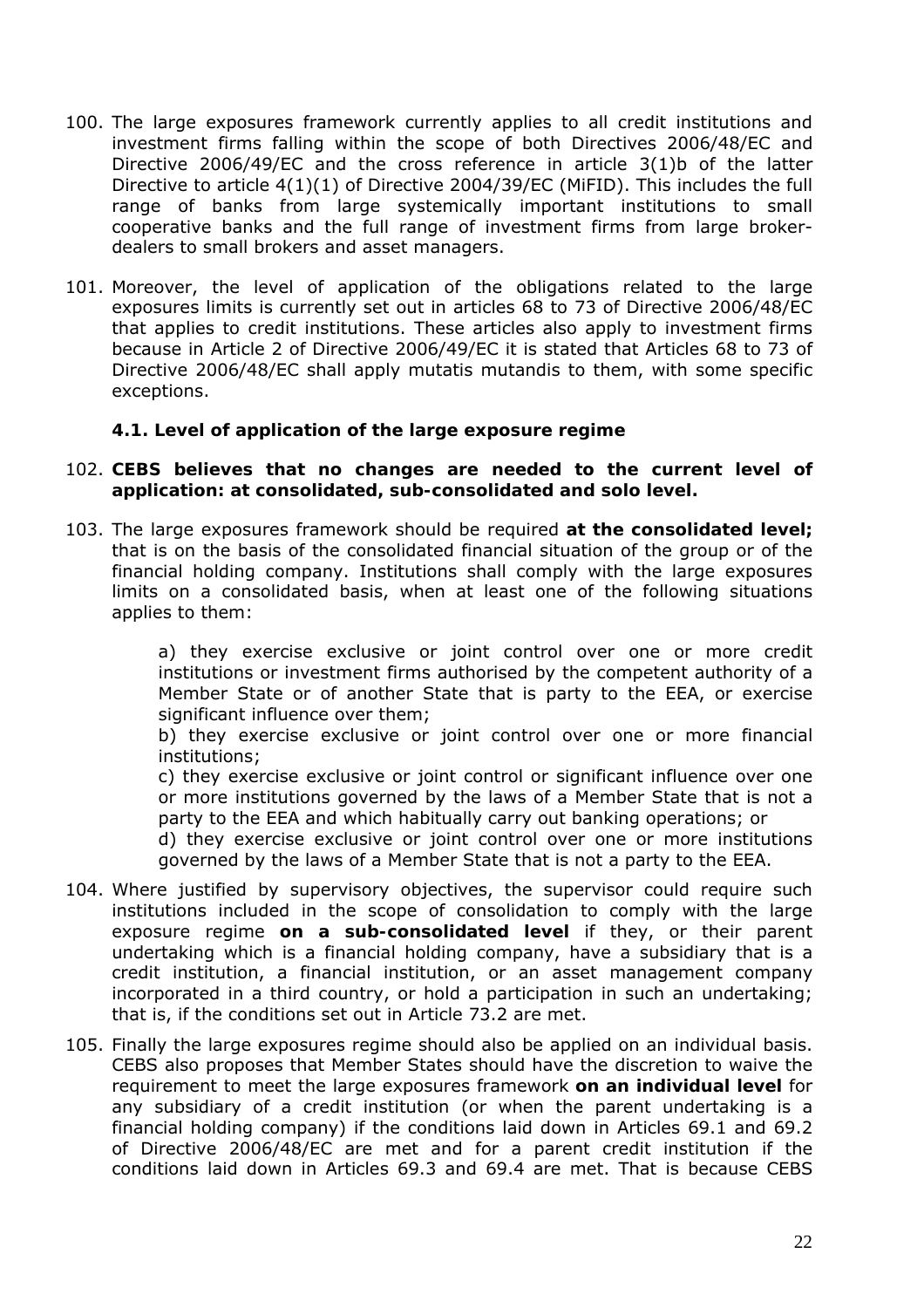considers that, on the basis of the market failure and high level cost benefit analysis set out, third party large exposures limits should not apply to subsidiaries that meet the criteria set out in these articles. (i.e. are situated in the same Member State, there is no impediment to the transfer of capital, the parent has declared that it guarantees the commitments entered into by the subsidiary and there are controls at the consolidated level). Although there may be some negative externalities following a group's insolvency, common risk controls, capital fungibility, and a common insolvency framework help ensure that they are kept to a minimum.

- 106. Institutions considered to be significant subsidiaries of an EU parent undertaking shall apply the large exposures regime on a solo basis or, if relevant, on a subconsolidated basis. The risk assessment, measurement and control procedures relating to internal controls in credit institutions and investment firms of parent undertakings cover the subsidiary.
- 107. Finally, CEBS also recommends permitting that the large exposure limits are calculated jointly by the parent credit institution and its subsidiaries whose material exposures or material liabilities are to that parent credit institution when the conditions laid down in Article 70 are fulfilled.
- 108. **In summary, CEBS proposes that the level of application of the large exposures regime should be based on the same requirements as the level of application in the solvency regime in order to simplify the task and reduce the burden on institutions. Provided that the relevant conditions in Articles 69 or 70 are met, CEBS proposes that supervisors retain discretion to apply the large exposures regime at different levels than the solvency regime in specific cases.** For example, a supervisor could have good reasons for deciding not to apply the large exposures regime to a parent institution, provided that the conditions set out in Article 69.3 are met, and for deciding that, nevertheless, the solvency regime should be applied to that parent institution.

#### **4.2 Investment Firms**

- 109. CEBS believes that the application of the large exposures regime to all types of investment firms could be considered to be a regulatory failure since the regime imposes a burden on specific types of investment firms (including a reporting burden) without delivering benefits to consumers.
- 110. CEBS has identified investment firms with "limited licence" and with "limited activity" as those firms for which the case for including them within the scope of the large exposure regime has not been made.
- 111. Market Failure Analysis carried out based on the possible existence of negative externalities and information asymmetry has shown that these types of investment firms do not appear to represent a significant risk of contagion because of the nature of their contracts. Instead, they act as agents for an investor who has delegated portfolio selection and administration to the asset manager. Exposures taken by an investment manager itself (as opposed to exposures incurred on behalf of a client or fund) are generally incidental to its investment management business. They do not tend to have large unsecured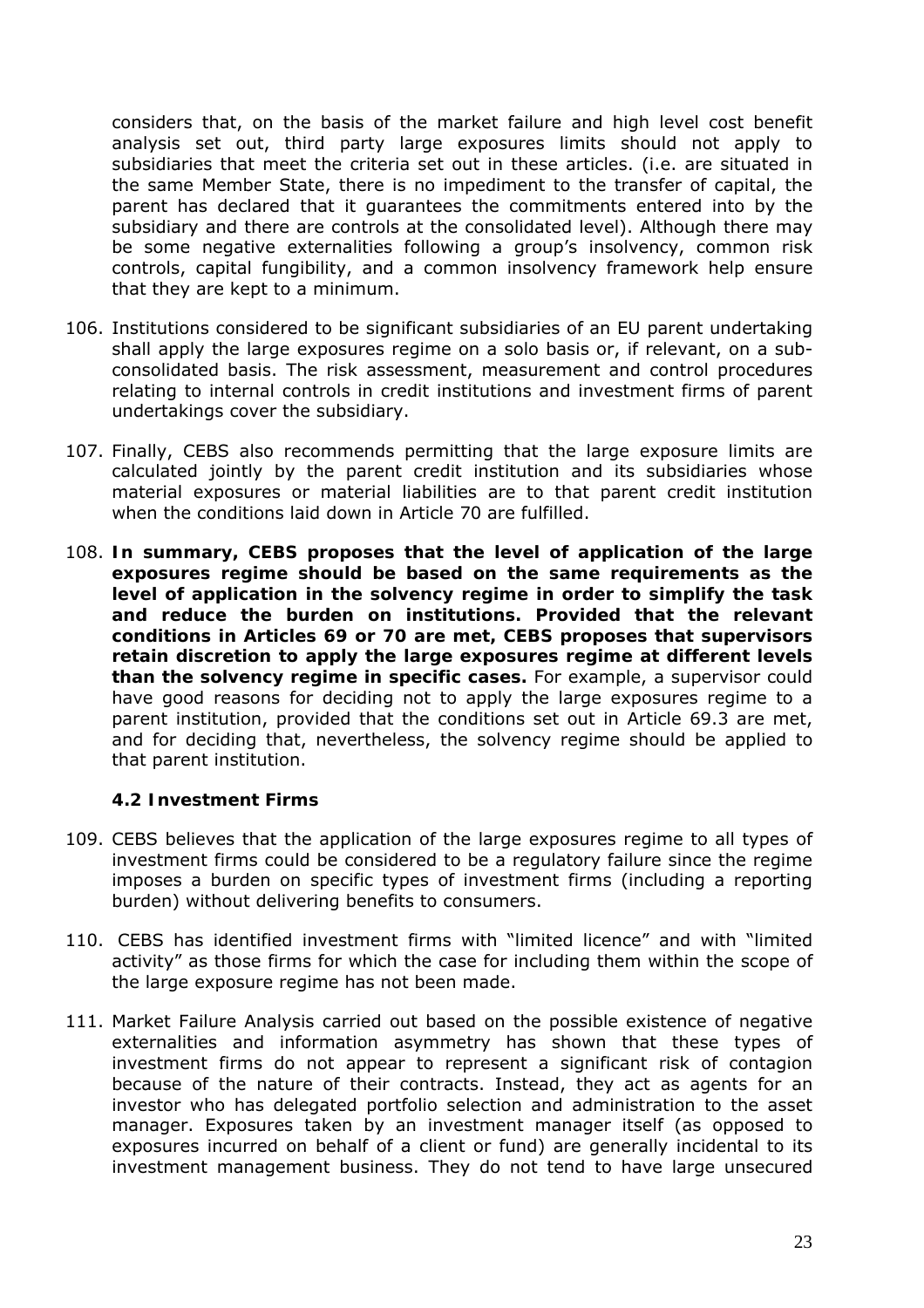exposures. Their large exposures are often accrued management and performance fees against which they are likely to have recourse to the assets under management (as the result of a client agreement/ contract). (A [full scope] broker dealer's failure could have a more contagious effect as they are able to take positions on their own account.)

- 112. The costs associated with failures of investment firms are likely to be relatively limited as they are not funded by depositors. The MIFID also requires client assets to be held separately from the firm's assets. Provided that asset managers do not take positions on their own account, interlinkages between firms are likely to be limited and so the collapse of an asset manager would not be expected to impact or have wider implications for consumer protection.
- 113. Following the identified market failures CEBS proposes that **those investment firms with "limited licence"** as referred to in Article 20(2) of Directive2006/49/EC, that is those investment firms providing only one or more of the services referred to in points, 1, 2, 4, 5, 7 and 8 of Section A of Annex I of MiFiD<sup>12</sup>, should be fully exempted from the Large Exposures regime.
- 114. **CEBS also proposes a full or partial (discretionary) exemption from the Large Exposures regime for those firms with "limited activity"** referred to in Article 20(3) of Directive 2006/49/EC reflecting that the case for exemption is less clear as this category includes matched principal brokers.
- 115. It is not proposed to exempt other investment firms (including those often called "investment banks").

## **4.3. Financial institutions that are not credit institutions**

- 116. CEBS believes that a clear distinction should be made between financial institutions with deposits or other similar funding ("institutions" in CRD terminology) and other financial institutions that cannot be funded by deposits or similar instruments and do not typically engage in conventional loan-making activities, as is the case with leasing or factoring companies. In these cases there are neither depositors to protect nor a risk of contagion through a crisis of confidence among other institutions' depositors.
- 117. However, the failure of such institutions could adversely affect parent credit institutions. If these institutions form part of a credit institution's group CEBS considers it necessary to apply the prudential regulation on consolidated basis. That would mean that, for example, the exposures incurred by a fully owned factoring company would not be subject to the large exposures limit at the subsidiary level, but would be subject to large exposures limits at the consolidated level.
- 118. In view of the above arguments, **CEBS proposes that financial institutions not subject to the CRD should not be subject to large exposures limits**

 $12$  Activities listed are: (1) reception and transmission of orders in relation to one or more financial instruments; (2) execution of orders on behalf of clients; (4) portfolio management; (5) investment advice; (7) placing of financial instruments without a firm commitment basis; (8) operation of multilateral trading facilities.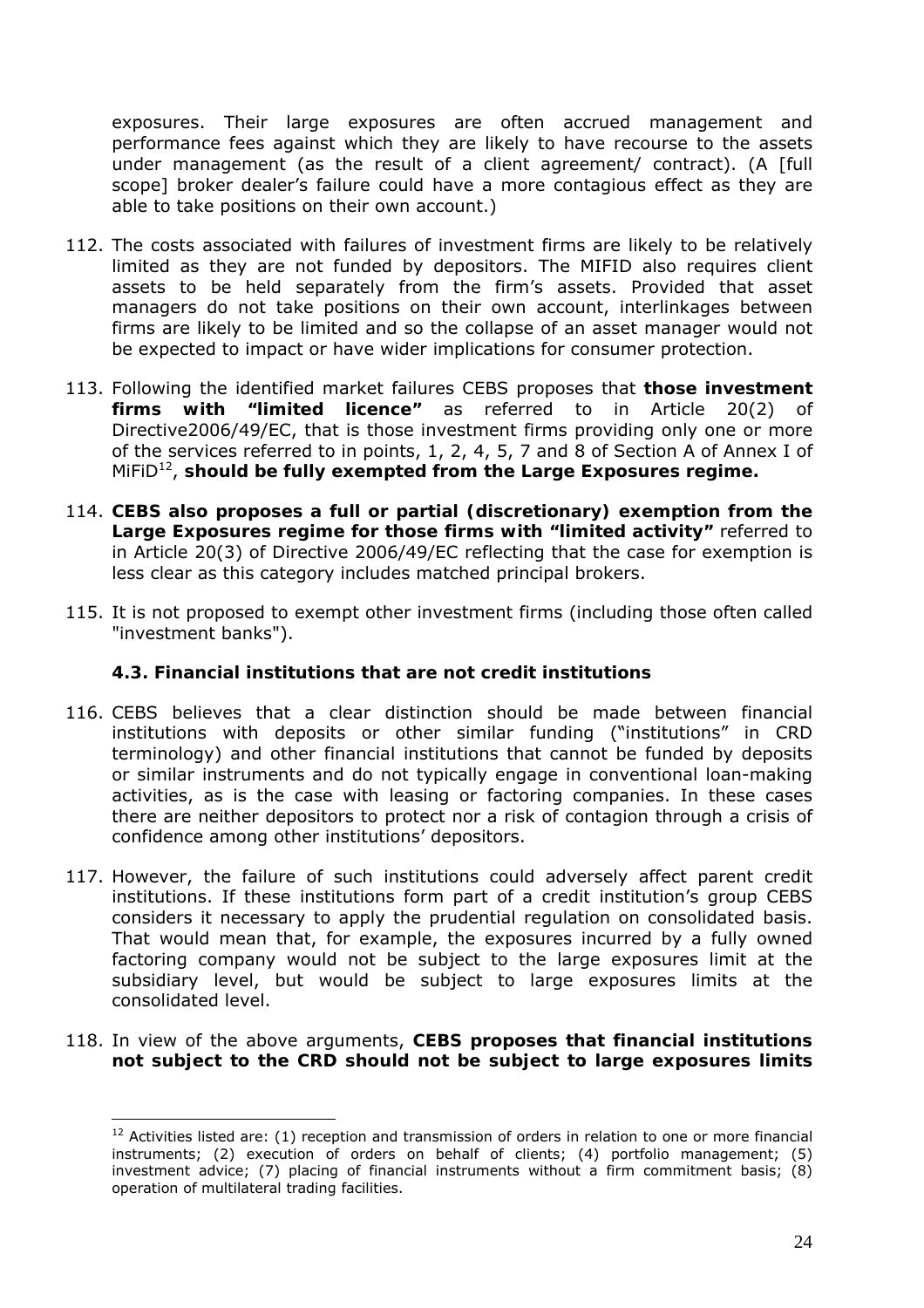#### **on a solo basis but that parent institutions should include their exposures on a consolidated basis.**

119. Finally, it is worth mentioning that in some countries these financial institutions (eg. factoring, leasing institutions) are considered credit institutions and therefore they should comply with the large exposures regime on a solo basis. If these institutions belongs to groups who are themselves included in the level of application of the large exposures regime, their exposures should also be considered at a consolidated level. In this case, CEBS believes that flexibility should be provided to supervisors to waive these institutions from meeting the large exposures rules at the subsidiary level.

# **Chapter 5. Calculation of exposure values for large exposures purposes**

- 120. An important issue in the review of the large exposures framework is the calculation of exposure values. In CEBS's review of industry practices carried out during 2006 it emerged that many institutions – in particular more complex institutions – calculate exposure values for their internal risk management and limits systems in manners that are different to those required for the current large exposures requirements and there appears to be a diversity of approaches.
- 121. On the other hand, for many smaller and less complex institutions it appears that this is a lesser issue as many of them use the large exposures framework as the basis for their internal risk management.
- 122. CEBS considers it necessary, where possible, to modify the exposure calculation requirements under the large exposures framework in order to align them more closely with the CRD.
- 123. CEBS believes that there are cases (for example, financial derivatives within a netting set or schemes with underlying assets) where there is an measurement challenge, and it believes that advanced models used internally by institutions can help to accurately measure the exposure. In these cases, CEBS's view is that the backstop regime proposed should be applied to the most accurate exposure value for which the firm has regulatory permission under the CRD.
- 124. Four broad categories of exposure are relevant for the purposes of this Advice, namely, (1) on-balance sheet items; (2) off-balance sheet items other than derivative instruments and securities financing transactions  $(SFTs)^{13}$ : (3) derivative instruments and SFTs; and (4) collective investment undertakings, structured transactions and other arrangements where there is an exposure to underlying assets.

It should be noted that it is not the purpose of this section to consider in detail the question of the effect of credit risk mitigation on the calculation of exposure

<sup>&</sup>lt;sup>13</sup> Securities Financing Transactions includes, according to the definition set out in Annex III of Directive 2006/48/EC, repurchase transactions, securities or commodities lending or borrowing transactions, long settlement transactions and margin lending transactions.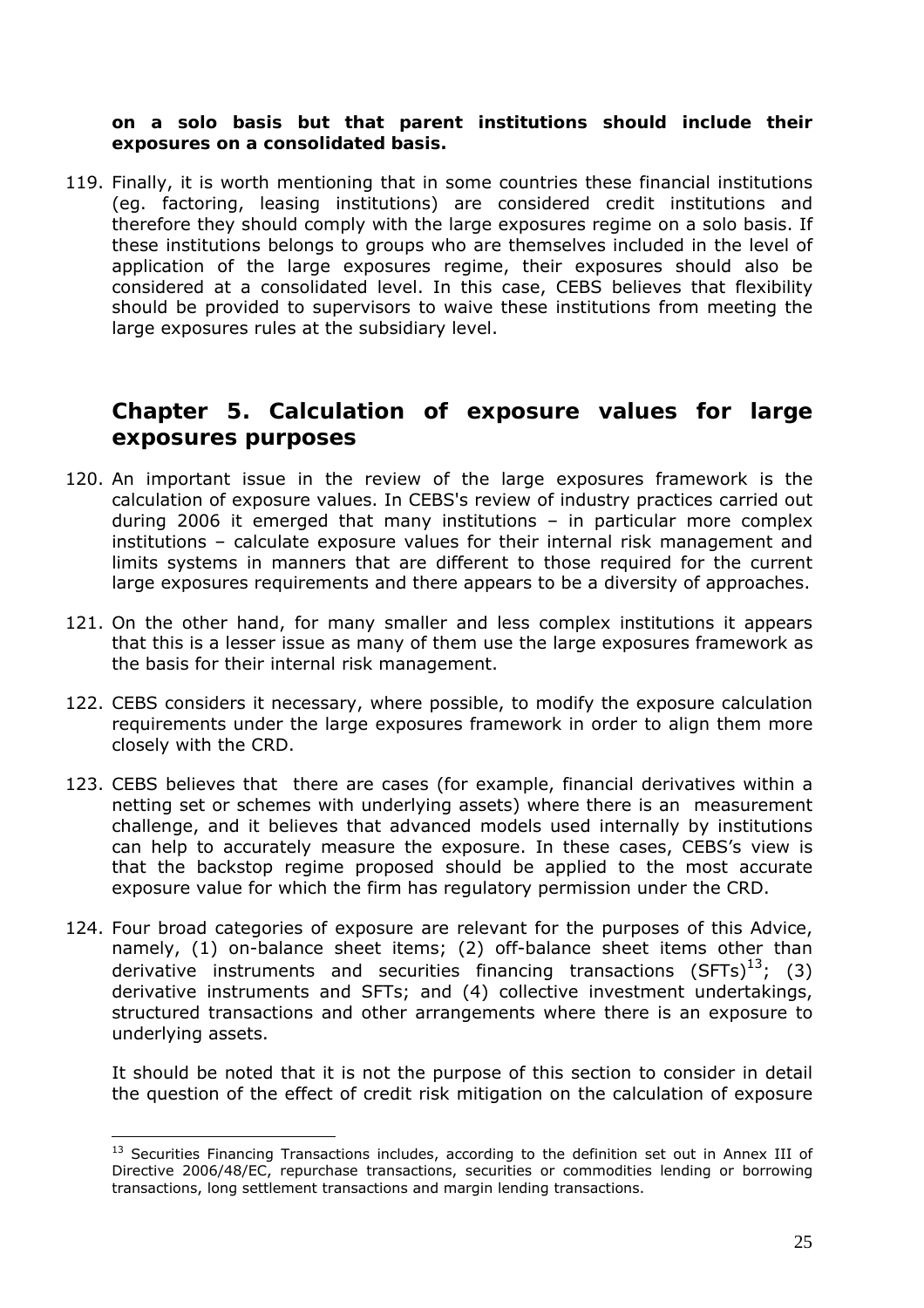values (except in relation to category (3) where the effects of collateral are an integral aspect of the exposure value calculation).

# **5.1 On-balance sheet items**

- 125. In respect of the calculation of exposure values, Article 106 refers back to the items referred to in Article 78 without application of risk-weights, and Article 78 refers to the balance sheet value. Most institutions and supervisors take the view that, **consistent with the CRD requirements for solvency purposes, exposure values for these items should be based on relevant accounting standards, this means in particular that exposures will be net of accounting specific provisions and value adjustments. This should be the case for institutions using both standardised and IRB approaches.** Although at first sight this might be counterintuitive for impaired loans as it increases the large exposure limits and might allow institutions to increase their exposure to a client whose creditworthiness has deteriorated, it is consistent with the general approach that items that are deducted from own funds should not be recognised for large exposure purposes $14$ , as provisions reduce the profits and so reduce own funds.
- 126. For institutions using the IRB approaches, the use of exposure values net of specific provisions and value adjustments for large exposures purposes should be also taken into account in the calculation of the own funds that must be used as the reference point to see if the limits are breached. These institutions should not consider those specific provisions and value adjustments twice, and therefore in the calculation required in Annex VII, part 1, point 36 of the CRD in order to determine the amount to be deducted from own funds if the result is negative (article  $57(q)$ ) or the amount to be added to own funds if it is positive (article 63.3) specific provisions and value adjustments should not be taken into account.

# **5.2. Off-balance sheet items**

- 127. CEBS considered two important questions here; firstly, how wide should the scope of application be within the list of off-balance sheet instruments in Annex II of Directive 2006/48/EC, and second, what conversion factor (CCF) should be applied. In discussing these two questions, CEBS was guided very much by the idea of the large exposures regime as a 'backstop' regime.
- 128. In relation to conversion factors (CCFs), and for capital purposes, the purpose of Directive 2006/48/EC is to calculate the level of capital needed on a portfolio basis and so it is appropriate to consider the probability of a facility being drawn. Consequently under the Standardised approach the exposure value is modified by a factor representing the level of risk.<sup>15</sup> The approach for Foundation-IRB and Advanced-IRB institutions is set out in Annex VII of CRD (see part 3 of this

 $\overline{a}$ 

<sup>&</sup>lt;sup>14</sup> Article 106 1. sub 3 of Directive 2006/48/EC<br><sup>15</sup> Article 78 of the Directive 2006/48/EC modifies the exposure value of off-balance sheet items by the following percentages; 'Full risk' items such as Guarantees and Acceptances at 100%, 'Medium risk' items such as Undrawn credit facilities with original maturity greater than 1-year at 50%, 'Medium/Low risk items such as Undrawn credit facilities with original maturity under 1-year at 20%, and 'Low risk' items such as 'Undrawn credit facilities that may be cancelled unconditionally at any time' at 0%).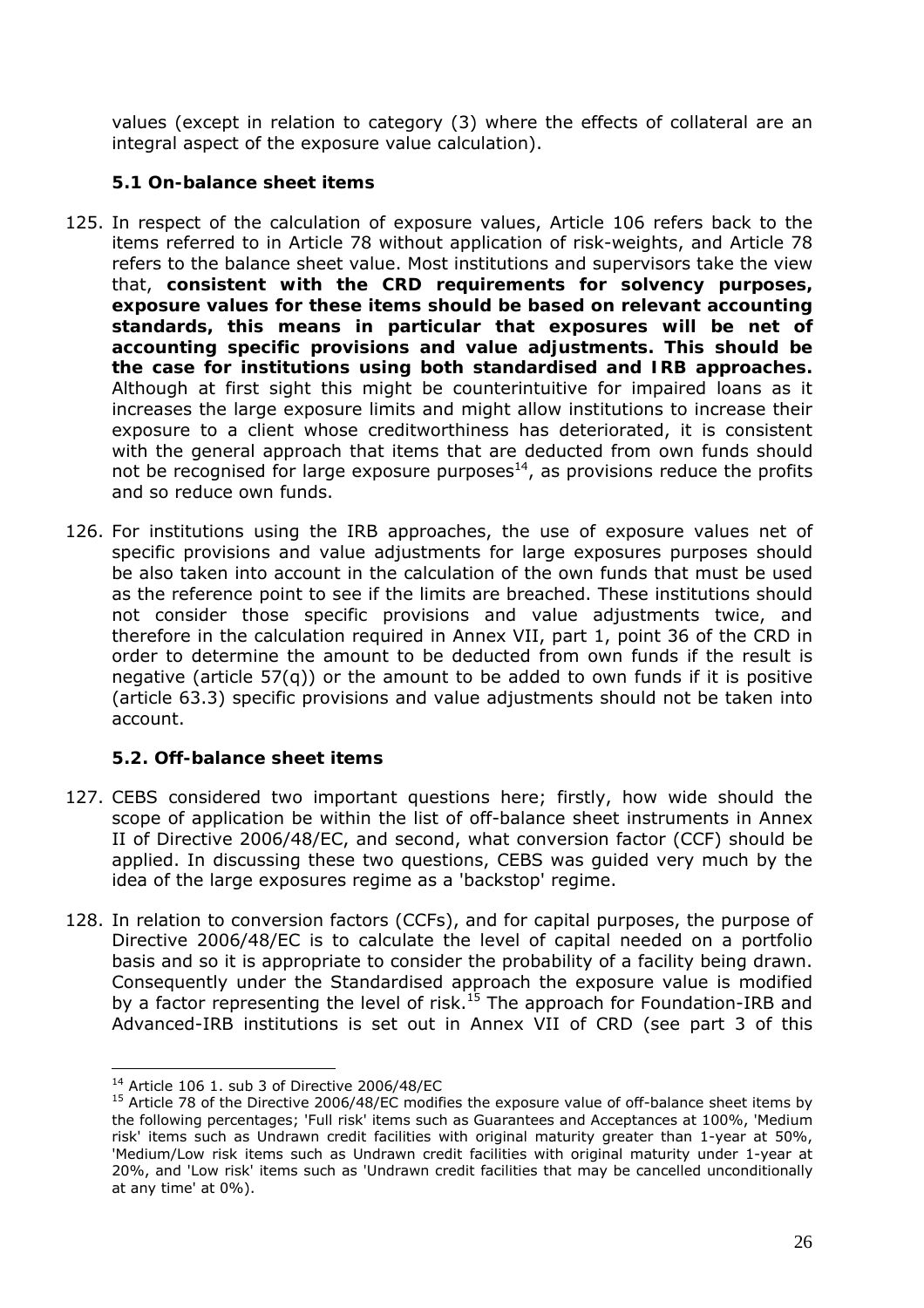annex VII for Foundation-IRB firms); Advanced-IRB firms are allowed to calculate their own conversion factors for the solvency regime.

- 129. In the current large exposure regime, a general 100% conversion factor is applied to the off-balance sheet items included in Annex II of Directive 2006/48/EC. However, and subject to national discretion, Article 113( r) and (t) allow Member States to exempt the "low risk off-balance sheet items referred to in Annex II where 'an agreement has been concluded with the client or group of connected clients under which the exposure may be incurred only if it has been ascertained that it will not cause the limits applicable under Article 111 (1) to (3) to be exceeded<sup>16</sup>." and to apply a 50% conversion factor to "the medium/lowrisk off-balance sheet items referred to in Annex II".
- 130. CEBS proposes to eliminate these national discretions and instead proposes a harmonised approach. This proposal is in line with the mandate that CEBS has received from the Commission to reduce the number of national discretions as much as possible.
- 131. **CEBS's view is that a 100% conversion factor would be appropriate for all off-balance sheet items in Annex II for all firm types (Standardised, Foundation-IRB and Advanced-IRB).** Against this idea it is possible to argue that the 50 % conversion factor for medium/low risk items has applied for a long time and dates back (with minor changes) to the Basel Accord of 1988 and is applied by a large majority of Member States (80 % of the Member States at least partly apply the 50 % conversion factor). It also has to be flagged that Directive 2006/48/EC already introduces a more conservative treatment for undrawn credit facilities by imposing a 50% conversion factor on those facilities which are not unconditionally cancellable, compared to the 20 % conversion factor in the capital requirements. **However, consistent with the idea of the large exposures regime being a 'backstop' and not risk-sensitive, CEBS believes it prudent to include all items at 100%.** Even if an institution believes it is very unlikely that an exposure will be drawn, it is still imprudent to enter into an exposure of more than 25% own funds.
- 132. Chapter 7 deals with credit risk mitigation but CEBS would like to make it clear that it would be perfectly appropriate in principle to apply collateral against a contingent off-balance sheet exposure, provided the collateral (and associated conditions such as enforceability) meet the necessary eligibility requirements.
- 133. CEBS has been considering whether a 0% conversion factor would be appropriate for low risk items. Against this, it is possible to argue that recent events in the financial markets have shown that a conversion factor of 0 % for undrawn credit facilities which may be cancelled unconditionally at any time without notice, or that provide for automatic cancellation due to deterioration in a borrower's creditworthiness may underestimate the risk involved. Although the contract provides for the legal right to cancel the contract unconditionally, a credit institution may not be able to exercise this right for either for reputational reasons (e.g. main sponsor of a structured finance transaction, political pressure to participate in a rescue operation), or for operational ones (the system for assessing creditworthiness will lag the actual credit position of the counterparty

 $\overline{a}$  $16$  Article 113(3)(t) of Directive 2006/48/EC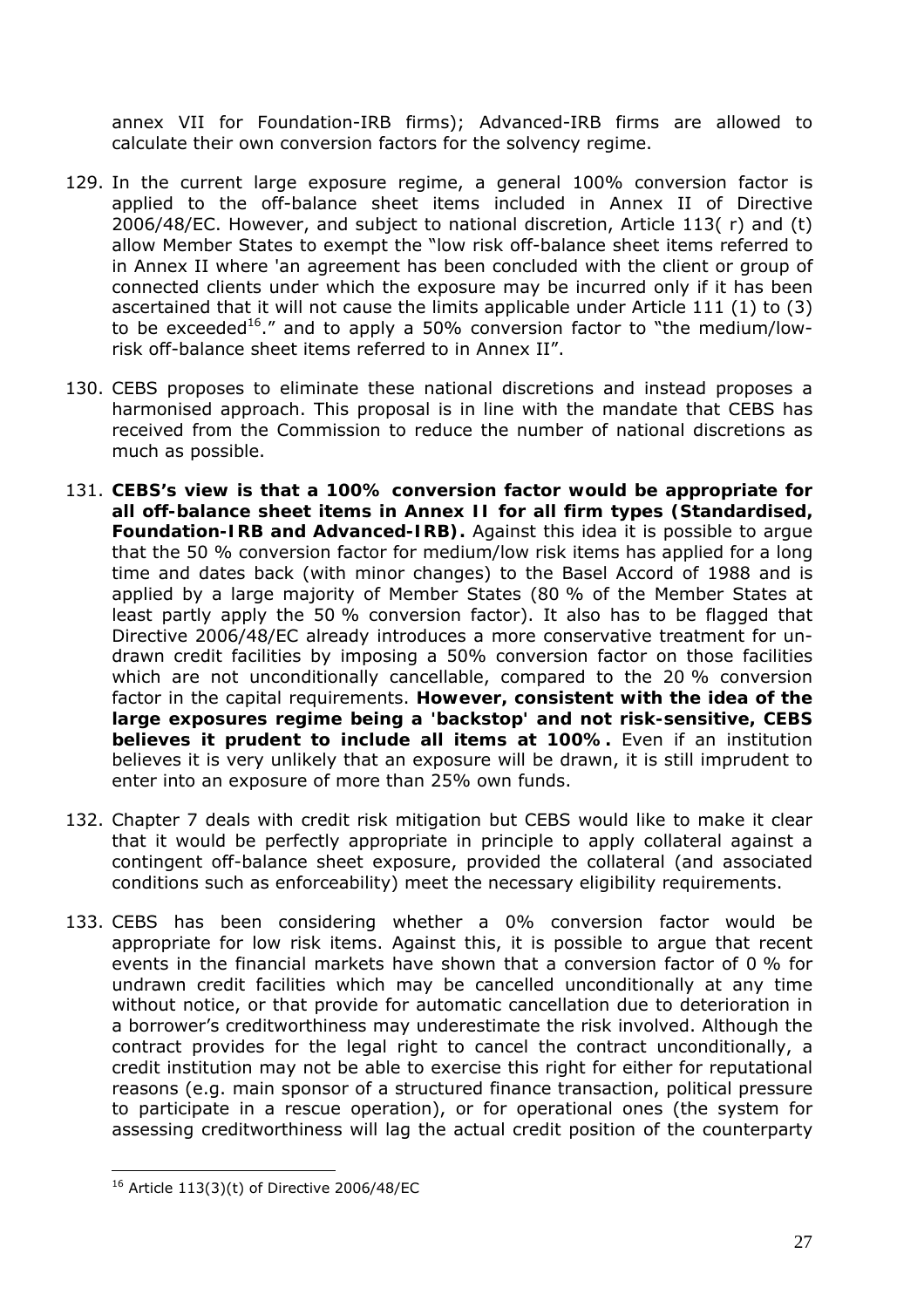and such systems will not necessarily be robust in all circumstances). Further, there is a risk that the party granted the facility takes 'false comfort' from it. CEBS acknowledges that a full assessment of the costs associated with 100% CCF has not been possible; the industry feedback has in general been very qualitative on this point; preferring a less strict regime but not providing firm cost estimates.

### **5.3. Financial derivatives and securities financing transactions**

- 134. For solvency purposes there is a range of ways of calculating exposure values for financial derivatives and securities financing transactions. These include the Mark to Market method, the Standardised Method and the Internal Models Method for financial derivatives, and various volatility adjustment methods, VaR modelling and the Internal Models Method for securities financing transactions.
- 135. **CEBS recommends that institutions should be allowed to use for the large exposures regime the exposure values determined within the capital requirements framework,** including those institutions that have obtained permission to use the Internal Model Method (IMM) set out in Annex III, Part 6 of the Banking Directive to calculate the exposure values for these transactions.

#### **5.4. Collective investment undertakings, structured transactions and other arrangements where there is exposure to underlying assets**

- 136. CEBS has identified that there is currently considerable variation in the approaches adopted by supervisors and institutions to the determination of whether or not there is an exposure in the context of schemes (tranched or untranched) with underlying assets.
- 137. CEBS believes that there may be scope to achieve a degree of principles based agreement which could significantly enhance supervisory convergence in the EU without prescribing detailed rules or imposing undue burdens on the banking sector.
- 138. After consultation with banks and trade associations in Madrid in October, CEBS suggests that the following proposed requirements may provide a good basis for this principles based approach:

1) Supervisors and institutions should identify whether the risk of incurring a loss from exposure to a scheme relates to the possibility of default caused by the underlying assets or of the scheme itself, or both. The institution should determine its exposure accordingly. That means the institution should identify when it is appropriate to look to the scheme itself, to look through the scheme, or both.

2) In determining this assessment, institutions must evaluate the economic substance of the transaction as well as the possibility of 'unforeseen event risk' of various types. Examples of factors that institutions might take into account in determining this assessment include: sources of repayment, including recourse provisions; size, nature, quality and granularity of the underlying credit exposures; tenor; and the sustainability of the cash flows.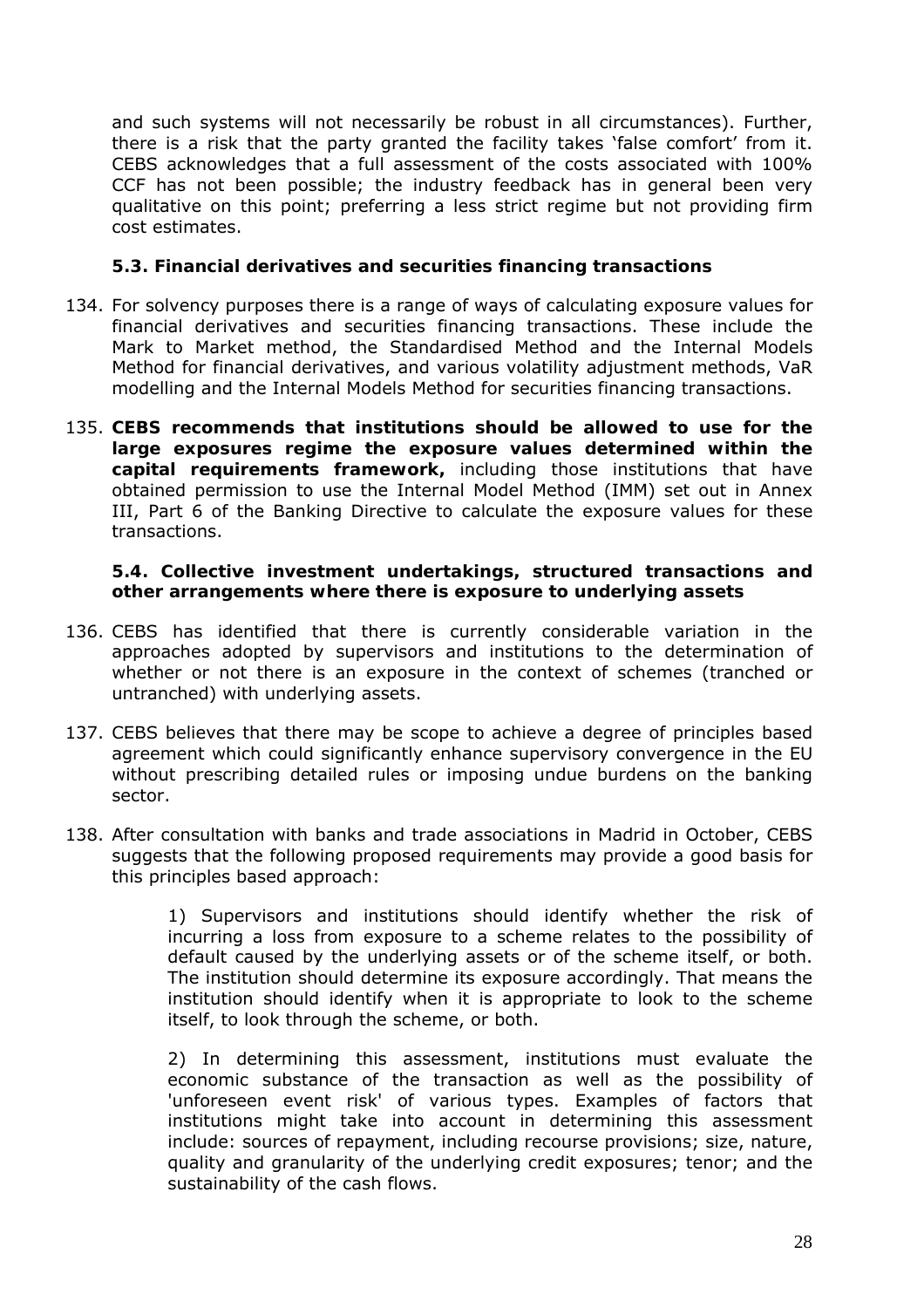139. **CEBS proposes to develop L3 guidelines on the appropriate treatment of various structured instruments.** 

# **Chapter 6. Calculation of exposure values for specific portfolios**

140. This section presents CEBS's considerations on the treatment of specific portfolios under the large exposures regime.

#### **6.1. Sovereigns, international organizations, multilateral development banks and public sector entities**

- 141. The main objective of the large exposure regime is that negative externalities arising from large single name exposures are contained to an acceptable level. The basic market failure analysis has been articulated as the risk of a regulated institution incurring a traumatic loss as a result of the default of an individual counterparty due to "unforeseen events". However, where this market failure analysis does not apply then there is no rationale for limiting those exposures.
- 142. CEBS has already stated that unforeseen event risk is not related to the a priori quality of the counterparty because it only refers to plausible unforeseen event risks. It does not apply to certain entities with different natures and purposes. This is certainly the case for entities such as sovereigns, international organizations, multilateral development banks, regional governments and local authorities, and even other public sector entities in a great number of countries. However, in practice, although there is always the possibility for institutions with these kinds of large exposures to reduce the credit risk in a substantial manner, markets do not reward this risk averse attitude well, leading institutions to follow more common risky business practices.
- 143. Although there is not a limited and well known list of unforeseen event risks, because of their diverse nature, some entities may not be subject to the same types of unforeseen events as the ones applicable to common bodies regulated by private sector laws. Although other types of unforeseen events can be imagined, these will not plausibly happen to many countries, international organizations, and multilateral development banks. The kind of unforeseen events that could be considered for these entities would have such a huge impact that, no incremental market failure would exist in such cases. For instance, if something so unpredictable happened to make the government of a major developed country default, then, probably, the financial chain of effects could not be stopped by a large exposures regime.
- 144. Therefore, it is CEBS's view that such events fall outside the definition of the plausible unforeseen event risk that the large exposures regime seeks to cover. The possibility of a sovereign's exposure to idiosyncratic unforeseen event risk mainly depends on the political risk associated with the sovereign. So, in countries with acceptable levels of institutional stability, and where reliable international arrangements are in place, the idiosyncratic event risk can be completely ruled out.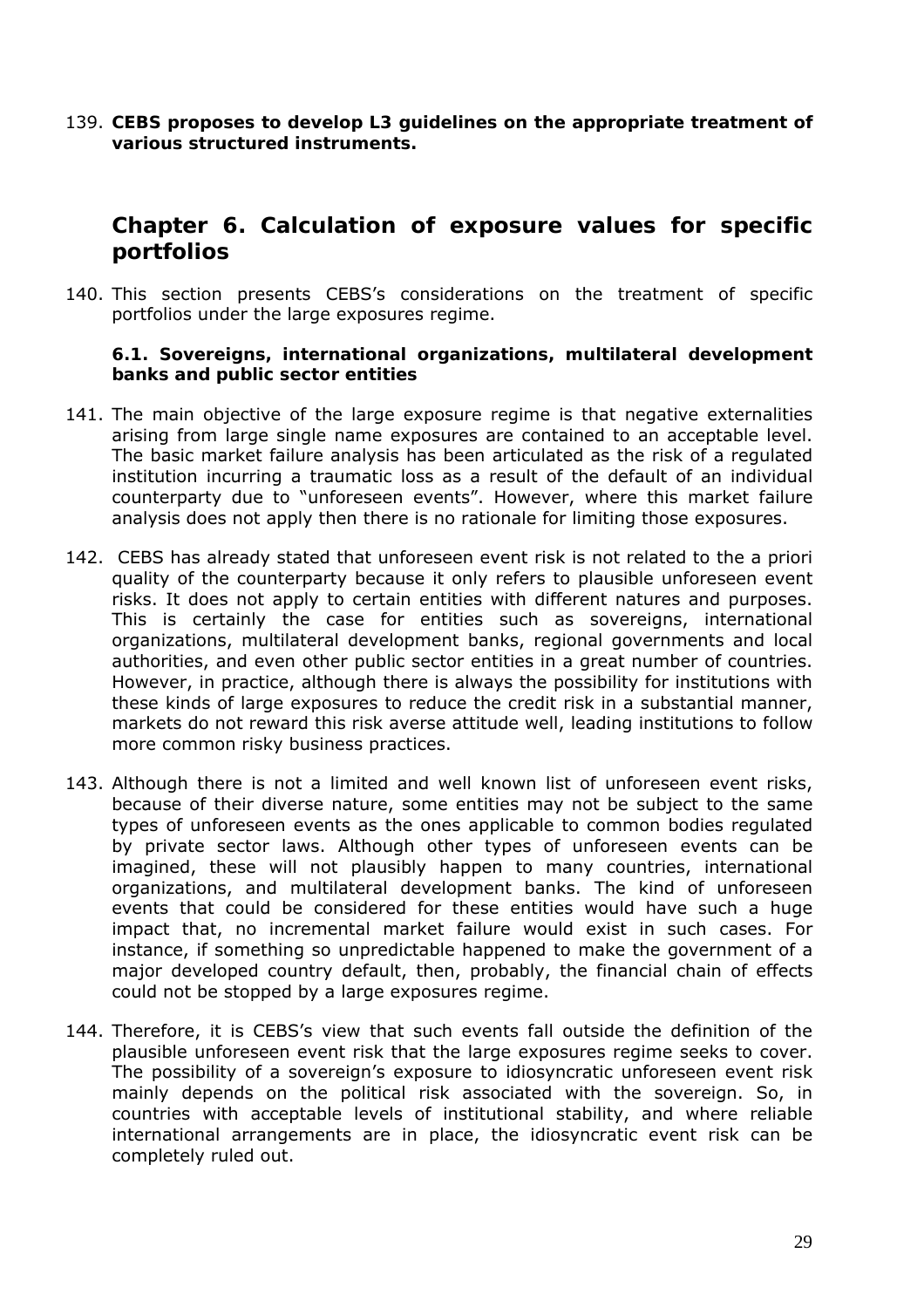- 145. **CEBS's proposal is that the exposures described in Article 113(3), items (a) - (d) and (f) should be exempted from the large exposures limits. This would also require the deletion of the current national discretion to fully or partially exempt these exposures from the large exposures limits.**
- 146. Similarly to the sovereigns indicated, regional governments and local authorities in those jurisdictions can also be ruled out from the large exposures limits. For that it is necessary that the regional governments and local authorities have enough specific revenue raising power or benefit from a specific institutional arrangement to eliminate the risk of default. This would also require the removal of the current national discretion to fully exempt these exposures from the large exposures limits.
- 147. Exposures described in Article 113(3), item (e), "asset items constituting claims and other exposures to central governments or central banks not mentioned in point (a) which are denominated and, where applicable, funded in the national currencies of the borrowers", should not be automatically exempted from the large exposures limits. In fact, CEBS's initial view, supported by industry feedback, is that, besides transfer risk, events falling under the category of "political risk" and "specific economic risks" can lead these exposures to default.
- 148. **CEBS believes that exposures under Article 113(3), item (e), can be exempted if the following conditions – based on annex VI, part 1 paragraph 5 of the CRD - are met:** i) exposures to a central government and central bank denominated and funded in the domestic currency of a third country; ii) this third country applies supervisory and regulatory arrangements at least equivalent to those applied in the EU; iii) the competent authorities of this third country assign to these exposures a 0% risk weight for solvency purposes; and iv) the Member State is applying the national discretion that allows the institutions to apply a 0% risk weight for solvency purposes for the reasons mentioned in paragraph 133, the implausibility of these events happening.

#### **6.2. Interbank exposures**

 $\overline{a}$ 

#### *The CRD treatment of interbank exposures for large exposures purposes*

149. Article 113.3(i) allows Member States to fully or partially exempt from the various large exposures limits exposures that are asset items constituting claims on and other exposures to institutions but not constituting such institutions' own funds (hereafter referred to as "interbank exposures"), with a maturity of one year or less. Article 115.2 allows Member States to assign a risk weighting<sup>17</sup> of 20% to interbank exposures with a maturity of between one and three years, and a 50% risk weighting to interbank exposures represented by tradable debt instruments with a maturity of more than three years. Alternatively, Member States may use the derogation in Article 116 to simply apply a 20% risk weight to all interbank exposures, regardless of maturity. Moreover, Member States may choose to impose more stringent limits than those set out in the Directive (Article 113.1).

<sup>&</sup>lt;sup>17</sup> A risk weighting of 20% is the equivalent of a limit of 125% of own funds on exposures subject to a 25% of own funds limit.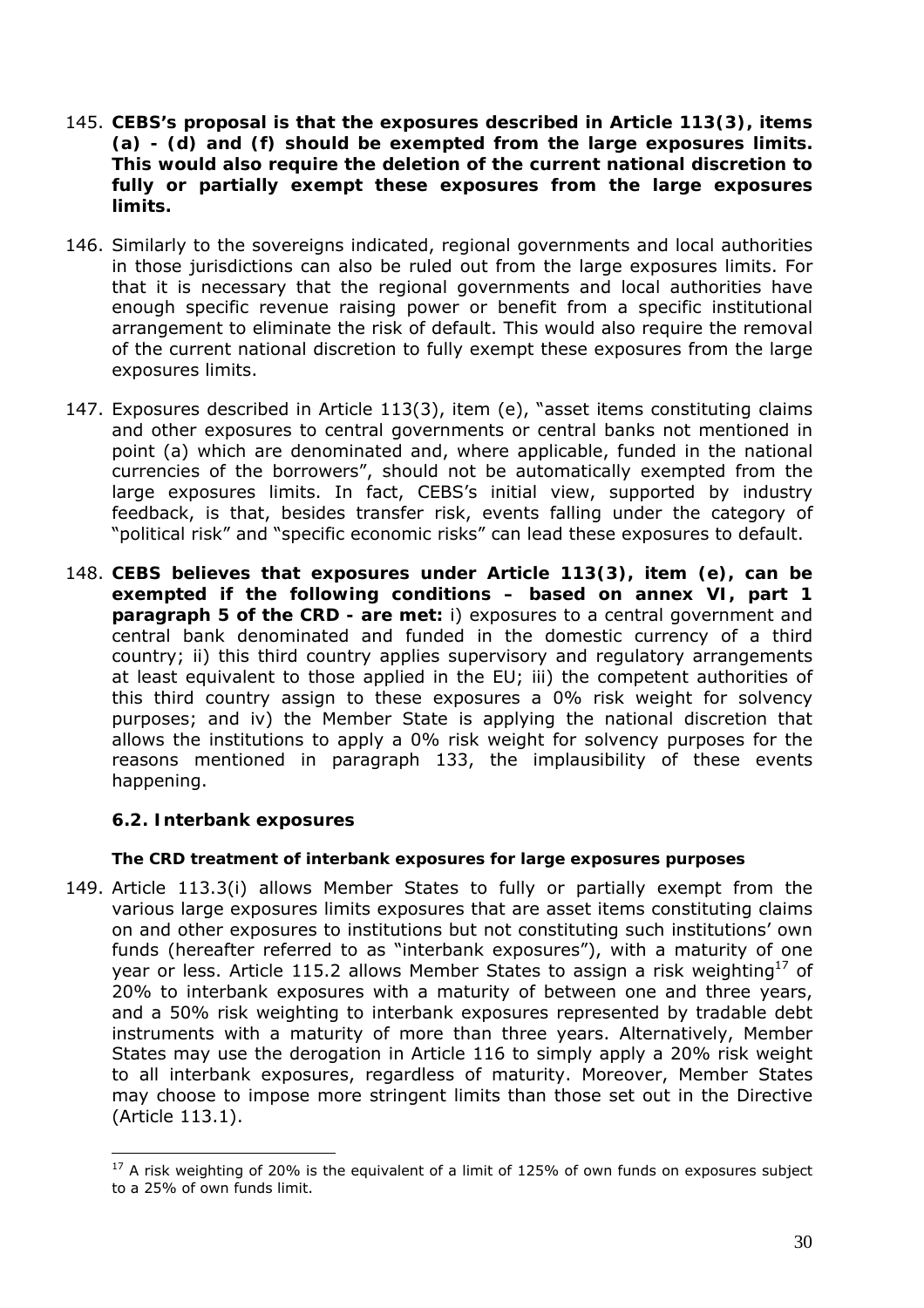The CEBS Supervisory Stock take<sup>18</sup> revealed that, in practice, a wide range of approaches are taken across Member States. For a summary, see Annex [1].

### *Market failure analysis*

- 150. CEBS has concluded that the basic market failure analysis that banks do not fully internalise the risk of unforeseen events resulting in the sudden default of a major single unsecured debtor – applies also to interbank exposures. That is, that unforeseen events arising at major bank counterparties can give rise to negative externalities. This is because CEBS considers that, although it is perhaps less likely that a prudentially regulated institution could unexpectedly default due to an unforeseen event, it remains a plausible scenario. CEBS also considers that additional market failures, associated with systemic risk and moral hazard, also apply to interbank large exposures. CEBS does not agree with some respondents' view that there is no risk associated with short-term interbank exposures: the losses arising from the failure of Bankhaus Herstatt in 1974 demonstrate that even the shortest maturity credit exposures are associated with unforeseen event risk although CEBS recognises that not all unforeseen events develop overnight or with very little warning (eg wholesale counterparties were able to reduce their exposure to Northern Rock over a period of two to three months).
- 151. BCCI and Barings failed after fraud was uncovered and, more recently, external intervention was required to support Northern Rock<sup>19</sup>, IKB and Sachsen LB after their business models suddenly became, at least temporarily, unviable. The large losses recently made by Societe Generale on its equity derivatives portfolio also demonstrate the potential for banks to make sudden, large and unforeseen losses. Recent studies by Moody's<sup>20</sup> and Fitch<sup>21</sup> demonstrate that, although the average one year default rate of banks and other financial institutions is lower than that of industrial and commercial companies, it remains significant, particularly when account is taken of ex-post measures taken or facilitated by the public authorities to prevent the failure of banks that would otherwise have defaulted.
- 152. Moreover, banks, by their nature, depend on one another to provide liquidity and other services to each other. This connectedness gives rise to a form of systemic risk, a negative externality: the failure of one bank potentially could adversely affect other banks in the system. If large net interbank credit exposures exist within the system, the scope for onward contagion from the initial failure to other banks is increased.
- 153. The costs of ex-post intervention, in addition to potentially putting taxpayers' funds at risk, include contributing to moral hazard for banks' creditors. These creditors may weigh up the probability of official intervention in their assessment

 $\overline{a}$  $18$  Available on CEBS' website; see in particular Page 2 of  $\frac{\text{Annex II}}{\text{Annex II}}$  of the Supervisory Stock take.

<sup>&</sup>lt;sup>19</sup> At a UK parliamentary hearing on 16 October 2007, a Northern Rock Board member described the sudden drying up of the ABCP market that led to the bank requiring emergency liquidity assistance as an event that was "unforeseen" and "not thought plausible" in the context of stress testing. Northern Rock is a good example of an unforeseen event arising over a number of months but well under a year: some banks started to reduce their exposures to Northern Rock around three months or so before the bank would have failed had the UK authorities not have intervened. <sup>20</sup> *Corporate Default and Recovery Rates, 1920-2006* (revised version of 27 June 2007), Moody's (2007)

<sup>21</sup> *Fitch Bank Failures Study 1990 – 2003*, Fitch Ratings (2005)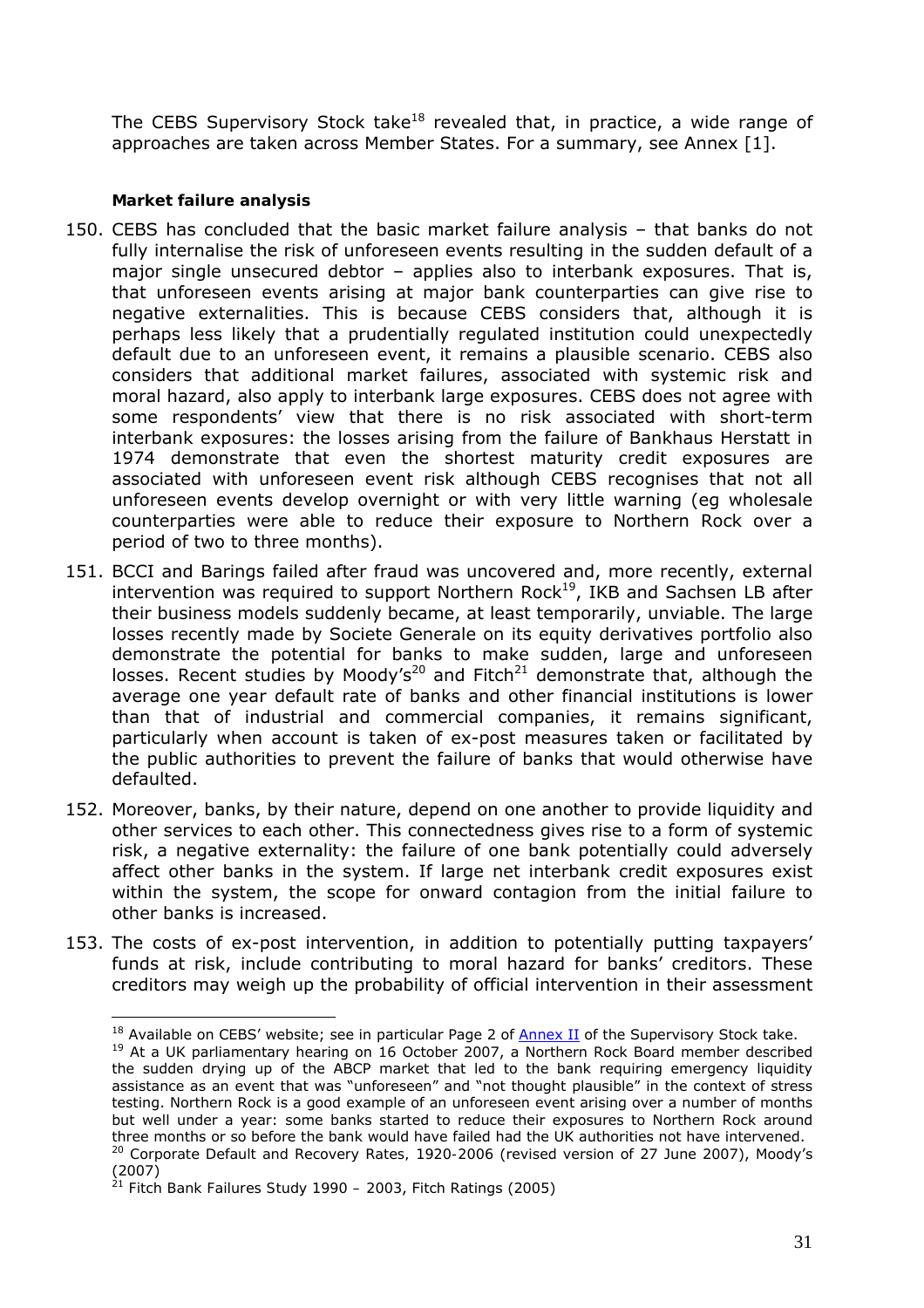of counterparty credit risk, leading them to manage their interbank exposures less prudently than they otherwise would. This gives rise to allocative inefficiencies, as implicitly supported banks obtain funds on better terms than those banks and non-banks without state support. This might in turn lead large banks' prudential liquidity requirements to be understated, as counterparties may be more willing to extent longer term credit than they would in the absence of implicit support. Secondly, it is self-reinforcing because larger interbank exposures increase the authorities' incentives to intervene in a crisis, which could itself induce even larger interbank exposures. This is particularly problematic when the structure of the banking market is more concentrated.

154. In practice, in mid to late 2007 and into 2008, some European banks became generally less willing to lend to one another particularly at longer maturities and interbank spreads rose. This may be a result of liquidity hoarding, or because of genuine concerns about the credit quality of individual counterparties. This suggests that banks may have at least partially internalised the externalities discussed above in this unusual period of stress. Nonetheless, prior to the recent period of market turbulence interbank spreads had been persistently low (sometimes the unsecured rate dropped below the secured rate), and institutions continue to hold very large interbank exposures. Furthermore, data collated by CEBS on interbank exposures, a recent BIS Working Paper and the IMF's FSAP reports all indicate that interbank exposures could pose material systemic risk.

#### *Cost / benefit analysis*

- 155. The benefits of imposing limits on interbank exposures would be found in reduced exposure to unforeseen *event* risks; reduced systemic risk and hence potentially less need for the authorities to intervene to prevent a systemic crisis, and reduced moral hazard, resulting in a shift of the systemic risk burden from taxpayers to banks themselves. This would produce better incentives for banks to diversify their funding sources in day-to-day operations, contingency funding plans and/or to increase their stocks of liquid assets.
- 156. The costs of imposing interbank limits *would be* associated with their potential impact on banks' liquidity management, particularly in stressed circumstances, increased operating costs – for some, smaller, banks at least – associated with dealing with a wider range of counterparties, and the costs associated with increased use of secured, rather than unsecured, markets (where such substitution is a feasible option). Banks whose liquidity management is *structurally* reliant on a small number of bank counterparties, that is, where there is a long-standing and persistent<sup>22</sup> large net exposure in one direction, would be most affected by a backstop limits regime. Banks in this position may need to adjust their liquidity management practices to comply with a backstop limit.
- 157. These identified costs would fall primarily, but not exclusively, on smaller banks rather than larger banks, as many smaller banks rely on being able to place large deposits with a limited range of high quality, typically but not exclusively, domestic, banks. Limits could restrict interbank liquidity in stressed circumstances if banks do not strengthen their contingency funding plans. For some small banks, interbank assets constitute the majority of their assets by value as they engage in little or no lending to the real economy. Depending on

 $22$  But not necessarily long maturity: exposures could be rolled over at short maturities.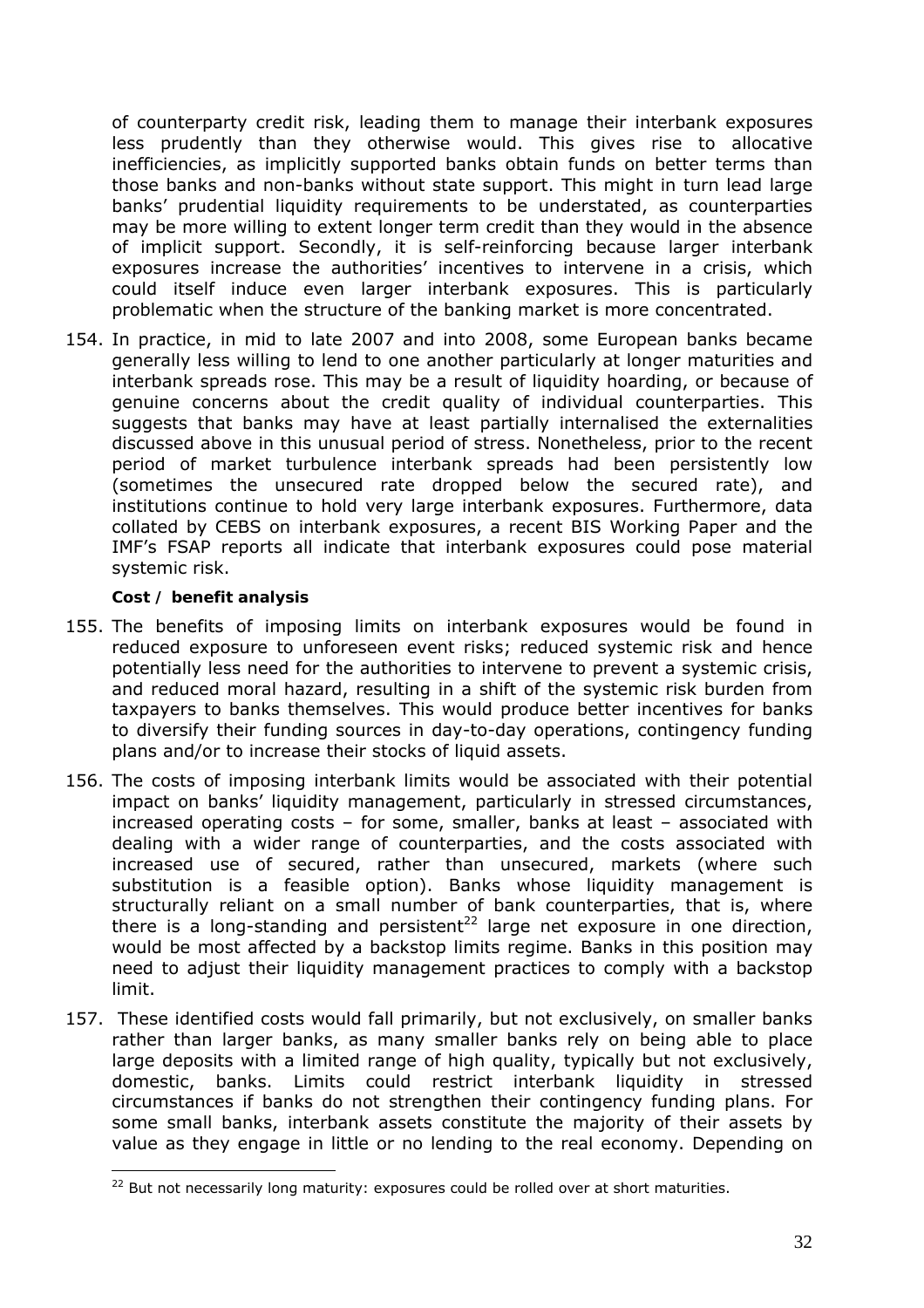the calibration of the large exposures limit and therefore the extent to which they were obliged to diversify or take collateral (to the extent that this is possible) against their interbank exposures, the smallest banks may be unable to obtain an economically sustainable spread on placements in interbank markets (or, in the worst case, may be unable to place funds at all) because wholesale counterparties demand a premium for dealing in what are, to them, very small amounts. Small banks that were obliged to diversify their bank counterparties may also suffer an increase in portfolio credit and liquidity risks, as the credit and liquidity profile of their interbank assets could be weakened.

- 158. For example, feedback provided by UK small banks and building societies suggests it is very difficult for a bank to place an amount smaller than  $£10-25mn$ in the unsecured interbank market, and secured markets are simply not available to many smaller banks. However, this problem may be at least partially mitigated by the fact that the introduction of interbank limits could prompt a structural shift in the interbank market and a reduction in the premium for accepting small placements of funds.
- 159. Small banks' day-to-day operations may also be disrupted by interbank limits. For example, some banks rely on being able to place short term large exposures with their clearing banks to make or receive payments on behalf of clients.

#### *CEBS proposal for the treatment of interbank exposures in the Large Exposures framework*

- 160. As identified in the market failure analysis large interbank exposures give rise to systemic risk that must be dealt with either by ex-ante measures or by official intervention to prevent bank failures ex-post. CEBS favours the ex-ante approach as the burden on taxpayers is lower and market functioning more efficient than it is with the alternative, ex-post approach. CEBS has found that the costs and benefits of imposing limits on unsecured exposures would vary significantly between banks and Member States. A correctly calibrated system of limits could make a positive net contribution to the reduction of systemic risk. However, imposing meaningful limits on smaller banks could impose high costs upon them: it would probably cause some of them to go out of business. CEBS suggests that a way to contain systemic risk whilst preserving small banks would be to exempt exposures below a particular value.
- 161. CEBS considers that risk-weighting exposures would not be conducive to achieving the stated objectives of the regime. It is important to ensure that the ex-ante measure meets the objectives of the large exposures regime: **for a backstop to be effective, it must be calibrated to insulate the lending bank from the unforeseen failure of its counterparty**. The current system explicitly includes national discretion to risk weight exposures at 20% and/or 50%. CEBS considers that, from a technical point of view, this is unsatisfactory because such risk weights do not contain the impact of unforeseen event risk: banks that have between 100% and 250% of Tier 1 capital<sup>23</sup> exposed to a failed counterparty would almost certainly fail if they did not receive external support.
- 162. As regards the treatment of short-term maturities, CEBS acknowledges that exposures of longer maturities are associated with more unforeseen event risk than exposures of shorter maturities. Nevertheless, in order to construct a robust ex-ante regime that protects against failures that arise with little or no

<sup>&</sup>lt;sup>23</sup> A 25% of Tier 1 + 2 capital limit implies a minimum 50% of Tier 1 limit. Risk weighting at 50% effectively increases this limit to 100%, risk weighting at 20% increases it to 250%.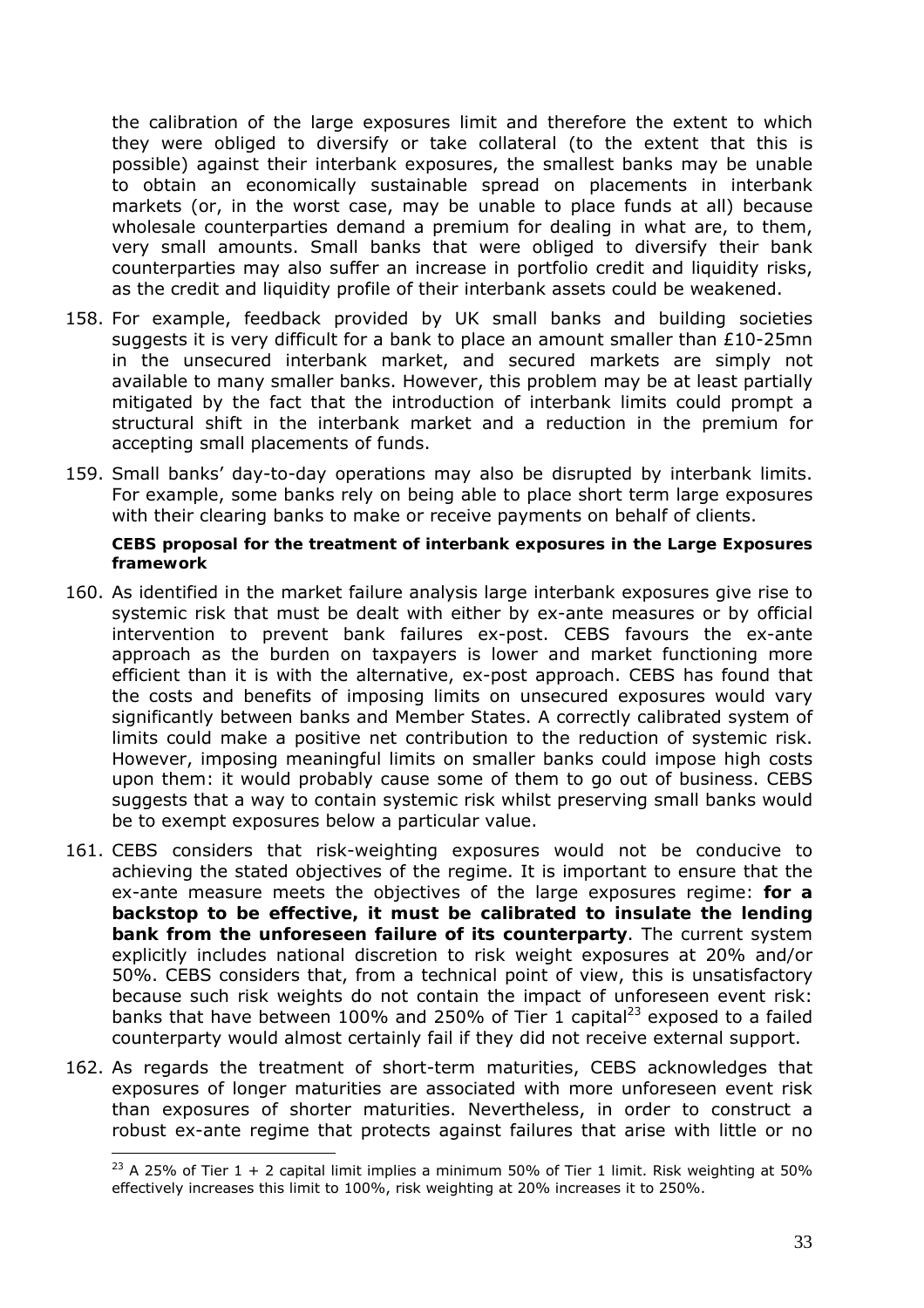prior warning, **CEBS considers it generally inappropriate to make blanket exemptions for short maturity (however defined) exposures in a backstop regime** as there is a trade-off between exempting exposures of progressively longer maturities and achieving resilience against a wider range of unforeseen events affecting banks. The trade-off is particularly steep for potentially systemic banks.

- 163. As regards a special treatment for smaller banks, all else being equal, the exposure of a large bank to another large bank is associated with more systemic risk than an exposure of a small bank to a large bank, because in the former case it is more likely that a default would, absent intervention, trigger a systemic crisis. However, systemic risk is also posed by exposures of multiple small banks to the same large bank(s). Data collected by CEBS and industry feedback suggests that many small European banks are exposed to the same larger banks.
- 164. Industry feedback strongly suggests that many small banks require very large (as a percentage of their own funds) exposures to large banks in order to conduct their day-to-day business. This is particularly the case for small banks whose business involves limited lending to the real economy or is focused on making or receiving relatively high-value payments on behalf of clients. Unlike larger banks, small banks are unable to collateralise their interbank exposures and, in many cases, only a limited range of high quality counterparties are available to them, and many cannot access central bank facilities. In some member states, smaller banks have formed networks which use a central or regional entity to manage their liquidity and access interbank markets. Industry feedback suggests that bundling members' deposits in one central entity that provides access to financial markets is very often essential to achieve competitive conditions.
- 165. Therefore, the impact of a simple "percentage of own funds" limit on such small banks would be disproportionately high. Industry feedback indicates that an allmaturities limit calibrated at 25% own funds would put some small banks out of business. Moreover, because of differences in market structure and bank activities between different Member States, the impact is likely to vary significantly between Member States. **Therefore CEBS considers it appropriate to make some provision for smaller banks**.
- 166. Industry feedback also stresses the potential for tighter interbank limits to adversely affect larger banks' liquidity risk. CEBS recognises that, in certain stressed circumstances, this could be the case (although CEBS would expect that banks with robust contingency funding plans would not be reliant on a limited number of counterparties to provide very large amounts of liquidity). Banks would have to hold larger stocks of liquid assets to counteract this risk, which would be costly for them. However, this would represent a shift in the burden of systemic risk from the taxpayer to the banks (and, indirectly, their customers) because there would be less need for ex-post official intervention.
- 167. On the basis of its market failure and cost-benefit analysis and the industry feedback received on CP16, CEBS makes the following proposal:
	- **Subject all interbank exposures to a limit of 25% of own funds or a specified value in € (or other Member State currency equivalent) terms, whichever is the higher**.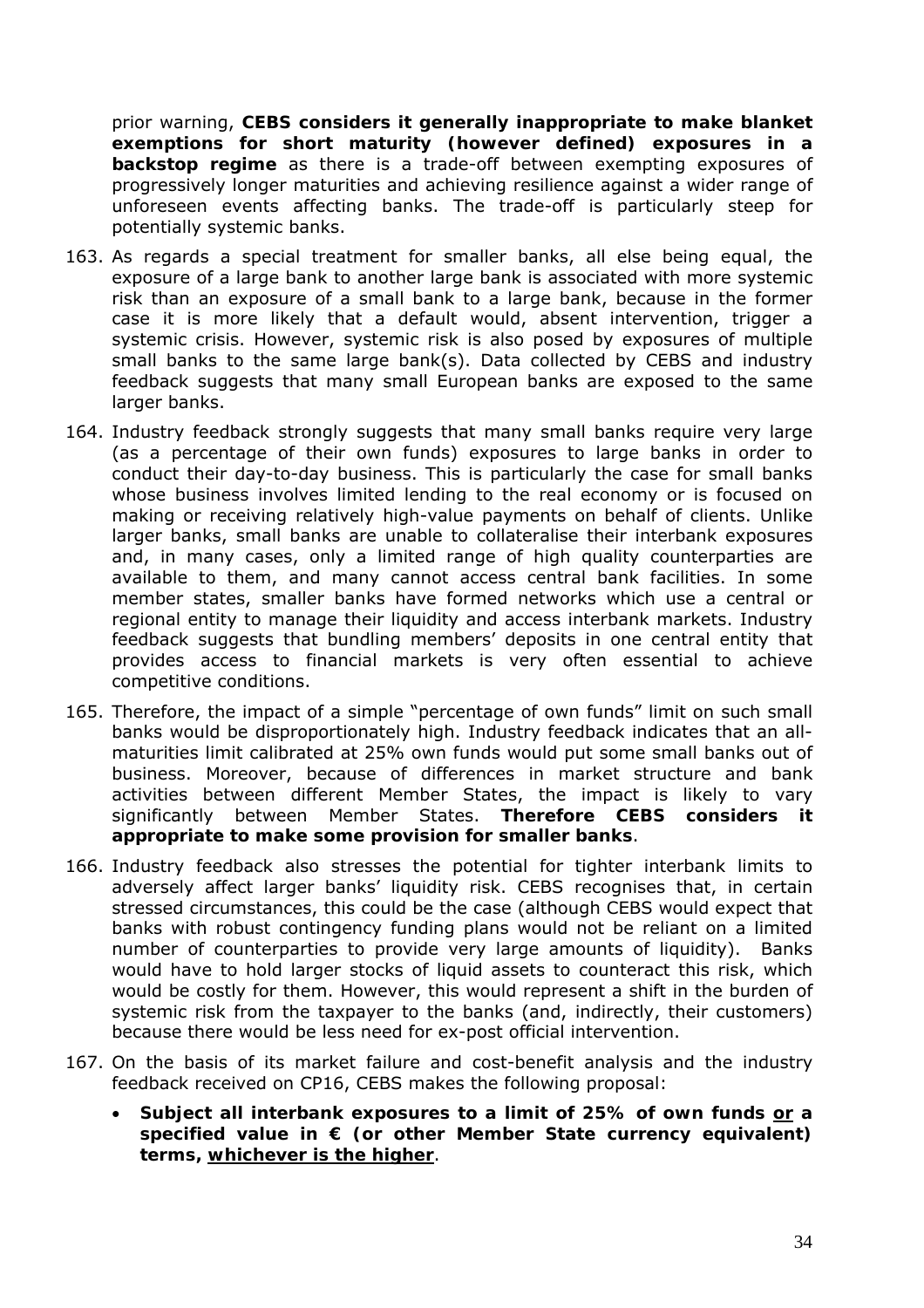- This value should be calibrated to only benefit banks whose failure would not, plausibly, cause a systemic crisis to ensure that systemically important banks are subject to a 25% limit. CEBS suggests that €150mn might be a reasonable starting point, but further work would be needed to ensure that this does not allow potentially systemic banks to have interbank exposures greater than 25% of own funds.
- **If 25% own funds is less than the value discussed above (eg €150mn), then the portion of the exposure between 25% of own funds and €150mn must be of a maturity of less than 3 months**. This protects against slower burn unforeseen events, whilst avoiding disproportionately restrictive limits on medium sized banks who may not have access to deep and liquid interbank markets to manage their liquidity
- **The exception to this is if 25% of own funds is less than a second, lower threshold.** In this case any portion of any exposure above the second threshold must be of less than 3 months' maturity. Exposures up to the second threshold may be of any maturity. This proposal is included to allow the smallest banks to continue to function. A tentative value for the second threshold would be €50mn (UK banks and building societies indicated that minimum deal sizes entertained by large banks are between £10-25mn). Again further calibration work is needed to ensure that this threshold only benefits those banks that need it in order to conduct business.
- Supervisors could downwardly but not upwardly<sup>24</sup> adjust the thresholds at their discretion to allow for differences in the absolute size of Member States' banking systems.
- The thresholds would need to be periodically adjusted for inflation and/or changes in market structure.
- CEBS proposes to delete Article  $113.3(n)$  because it considers that the above treatment of interbank exposures would allow small network member banks to continue to bundle deposits with a central or regional entity for cashclearing purposes.

It should be noted that the above proposal is not unanimously shared by all CEBS members<sup>25</sup>, since few Member States support keeping at this stage the current regime and, in particular, to keep the national discretion set out in Article 113.3(i) that allows Member States to fully or partially exempt from the large exposures limits interbank exposures with a maturity of one year or less. Although supportive on the results of the market failure analysis they emphasize the cost-benefit analysis and, in particular, that due to the current money market situation it is not the appropriate time to propose a change in the regulatory regime of interbank exposures, mainly because given time constrains it has not been possible for CEBS to make a full quantitative assessment of the costs associated with its proposal.

168. The proposal, using the suggested threshold values discussed above, is summarised diagrammatically below.

 $\overline{a}$ <sup>24</sup> Allowing upward adjustment would introduce competitive problems within the EEA.

<sup>&</sup>lt;sup>25</sup> This refers in particular to the supervisory authorities from the Czech Republic, Austria, Germany and Luxembourg, while the last three countries requested for an explicit reference on the final text of the advice..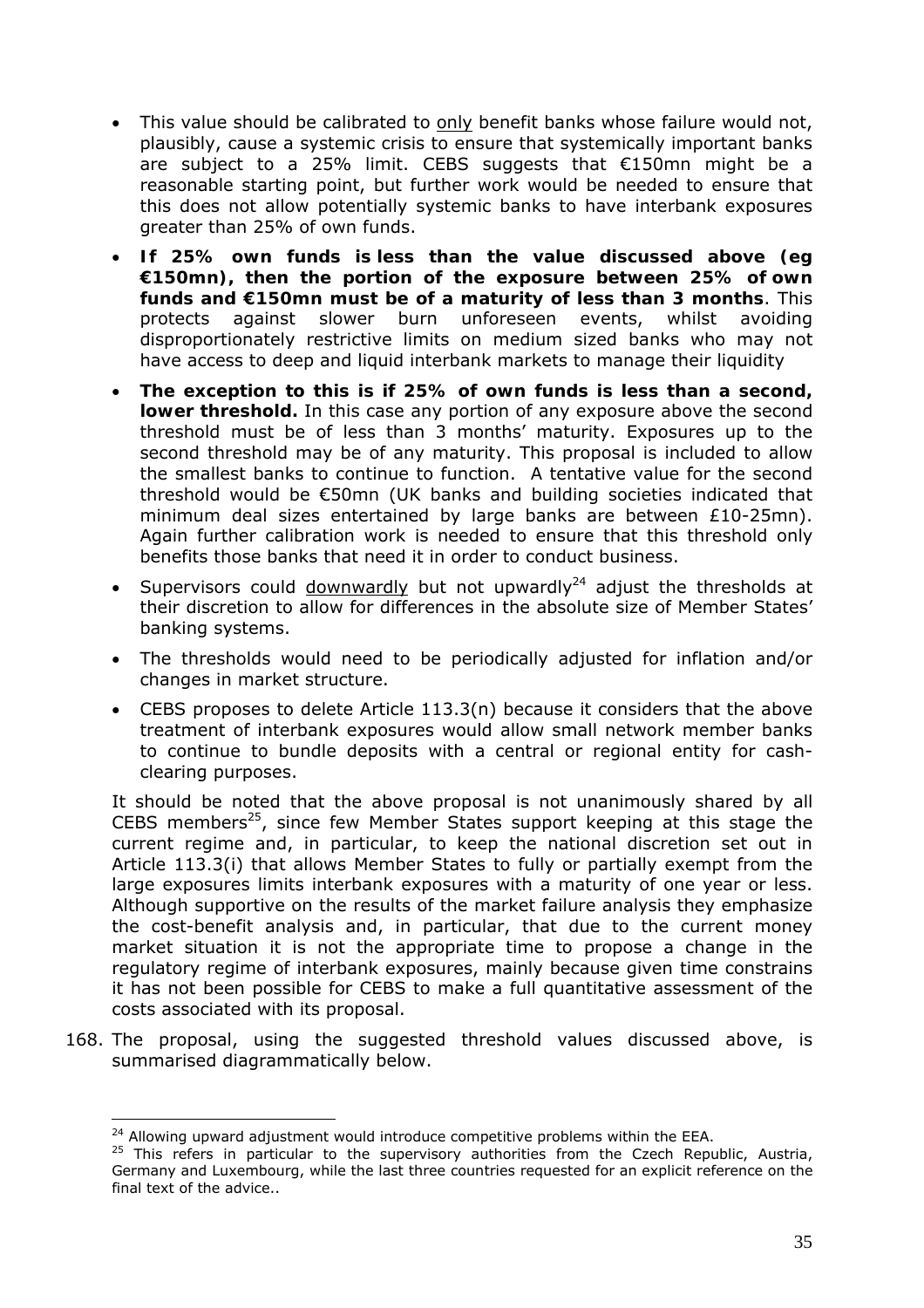

#### 6.3. Treatment of Settlement risk exposures currently scoped out of the regime by Article 106.2

- 169. CEBS considers that, despite innovations such as CLS Bank, settlement risk arising from fx transactions remains a significant concern. In order to prompt improvements in the measurement and management of these risks, CEBS recommends that such exposures be subject to some reporting requirements and subsequently subject to a review regarding full inclusion within scope. The widespread use of Delivery versus Payments (DvP) systems has, by and large, eliminated routine securities settlement risk. CEBS concludes that there is no strong evidence of market failure and suggests that such exposures remain out of scope.
- 170. Article 106.2 provides for the exclusion from the large exposures limits and reporting regimes of all exposures arising from foreign exchange transactions incurred in the normal course of settlement during the 48 hours after payment and exposures associated with securities transactions incurred within 5 days of the ordinary course of settlement.

#### Foreign exchange settlement exposures

171. Foreign exchange settlement<sup>26</sup> exposures are volatile and potentially large: a recent Committee on Payment and Settlement Systems (CPSS) report<sup>27</sup> suggested that many institutions may have, on peak days, bilateral fx

<sup>&</sup>lt;sup>26</sup> In this context "fx settlement exposures" means the exposure to loss of principal owing to a default of counterparty between the point of irrevocability of the outgoing payment and final settlement of the incoming payment. It should not be taken to mean the risk that there the relevant fx rate shifts unfavourably between striking and completing the deal, or broader exposures to foreign exchange rate risks.

<sup>&</sup>lt;sup>27</sup> Progress in reducing foreign exchange settlement risk, Consultative report, CPSS (2007). http://www.bis.org/publ/cpss81.htm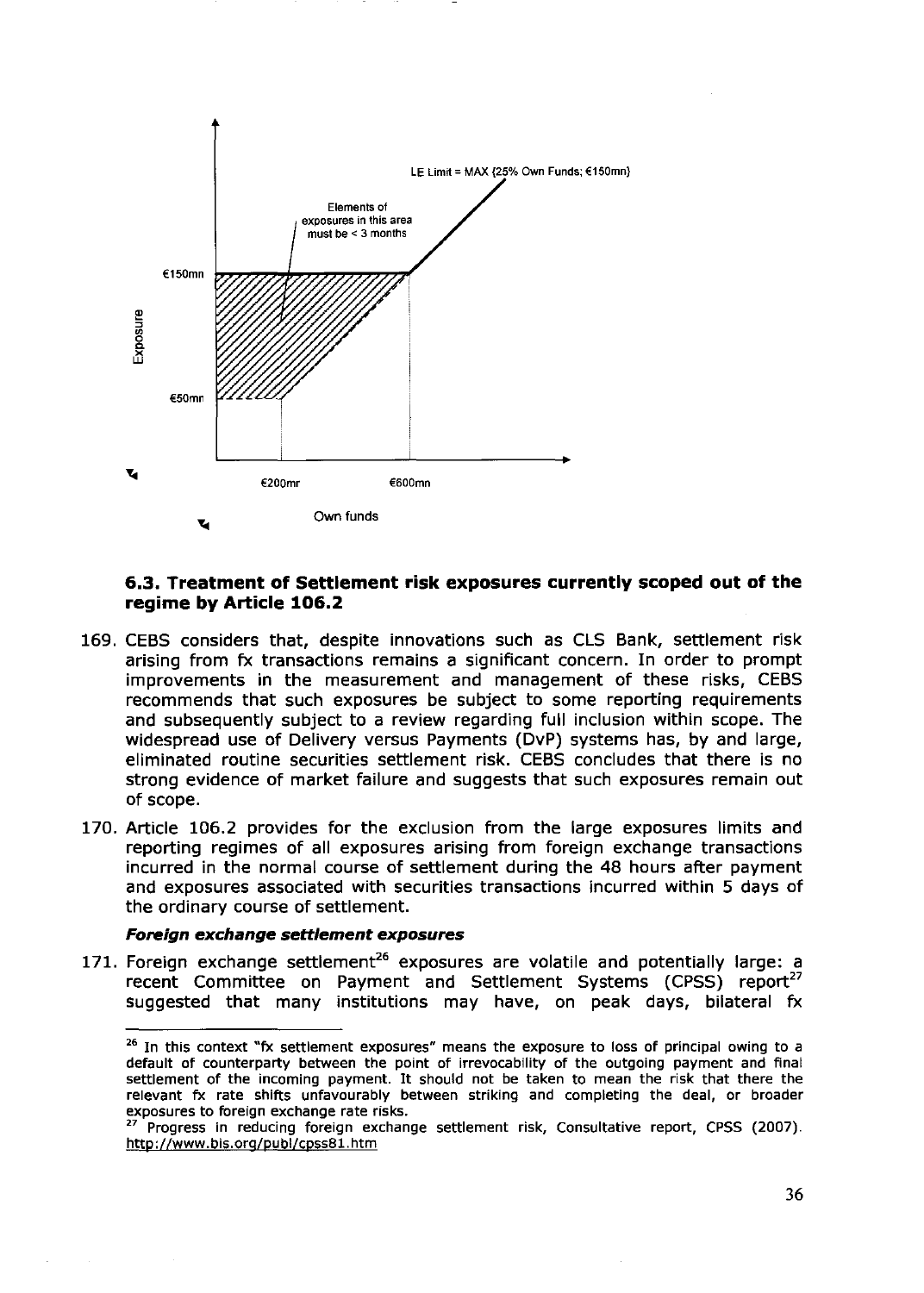settlement exposures that represent a significant proportion of their own capital (an estimated 16% of institutions would have exposures greater than 10% of capital on a peak day). CEBS therefore considers the large exposures treatment of such exposures to be an important issue.

- 172. Although CLS and other innovations have reduced the proportion of foreign exchange trades settled using correspondent banking methods (i.e. subject to settlement risk), the absolute value of such trades remains high: total obligations of approximately \$1.2tn per day in 2006. The report also suggests that, on average, such trades give rise to settlement risk for more than 24 hours but less than 48 hours. The 1974 Herstatt case demonstrated empirically the threat that settlement risk may pose to the financial system is real.
- 173. The report notes that many fx settlement exposures are not well controlled (to quote the report, "only 34% of the surveyed institutions could be said to fully control their traditional fx settlement exposures<sup>"28</sup>), and many institutions lacked a "coherent set of risk-measurements"<sup>29</sup> across individual business units. The report concluded that much remains to be done to contain settlement risk. The CPSS suggested that "all institutions should take immediate action to avoid underestimating the risk they incur" and that "[central banks should] work with supervisors to explore options that could ensure on an ongoing basis that banks apply appropriate risk management procedures to their FX settlement exposures<sup>"30</sup>. Many respondents to the survey that CPSS conducted to inform their report agreed that some form of external pressure, such as regulatory pressure, might be needed for them to make further improvements to their management of fx settlement exposures $^{31}$ . Thus, there is evidence of a market failure.
- 174. Therefore a case could be made for bring these exposures into the regime. Subjecting such bilateral settlement exposures to large exposures limits would bring costs, as well as benefits. Although banks would have to invest in better risk measurement systems, such investment would be costly, and – particularly if the interbank regime were to be made more stringent – bilateral settlement limits could result in a reduction in fx activity with consequent adverse implications for the liquidity and efficiency of markets more generally. **A compromise could be to bring fx settlement exposures in to the reporting regime** – thereby obliging firms to update their risk measurement systems – but, for an initial period at least, leave exposures for which it is not possible to eliminate settlement risk (unusual currency pairs, or same day trades for example) outside the limits regime, and subject this arrangement to a review to be undertaken a number of years after the reporting requirements are brought in.
- 175. Such a proposal would require appropriate industry consultation it was not covered in CP16. Furthermore, it would be necessary to explore what form of reporting would be most appropriate. It is not obvious that a three monthly snapshot is the most effective way to monitor fx settlement risk (although the reporting requirement would oblige banks to invest in technology that enables them to monitor and measure the exposures on an ongoing basis). It may be more appropriate, for example, to require banks to report the peak value of

<sup>&</sup>lt;sup>28</sup> Page 8 of CPSS Report.

 $29$  Page 10

<sup>30</sup> Page 12

 $31$  Page 11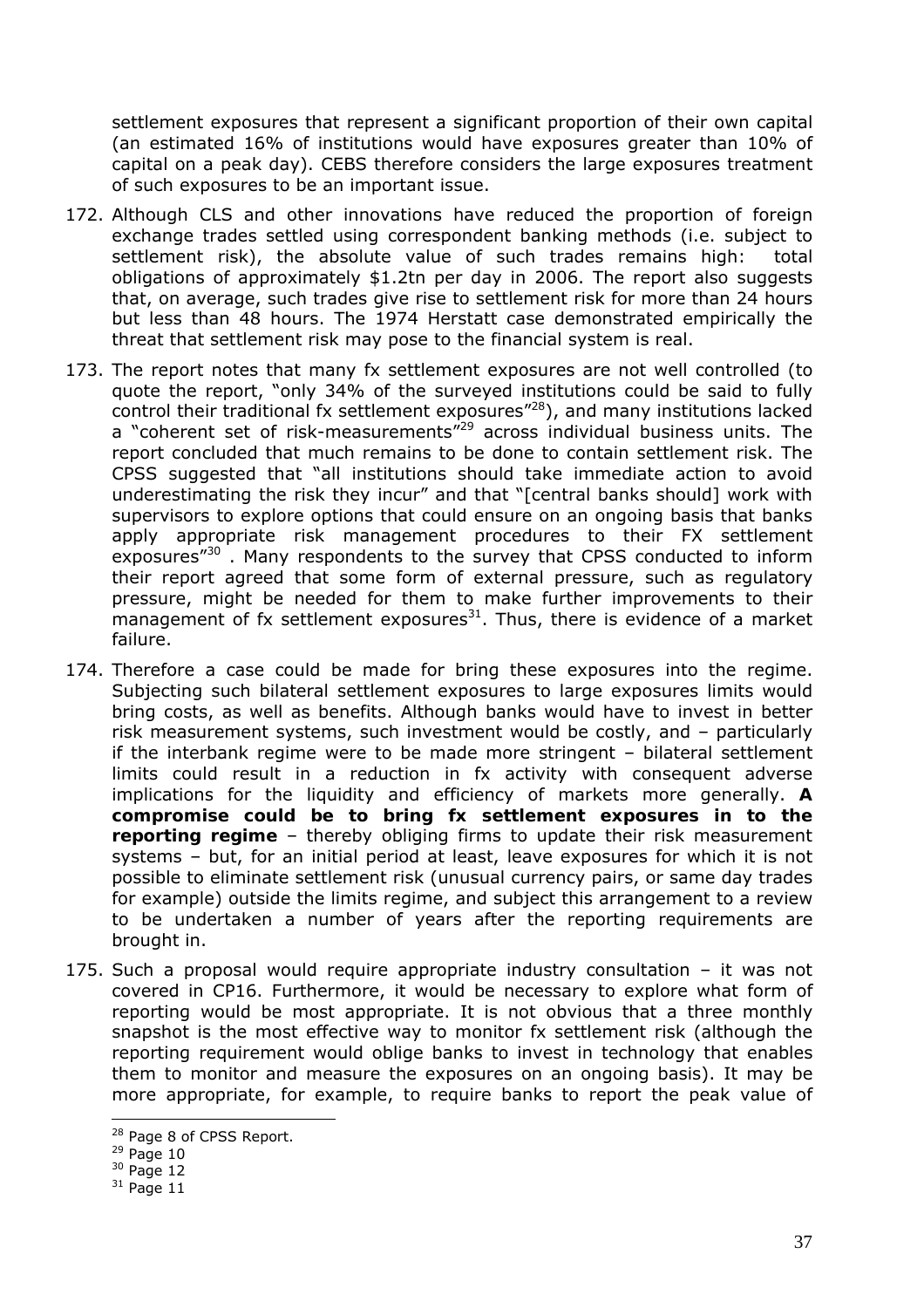bilateral fx settlement exposures over the three month period. CEBS stresses that any move towards a reporting regime for fx settlement would be a complement to, and not a substitute for, enhanced dialogue between firms and supervisors regarding fx settlement risk.

#### *Securities transactions settlement exposures*

- 176. In general, EU countries have implemented the CPSS's-IOSCO recommendations<sup>32</sup> for securities settlement systems and the settlement of securities transactions occurs on a Delivery versus Payment $33$  basis. These systems are widely used by banks. Most major third party jurisdictions also employ DvP systems<sup>34</sup>. This eliminates day-to-day settlement risk arising from securities settlement. As a result, CEBS considers that no market failure arises as settlement risk occurs only in the event of operational problems. **Therefore CEBS considers that Article 106.2 (b) should remain in the Directive as the costs of measuring any remaining settlement risk are very likely to outweigh the minimal benefits.**
- 177. However, it is also possible that some credit exposures could arise as a result of this activity between credit institutions. Although they are normally of a very short maturity (from intraday to 5 days maturity), CEBS believes that it is important to clarify that these exposures should be treated as any other interbank exposure.

# **6.4. Trading Book**

- 178. In its Call for Technical Advice (No. 7) on the review of the large exposure rules the Commission asked CEBS to assess the appropriateness of the existing rules for the trading book. The Commission points out that the typically shorter term nature of trading exposures, and the greater inherent "tradability" of such exposures, may suggest that for the trading book a different approach to large exposure should be considered.
- 179. From the market failure analysis, CEBS's view is that unforeseen event risk could affect exposures in the trading book as well as those in the banking book. Therefore, the associated market failure argument does apply mutatis mutandis to trading book exposures and CEBS believes that these exposures should continue to be within a large exposures regime.
- 180. The current trading book large exposures regime, however, is distinctive in that it combines the 25 % limit with a series of exemptions for trading book positions alongside higher limits and excess capital charges. In some ways, this provides institutions with flexibility to exceed the 25 % limit. The conceptual distinction between the banking book and trading book was introduced in Directive 93/6/EEC. As investment firms and credit institutions are engaged in direct competition with one another, it was considered desirable to achieve equality in the treatment of credit institutions and investment firms by developing common standards for their trading activities. For this reason it was necessary to introduce the concept of a 'trading book' comprising positions in securities and

<sup>&</sup>lt;sup>32</sup> *Recommendations for securities settlement systems*, CPSS (November 2001), Recommendation 7 (page 14).

<sup>&</sup>lt;sup>33</sup> According to a survey by ECB's Securities Working Group, 2007 (not published).

<sup>34</sup> See *Statistics on payment and settlement systems in selected countries*, Figures for 2005, CPSS (2007), page 219.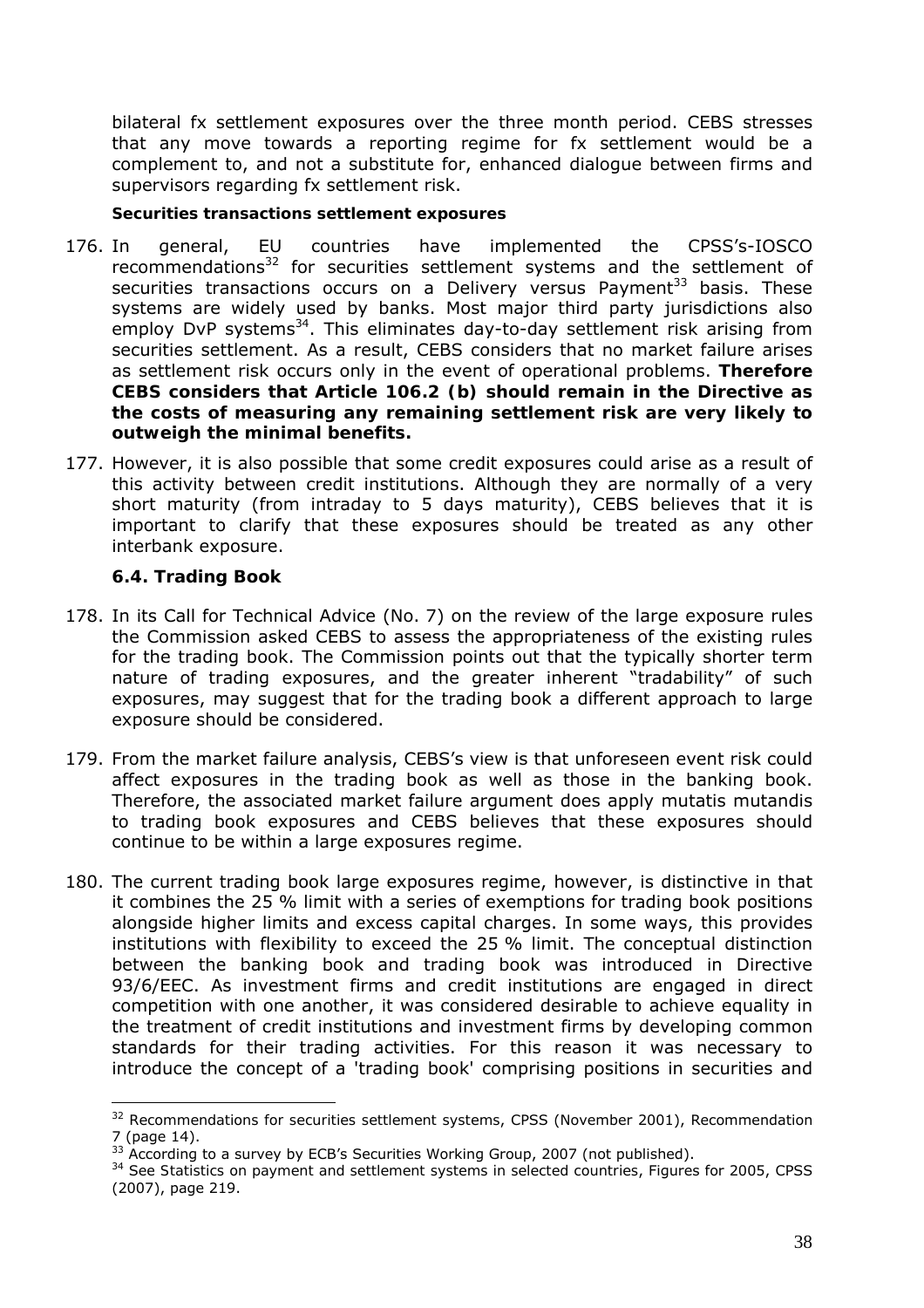other financial instruments which are held for trading purposes and are subject mainly to market risks and exposures relating to certain financial services provided to customers.

- 181. **The need for a distinction was confirmed by market participants in the industry consultation conducted by CEBS. The distinction is generally justified on the basis of the shorter time horizons for taking positions and the active risk management that apply in the trading book which reduces the problem of information asymmetry.**
- 182. In addition, the arguments on negative externalities associated with systemic risk and market confidence as well as moral hazard are not as strong for investment firms as for credit institutions as investment firms do not take deposits. Current regulation moreover ensures that the banking business of a bank is sufficiently protected from risk deriving from its trading activities, as any excess in the trading book is only possible if the banking book limits are respected and the capital for the trading activities is not used to meet the capital requirements for the banking activities.
- 183. The large exposures regime of Directive 2006/49/EC applies only to institutions with a substantial trading book business (Article 18.2 of Directive 2006/49/EC). So only those institutions that calculate the capital requirements for their trading book business in accordance with Directive 2006/49/EC have to monitor and control their large exposures subject to the amendments laid down in Articles 29 to 32 of Directive 2006/49/EC. Other institutions have to treat their trading book positions as banking book positions and apply the provisions of Directive 2006/48/EC only.
- 184. The large exposure limits for the trading book are based on the net exposure. Basing the large exposure limit on the net position assumes that market participants fulfil their contracts, so that the default risk (not the market risk that is captured under capital requirements) is hedged. The tradability of financial instruments however is not taken into account, as liquidity in the market would dry up immediately if the issuer of the financial instrument fails. Basing the large exposure limit for the trading book on the net exposure may give incentives to book banking book positions in the trading book as such a position then could be offset by a long put option, even if this put option is far out-of-the-money.
- 185. It is therefore the task of the supervisor to determine whether all positions in the trading book are really held with a trading intent in line with the institution's trading strategy. This is even more important given that the differences between the two books are likely to be blurred. However, the problem of regulatory arbitrage also applies to the capital requirements regime which lays the basis for the definition of the trading book that is used for the large exposures regime.
- 186. Exposures from underwriting are weighted with respect to the period of time that they are in the books of the institution (i. e. 0 % for the first day, 100 % from the fifth day on).This is based on the assumption that the issuer of new financial instruments will not fail in the very short term. In the calculation of the large exposure limit institutions also have to take account of settlement risk and free deliveries. The recognition of these risks in the trading book is necessary as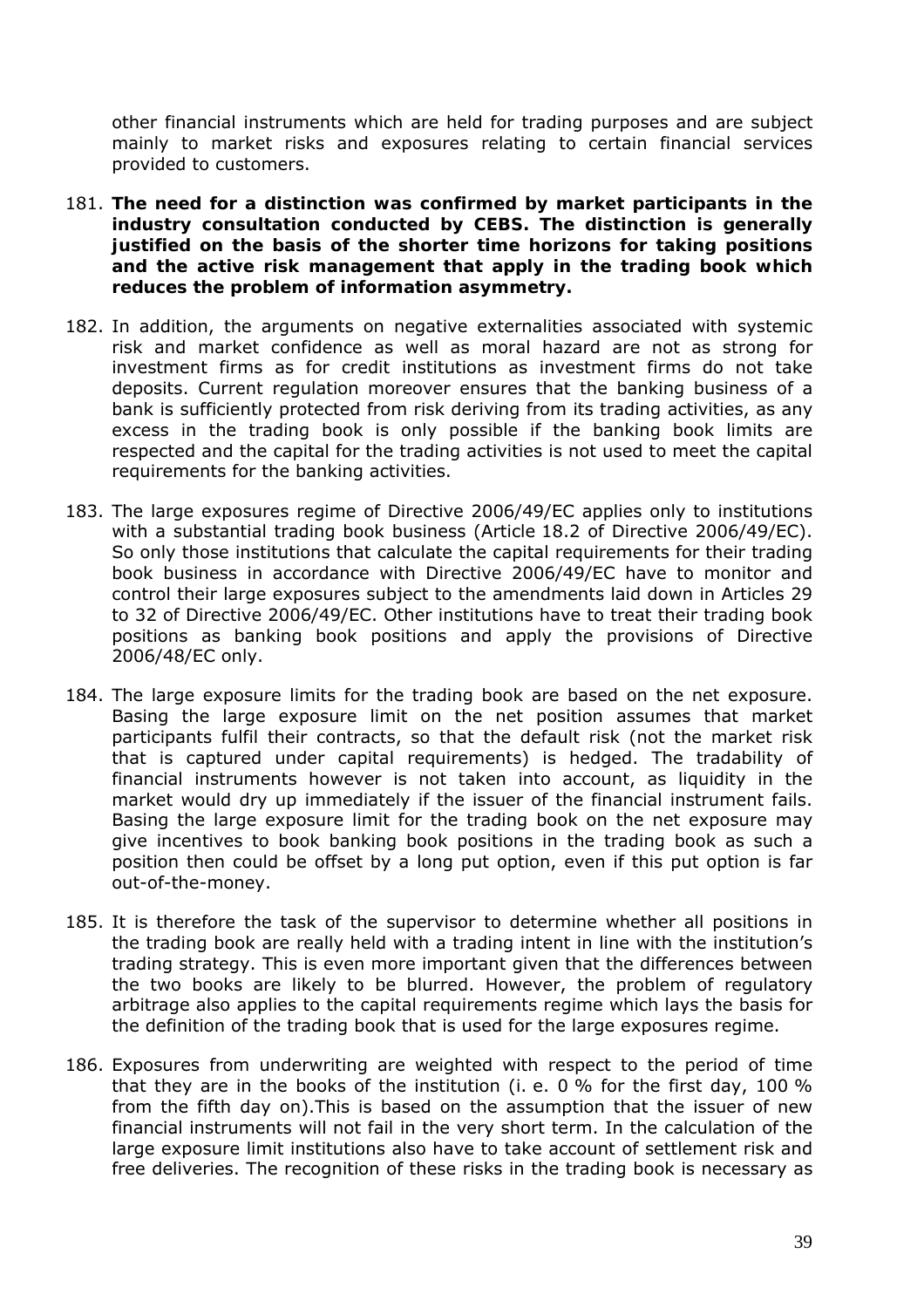the trading intent for a particular instrument may no longer exist when the market price of this instrument has changed in the meantime. This risk can be neglected in the banking book where the profits do not derive from short term price movements.

- 187. The competent authorities may authorise the limits laid down in the Directive 2006/48/EC to be exceeded if the exposure in the banking book to the client or group of clients in question does not exceed the limits laid down in this Directive, so that the excess arises entirely in the trading book. This recognises that trading positions are held only over a short period and that credit risk/unforeseen event risk connected with these positions over this short period can be assessed and managed more accurately.
- 188. In case of an excess the institution has to meet an additional capital requirement on the amount of the excess in respect of the 25 % (or 20 %) limit laid down in Directive 2006/48/EC. This additional capital requirement – a departure from the general approach of a limit based back stop regime - calculated in accordance with Annex VI of Directive 2006/49/EC, reflects the risk inherent in the financial instrument that causes the excess over the limit. This additional capital requirement ensures that the institution can only enter into a limited number of trades that exceed the general 25 % threshold.
- 189. The excess is of course not unlimited. Where 10 days or less has elapsed since the excess occurred, the trading book exposure to the client or group of connected clients in question shall not exceed 500 % of the institution's available free capital. Any excesses that have persisted for more than 10 days must not, in aggregate, exceed 600% of the institution's available free capital. The aggregate limit for trading book positions exceeding the overall limit is based only on those positions that have exceeded the limits for more than ten days. In cases where the limits have been exceeded, the amount of the excess and the name of the client concerned must be reported to the competent authority.
- 190. Competent authorities may permit institutions which are allowed to use the alternative determination of own funds under Article 13.2 of Directive 2006/49/EC to use that determination for the large exposure limits for trading book positions provided that the institutions concerned are required to meet all the obligations under the large exposure rules in Directive 2006/48/EC.
- 191. These alternative elements are the institution's net trading-book profits and subordinated loan capital. The competent authorities may permit such subordinated loan capital up to 250 % of the original own funds left to meet the capital requirements calculated in accordance with Directive 2006/49/EC. Shortterm subordinated debt instruments are included in the calculation of the limits for the overall large exposure limits as the exposures that they cover also have a short term character. However, the opportunities for a bank in the trading book depend on the use of capital in the banking book, since a reduction of capital requirements for the banking book positions extends the amount available for trading book activities, as the recognition of alternative (tier 3) capital is linked to free core capital.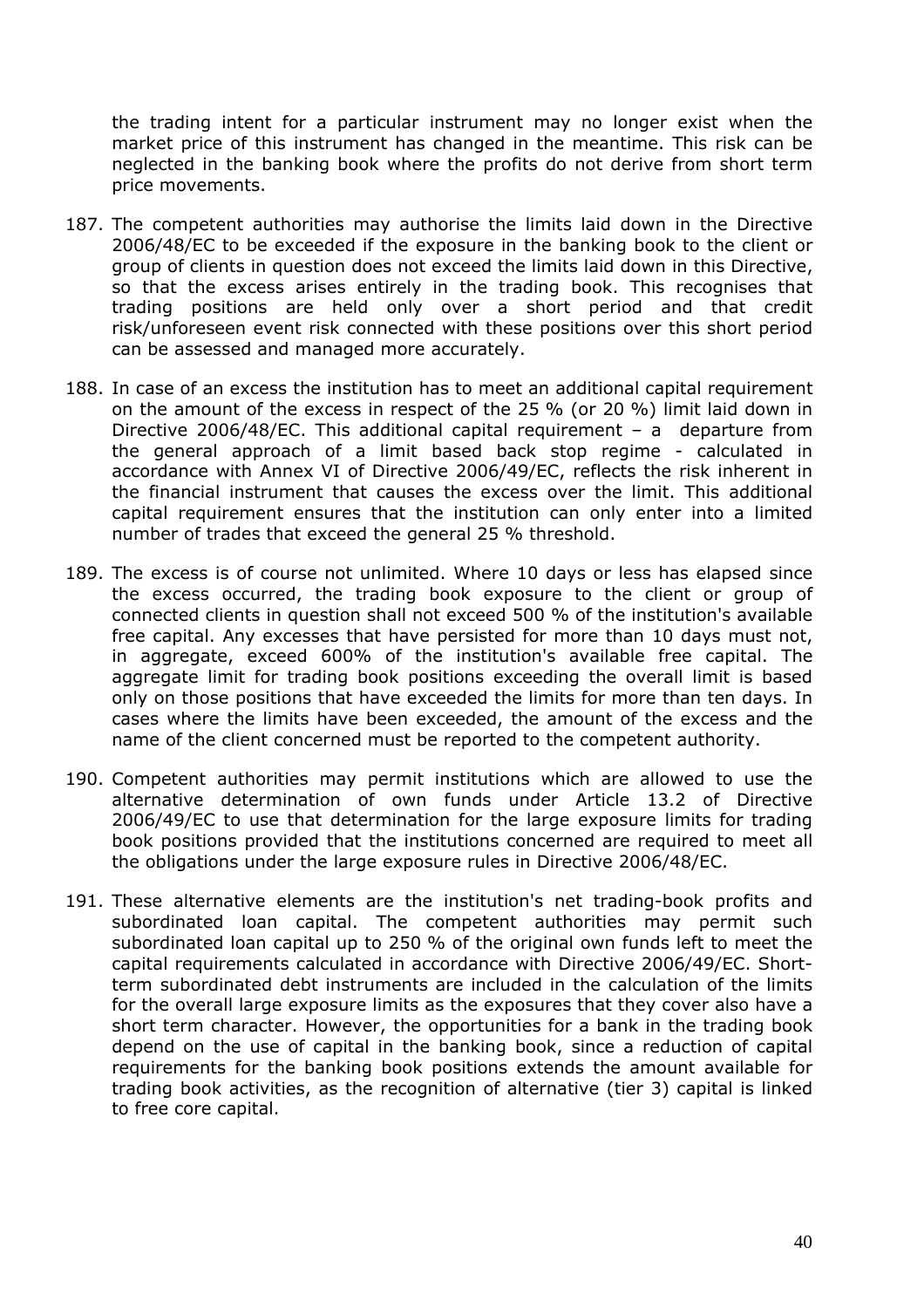- 192. In order to conduct an impact assessment CEBS has evaluated two options: either to keep the current regime as it is or to apply the banking book rules to trading book positions.
- 193. Applying the banking book rules to trading book positions would certainly simplify the large exposures regime and avoid the problem of regulatory arbitrage, having in mind that the differences between the two books are increasingly blurred, as it is claimed that the composition of trading books has changed substantially and includes more credit related products such as credit derivatives and complex products such as hedge funds and structured products.
- 194. The application of the banking book regime would on the other hand lead to higher capital requirements for investment firms and banks, if they provide their service on the same scale, and thus would be likely to make the provision of financial services more costly. The new incremental default risk capital charge for trading book positions will additionally reduce the incentives for booking positions in the trading book and thus the possibility for regulatory arbitrage. The application of the banking book regime to the trading book would finally, and in particular, not recognise the differences in the short term horizon of the position taking and the additional qualitative requirements for its management.
- 195. To conclude CEBS believes that the current large exposure regime is in many aspects different to the proposed limit based back-stop regime. It provides the institutions with generous but still firm large exposure limits. The higher limits are based on (i) the assumption that due to the short term horizon of the position taking institutions are able to assess the likelihood of default more reliably than in the banking book and therefore would restrain themselves from positions in doubtful issuers and (ii) the higher qualitative requirements for the management of trading book positions. Additionally, it limits institutions' ability to exceed the general large exposure thresholds by additional capital charges. On the other hand the limits are significantly more generous than those on the banking book (five times the free capital available versus the 25% limit, and no recognition of underwriting commitments on the first day).
- 196. Alignment of the banking and trading book regimes, however, would significantly affect the industry (requiring either additional capital or a reduction in risktaking) and thus could make the provision of financial services more costly. Further, this effect may fall disproportionately on investment firms.
- 197. In the consultation process the industry was unable to provide quantitative data to allow CEBS to conduct an in-depth CBA of the two options. However, it pointed out that it shares the view that treating trading book exposures the same way as banking book positions would have adverse effects on its ability to do business due to increased direct costs in the form of re-structuring transactions, obtaining more collateral, more management time and the opportunity costs of lost business. Additionally, firms would be limited in their ability to provide immediate liquidity to many markets.
- 198. As there is no historical/anecdotal evidence so far that the current regime has lead to the failure of an institution, a quantitative CBA on the impact of a change was not feasible and the vast majority of supervisory authorities has not identified a need for a review of the large exposure regime for the trading book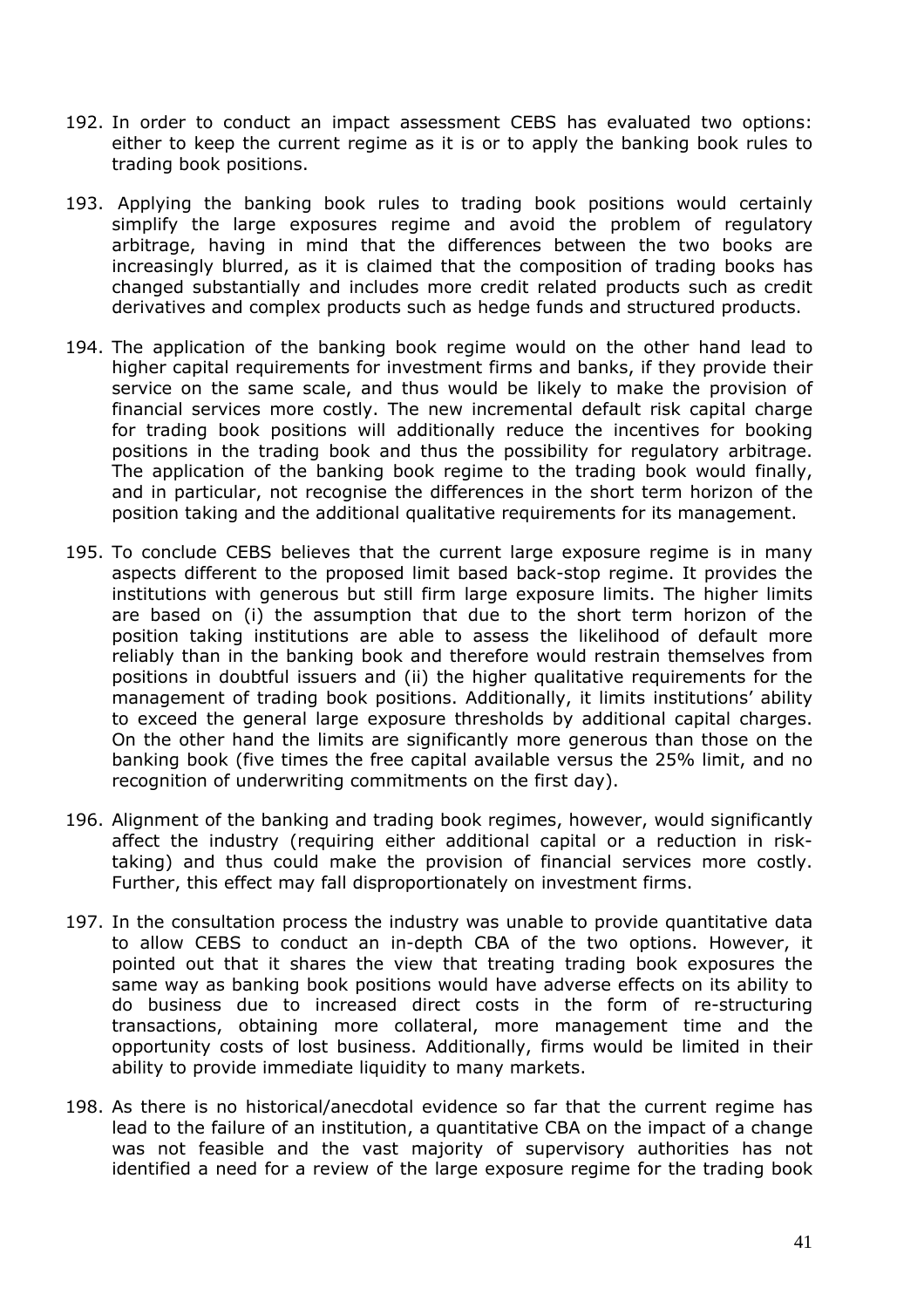### **CEBS cannot recommend at this point a change to the current regime, i.e. an alignment of the regimes for the banking and the trading books.**

## **6.5. Intra-group exposures**

#### *CRD treatment of intra-group exposures for large exposures purposes*

- 199. A limit of 20% own funds currently applies to intra-group exposures (Article 111.2). Note that this limit in effect is an aggregate limit on all intra-group exposures. Member States may choose to exempt intra-group exposures from the 20% limit if they provide for specific monitoring of intra-group exposures by other methods (although, all else being equal, the 25% and 800% limits would still apply). They are also given discretion to fully or partially exempt intra-group exposures from the 25% and 800% limits, provided that the debtor and creditor entities form part of the same consolidated group and that the consolidated group is subject to CRD or equivalent supervision (Article 113.2). Member States may choose to impose more stringent limits than those set out in the Directive (Article 113.1).
- 200. The CEBS Supervisory Stock take<sup>35</sup> revealed that, in practice, a wide range of approaches are taken across Member States.

#### *CRD treatment of intra-group exposures for capital requirements purposes*

201. Institutions are generally required to treat intra-group exposures in the same way as exposures to unconnected third parties. However, Member States have the discretion<sup>36</sup> to exempt exposures to group companies engaged in financial services and subject to prudential supervision provided that they are included in the same consolidation as the creditor on a full basis, subject to the same risk controls, are in the same Member State as the creditor and there is no practical or legal impediment to the transfer of capital or repayment of liabilities between the two entities (Article 80.7). They may also exempt exposures to members of the same institutional protection scheme, provided certain conditions are met (Article 80.8).

#### *Market failure analysis*

 $\overline{a}$ 

202. CEBS has concluded that the basic market failure analysis (the risk of unexpected default of major counterparties giving rise to negative externalities, which is not adequately captured in the capital requirements regime) applies to exposures to group companies where there are material practical or legal impediments to the transfer of capital, where there is doubt that the group would elect to support the debtor entity should the latter encounter solvency problems or where the debtor entity is not subject to an equivalent level of prudential supervision as the creditor entity on a solo basis (eg. it is a nonfinancial undertaking or is a bank in a third country whose prudential regulation is not CRD-equivalent). This is because there remains the potential for the failure of the debtor entity to endanger the solvency of the creditor via the intragroup exposure. The large exposure, in other words, could marginally increase the probability of default of the creditor entity and of the whole group in the

<sup>&</sup>lt;sup>35</sup> Available on CEBS' website; see in particular Page 2 of  $\frac{\text{Annex II}}{\text{Annex II}}$ .<br><sup>36</sup> Article 89.1(e) allows IRB firms to apply a Standardised Approach treatment to intra-group exposures, or exposures of the same institutional protection scheme.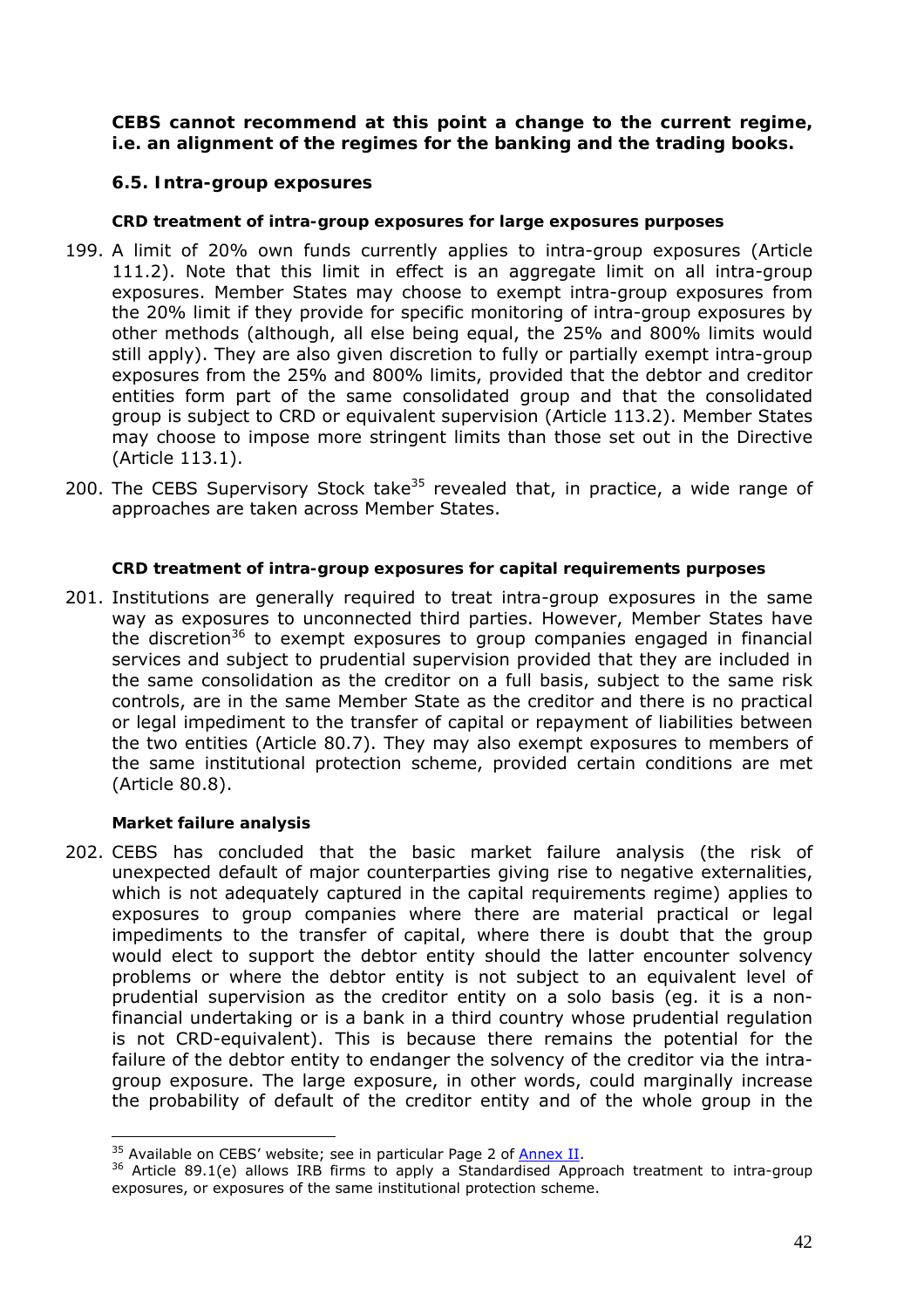same way as a third party exposure does. Industry feedback supports these conclusions.

- 203. When these conditions do not hold, CEBS considers that the market failure does not apply. In such a case, the group has (through its solvency support commitment) already fully internalised the risk of potential losses of the debtor entity up to the level of its consolidated capital and the transfer of resources from one entity to another does not make a marginal contribution to the probability of the default of the creditor entity or of the group as a whole.
- 204. CEBS notes that in practice this market failure **applies in varying strengths across the EU**. For example, in countries where there is a large subsidiarised foreign banking presence (e.g. many of the countries that acceded to the EU in 2004) exposures of subsidiaries to their parents could present a systemic risk to the banking system of these countries (e.g. due to the potential for the parent to be suddenly made insolvent by fraud). However, if some subsidiaries were themselves to encounter difficulties they may not always benefit from full capital support from their foreign parents. This could place a potentially unfair burden, therefore, on subsidiary countries' taxpayers. In other Member States, for example the Benelux countries, the market failure may be less strong because incentives for groups to support subsidiaries in these countries may be stronger, and impediments to the flow of capital weaker.
- 205. Intra-group exposures could also give rise to **negative externalities that arise as consequences of group insolvency**, or inhibit co-ordination to support a group on the brink of failure. That is, even though they may not add materially to the PD of the group or any particular entity within it, they impose costs that are not internalised by group shareholders. The fundamental problem underlying these externalities is that external creditors' legal claims are on entities within groups, not on groups themselves, even if in the normal course of business groups are run on an integrated basis. Depending on one's perspective, these could be described as market or regulatory failures. The externalities are primarily associated with the frustration of the timely, efficient and equitable resolution of a failed banking group. We set out the problems in more detail below.
- 206. First, (uninformed) depositors' interests, and those of the taxpayers who underwrite deposit guarantee schemes, may be prejudiced by exposures of deposit-taking entities to non-deposit taking entities as they would as a group effectively rank alongside the unsecured wholesale creditors of the non-deposit taking entity. Furthermore any rules designed to provide depositors with preferential claims could be subverted.
- 207. Second, intra-group exposures in cross-border groups could unfairly prejudice the interests of one country's depositors (and taxpayers) over another because the debtor country liquidators / authorities may ring-fence the loaned assets to pay off debtor country depositors in priority to creditor country depositors $37$ . This could inhibit international co-operation in the resolution of a failed bank and undermine the basis of national deposit guarantee schemes.
- 208. Third, partly because of the potential for ring-fencing discussed above, intragroup exposures may make official co-operation to intervene to prevent a group

<sup>37</sup> Goodhart provides a more detailed explanation of the problem in *Multiple Regulators and Resolutions,* pp253-273 in Evanoff & Kaufman, (2004), *Systemic Financial Crises: Resolving Large Bank Insolvencies*.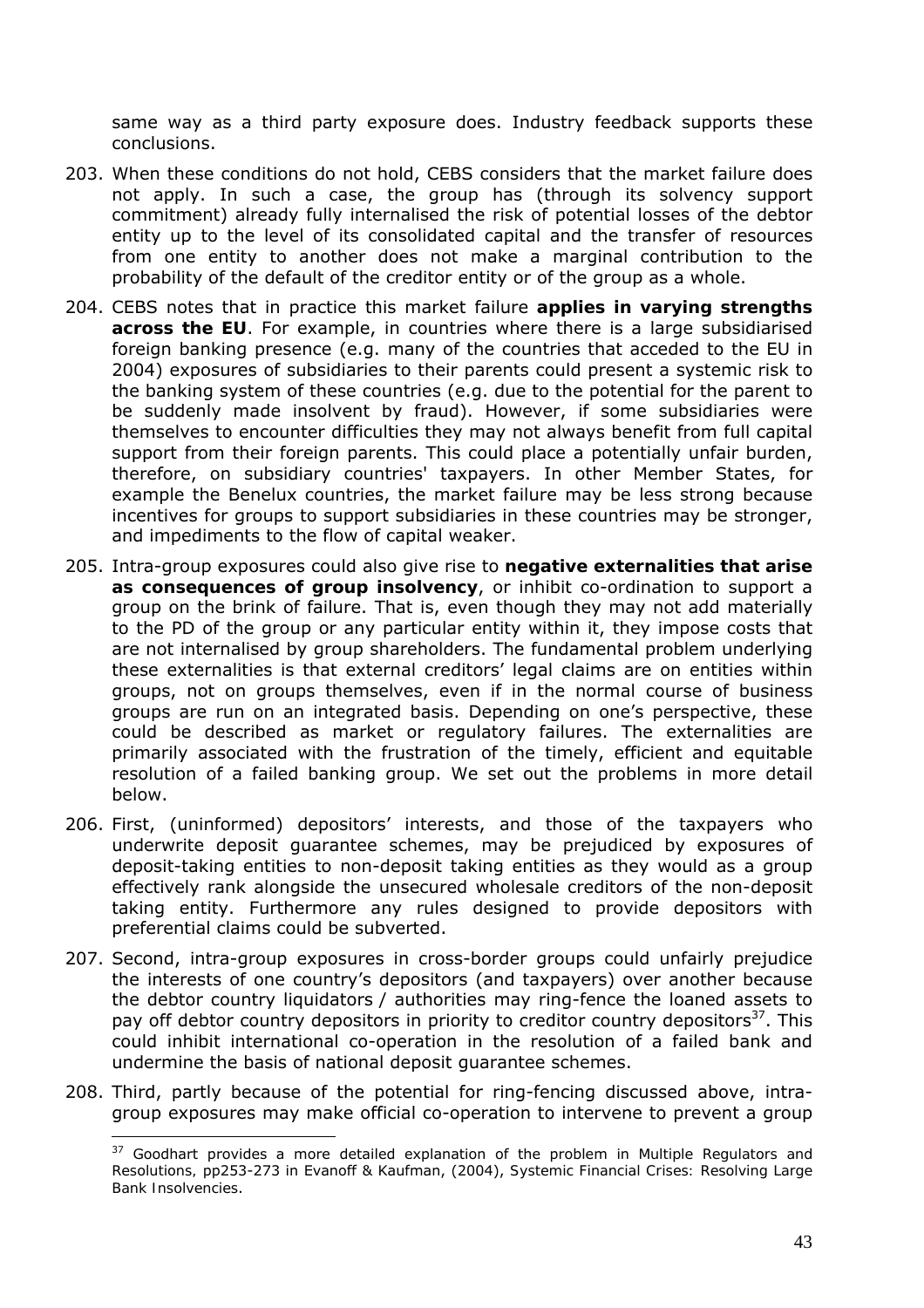from failing more difficult. In the absence of robust, agreed mechanisms for deciding which country provides (for example) emergency liquidity support to a bank with significant operations in a number of countries, the need to agree to ad-hoc co-operative solution could significantly delay, or *in-extremis*, prevent the provision of any such support. This could result in the unnecessary failure of a solvent but temporarily illiquid banking group.

- 209. Fourth, large intra-group exposures could make otherwise sound legal entities more difficult to sell as going concerns because any potential buyer would become liable for the exposures to the rest of the failed group and so be partly liable for the claims of the other, weaker, entities' creditors.
- 210. Fifth, in the case of cross-border groups, large intra-group exposures could potentially aggravate the already significant problems caused by the existence of different legal jurisdictions with separate insolvency laws, procedures and liquidators: the EU Winding Up Directive does not apply to groups, but only to individual legal entities. These added complications could give rise to additional legal uncertainty that could inhibit the timely and efficient resolution of a banking group.
- 211. Finally, there is a risk that in an unusual, stressed situation a banking group could be faced with perverse incentives to create large intra-group exposures by transferring all of the "bad assets" into a "bad bank", and then letting that bank fail and the local deposit insurance scheme and unsecured creditors bear losses beyond the "bad bank's" own funds, instead of using group resources to absorb losses. However, national corporate governance laws may serve to prevent this from happening and supervisory monitoring and understanding of intra-group large exposures should mitigate this risk.
- 212. Many of these market / regulatory failures could contribute to the disorderly failure of an international banking group, which could – as the Basel Committee's 2001 *Report from the taskforce on the winding down of large and complex financial institutions* noted – impose significant direct and indirect systemic costs, including adverse market reactions to similarly situated LCFIs, a freezing up of markets and gridlock in payment systems. This is particularly important as the number of cross-border banks operating in the EU is large and arowing $38$ .

#### *Cost / benefit analysis*

 $\overline{a}$ 

213. CEBS has considered the high-level costs and benefits of imposing a limits-based regime on all intra-group exposures. However, due to the unavailability of the relevant quantitative data, it was not possible for CEBS to conduct a quantitative cost / benefit analysis exercise in this particular case. Therefore the discussion of costs and benefits below is in general terms, without (unless specified) being based on a specific calibration of a system of limits.

#### Benefits of imposing limits on large exposures

214. The benefits of an intra-group large exposures regime are found in the mitigation of the two groups of market failures discussed above. Their strength depends on whether capital is fungible, the extent to which groups can credibly

<sup>&</sup>lt;sup>38</sup> Thomas Padoa-Schioppa estimated in 2004 that there were 40 banking groups with operations in at least six EU countries; there have since been a number of actual and attempted major crossborder bank acquisitions, mergers and ventures.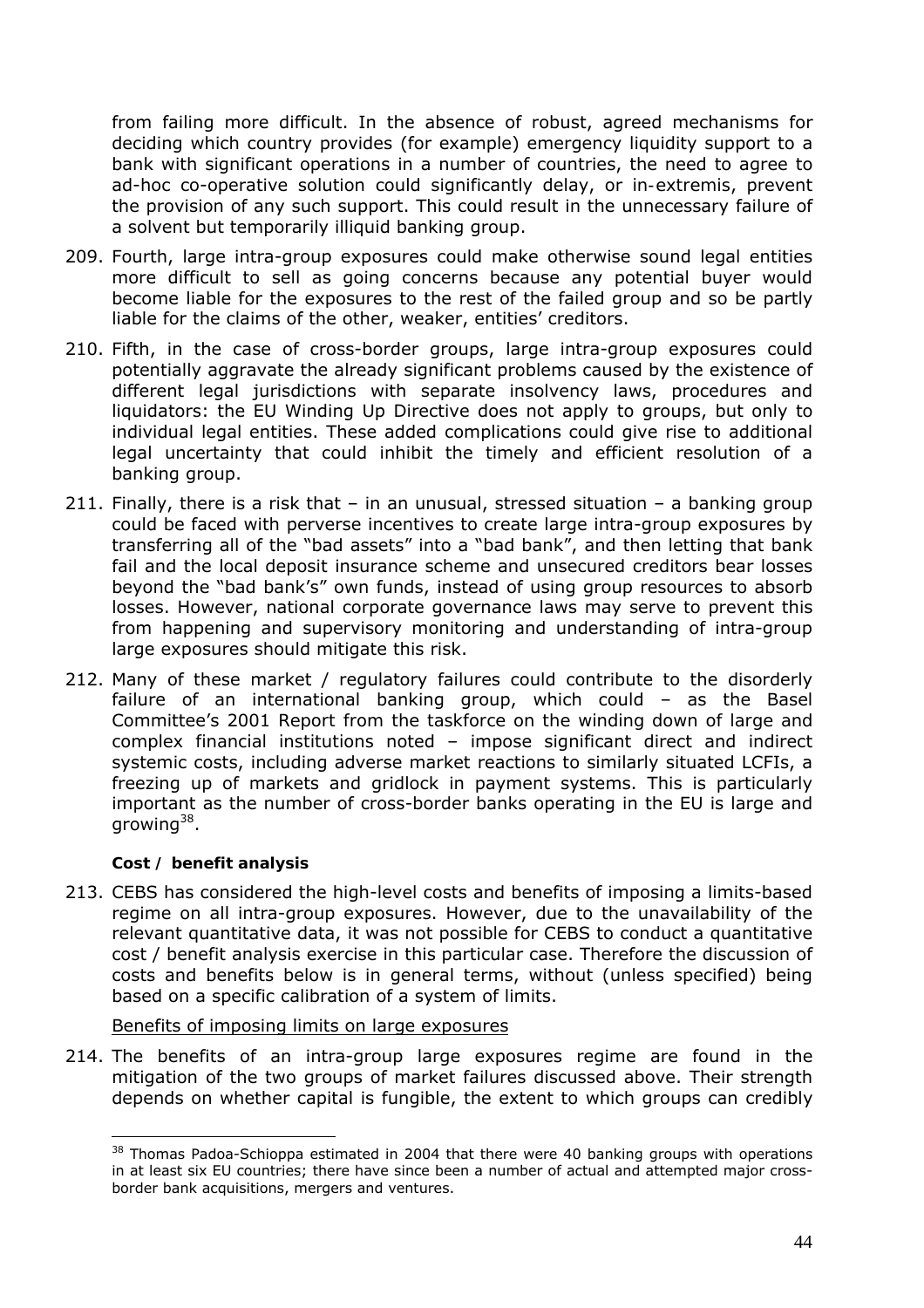pre-commit to supporting a particular entity and whether all counterparties in the group share the same risk characteristics. They are likely to be strongest when the counterparty is an unrelated non-financial unregulated group company that does not benefit from a group capital guarantee.

- 215. Intra-group exposures limits could **prompt banks to take ex-ante action to make their contingency funding plans more robust** and / or hold greater stocks of liquid assets at group and entity levels, making them less dependent upon uncommitted intra-group liquidity and, in the case of banks operating with cross-border subsidiaries, less dependent upon host authorities to provide emergency liquidity assistance to subsidiaries that the group itself may be unwilling to assist but which are important to the stability of the banking systems in which they operate. They could also lead to an ex-ante moderation in groups' risk-taking behaviour.
- 216. CEBS suggests that if **national borders** are a barrier to the prompt transfer of capital or repayment of liabilities, limiting intra-group exposures would provide a benefit in terms of protecting parts of a diverse group from problems arising in others. On one hand, the marginal benefit of intra-group exposure limits may be weaker if there is likely to be reputational or brand contagion arising from the failure of a group entity, which could cause difficulties for the wider group with or without the intra-group large exposures. On the other hand, a transparent system of intra-group limits could reduce indirect contagion as wholesale counterparties would know that the rest of the group's credit exposure to the stricken entity is limited. CEBS considers that the relative strengths of these offsetting factors will vary considerably from case to case.
- 217. The benefits are likely to be weakest, but still potentially significant, **within the same legal jurisdiction**. Within a single legal jurisdiction, it is more likely that competing claims can be co-ordinated by a single lead liquidator for all of the entities within the group. The problems associated with burden-sharing do not arise, as the same deposit guarantee scheme and / or taxpayers will share the burden of compensating depositors / providing emergency liquidity assistance. The benefits will be weaker still in countries with no depositor-preference laws and where corporate law exists to protect against the "bad bank" problem described above. However, large intra-group exposures could still frustrate the quick sale of an otherwise sound entity<sup>39</sup> and could, depending on the liquidation procedure used, prejudice the interests of (some) depositors.
- 218. The benefits will be stronger for intra-group exposures **between jurisdictions** where no robust ex-ante loss sharing arrangements are in place and a coordination failure – between liquidators, courts, groups of creditors, or financial sector authorities – is a strong possibility. They will be strongest when the intragroup exposures are to entities in regimes that apply a "separate entity" approach to resolution (eg the US). Such regimes will ring-fence all local assets for the benefit of local depositors, before making assets available to a lead liquidator in the group's home country.

#### Costs of imposing limits

 $\overline{a}$ 

219. The potential costs of intra-group exposure limits arise from potential efficiency losses for banks, and therefore the wider economy, and from potential risks to

<sup>39</sup> This was identified in the Basel Committee's 2001 *Report from the taskforce on the winding*  down of large and complex financial institutions as an obstacle to restructuring the exposures of an LCFI.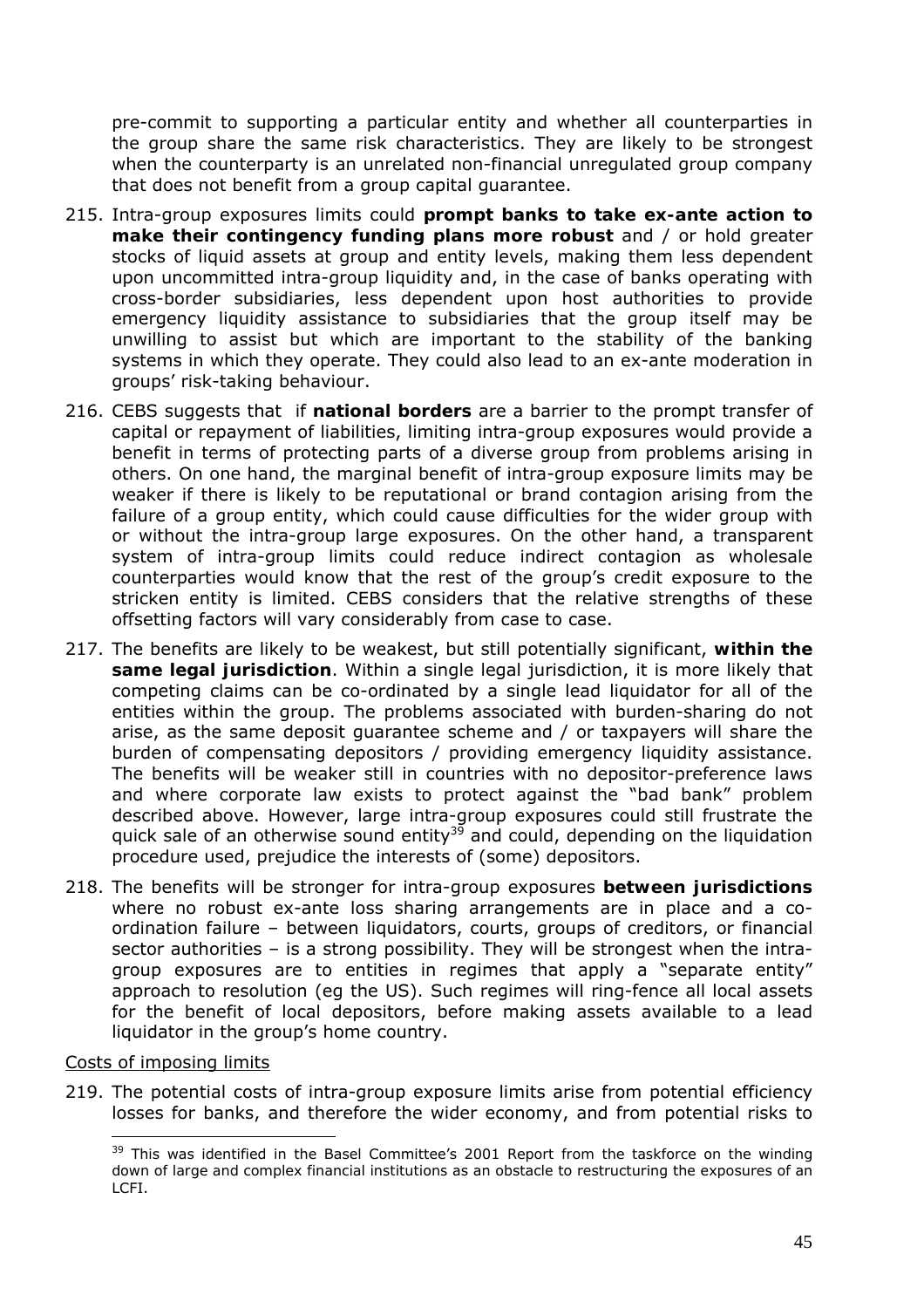stability that they may raise. They are both associated with the capacity of banking groups to manage risk and liquidity on an integrated and centralised basis. Intra-group limits could also affect the way in which groups choose to structure themselves.

- 220. **Efficiency costs** could arise as a result of banks being unable to present a single "face" to the market when raising wholesale funds, being compelled to run multiple liquidity and risk management operations or being unable to employ funds raised in one part of the group to fund business in another of the group. They would particularly affect smaller entities which depend on their parents for low-cost funding in order to compete with larger firms.
- 221. Depending on their calibration, intra-group limits could make it necessary to raise funds in multiple entities or jurisdictions and they would also be less able to opportunistically raise wholesale funding wherever it happens to be cheapest at any particular point in time. This means the price they are able to obtain may be less competitive. From an economy-wide perspective, all else being equal, **this would make markets less efficient**.
- 222. Needing to raise funds and hold risky assets in multiple jurisdictions restricts the extent to which groups can centralise their liquidity and risk management operations. They would therefore need to bear the additional fixed costs of running multiple operations in different parts of the group. This could mean that they are less able to obtain a group-level perspective of the risks within the group. This could lead to **less efficient risk decisions**.
- 223. Intra-group limits would, however calibrated, ultimately place a restriction on the capacity of the group to use funding raised in one entity to fund risk-taking behaviour in another part of the group. This means that the group would be obliged, to some extent, to raise funds in the entity which is taking the risks. This implies an efficiency cost if it the group's best source of, for example, retail funding is divorced from its most profitable lending activity.
- 224. **Stability costs** could arise from intra-group limits if segmentation of liquidity and risk management across the group were to prevent groups from obtaining an overview of their group risk profile, **making them more vulnerable to shocks**, or if groups were prevented from supporting illiquid but otherwise sound subsidiaries in stressed circumstances.
- 225. Running multiple risk and liquidity management operations across the group could contribute to vulnerabilities to liquidity and other risks at the group level if (and only if) groups were unable, as result, to gain a group-level perspective on the risks being run.
- 226. Even if intra-group limits were not binding on a day-to-day basis, they could become binding in stressed circumstances<sup>40</sup>. In this case, they could prevent liquidity from flowing from parts of the group with surplus liquidity to (otherwise sound, and solvent) parts of the group suffering liquidity strain. This could, *in extremis,* **lead to the unnecessary failure** (or costly intervention of host authorities to prevent failure) of group entities.

<sup>&</sup>lt;sup>40</sup> Whether they would become binding would depend crucially on a) continued compliance with local prudential liquidity standards in all parts of the group, b) ability of the group to provide liquidity support given that most or all other parts of the group may be suffering simultaneous liquidity strain, c) the possibility that some jurisdiction may impose ex-post restrictions on crossborder transfers and d) the willingness of the group to provide liquidity support to stricken entities.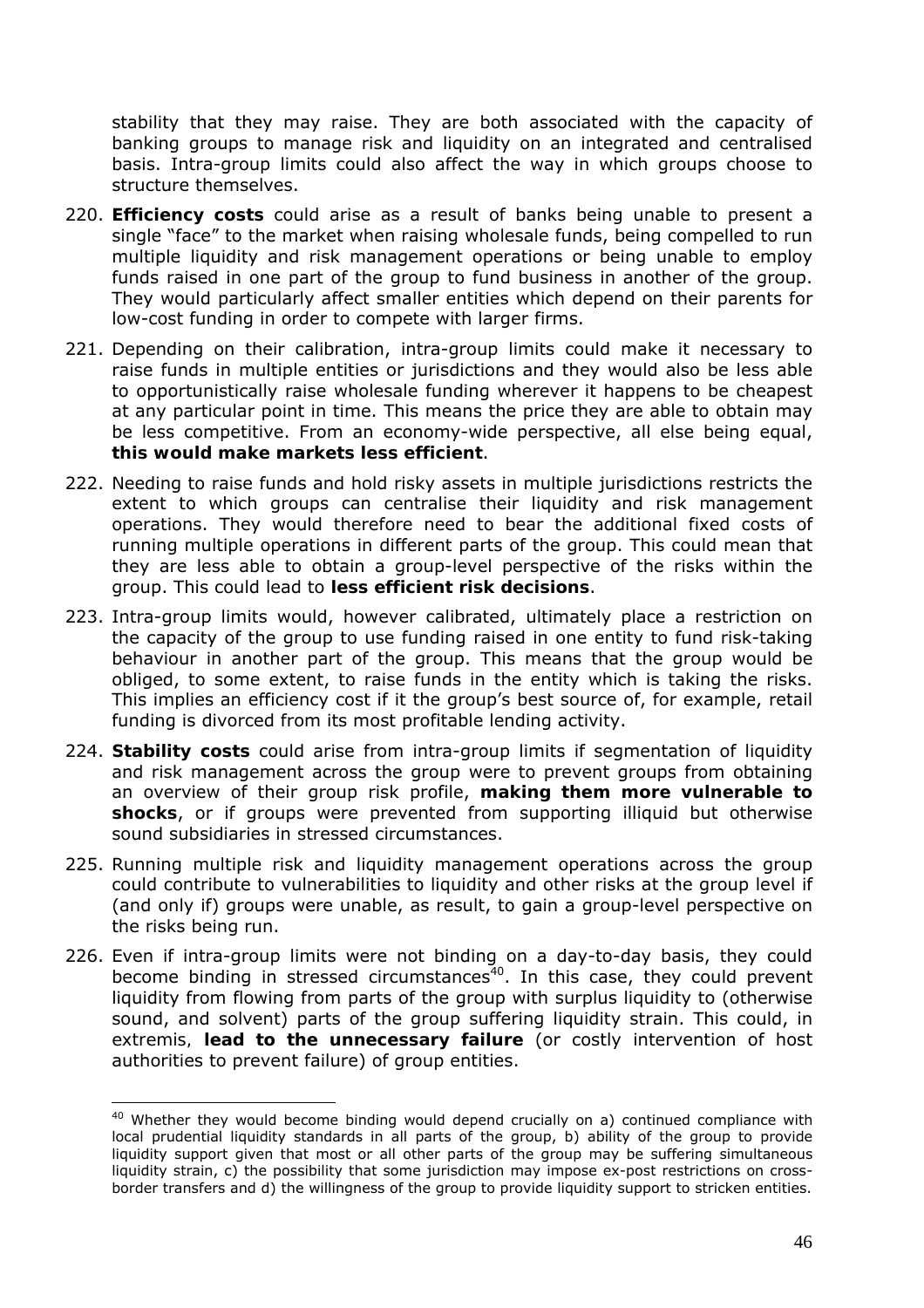- 227. If they were to be binding in stressed circumstances, all else being equal and compared to a situation where there were no intra-group limits, there would be increased dependence on the interbank markets. Intra-group restrictions therefore potentially interact with any restrictions placed on interbank exposures. This could result in additional banking system capital being required to retain the same level of business and robustness to shocks.
- 228. **Impact on group structures and capital guarantees**. The imposition of intra-group exposure limits could affect the way in which groups structure themselves (eg the choice of whether to use branches or subsidiaries), and the extent to which groups that use subsidiaries provide cross-bank capital guarantees. The net benefit / costs of these changes is ambiguous.
- 229. A group for whom intra-group limits would impose high costs might choose, in response, to structure itself using branches (eg the *Societas Europaea*) instead if the relevant competent authorities were to permit it to do so. It would then only have to comply with most prudential regulations on a consolidated basis and so be less constrained in its liquidity and risk management. It might have to bear higher tax costs (eg groups operating in Member States with low flat-rate taxes would no longer be able to benefit from them) and could be perceived as more "distant" from host markets, which could be damaging to its business. However, there would be no post-insolvency co-ordination failures (at least between jurisdictions subject to the Winding Up Directive).
- 230. If it chose not to move to a branch structure for tax or other reasons, the group could become less integrated as a result of the limits, meaning that it may become less willing to support stricken entities within the group. This could be a problem for countries where subsidiaries are systemic from a national perspective. Alternatively, it could become more integrated in order to meet the conditions set out for exemption of intra-group exposures, for example the group may put in place cross-group capital guarantees. In this case, capital support is more likely to be forthcoming to stricken entities, but on the downside the scope for poorly managed or supervised subsidiaries to bring down the entire group is increased.
- 231. This cost/benefit analysis suggests that removing the national discretion that exempts intragroup exposures from large exposures is not appropriate because of the significant differences in the impact of limiting intragroup exposures on the functioning of Member States' banking systems.

#### *CEBS proposal for the treatment of intragroup exposures in the Large Exposures framework*

232. Article 113(2) states that intragroup exposures may be fully or partially exempted from large exposures limits when counterparties are covered by the same or equivalent supervision on a consolidated basis. Articles 80.7 and 80.8 set out (more restricted) conditions for Member States to exempt exposures to group and institutional protection scheme members respectively from minimum capital requirements. CEBS believes that it is, generally, desirable to harmonise requirements and remove national discretions wherever appropriate. However, in this particular case, **CEBS has concluded that it is appropriate to retain the national discretion set out in Article 113.2, and that this discretion**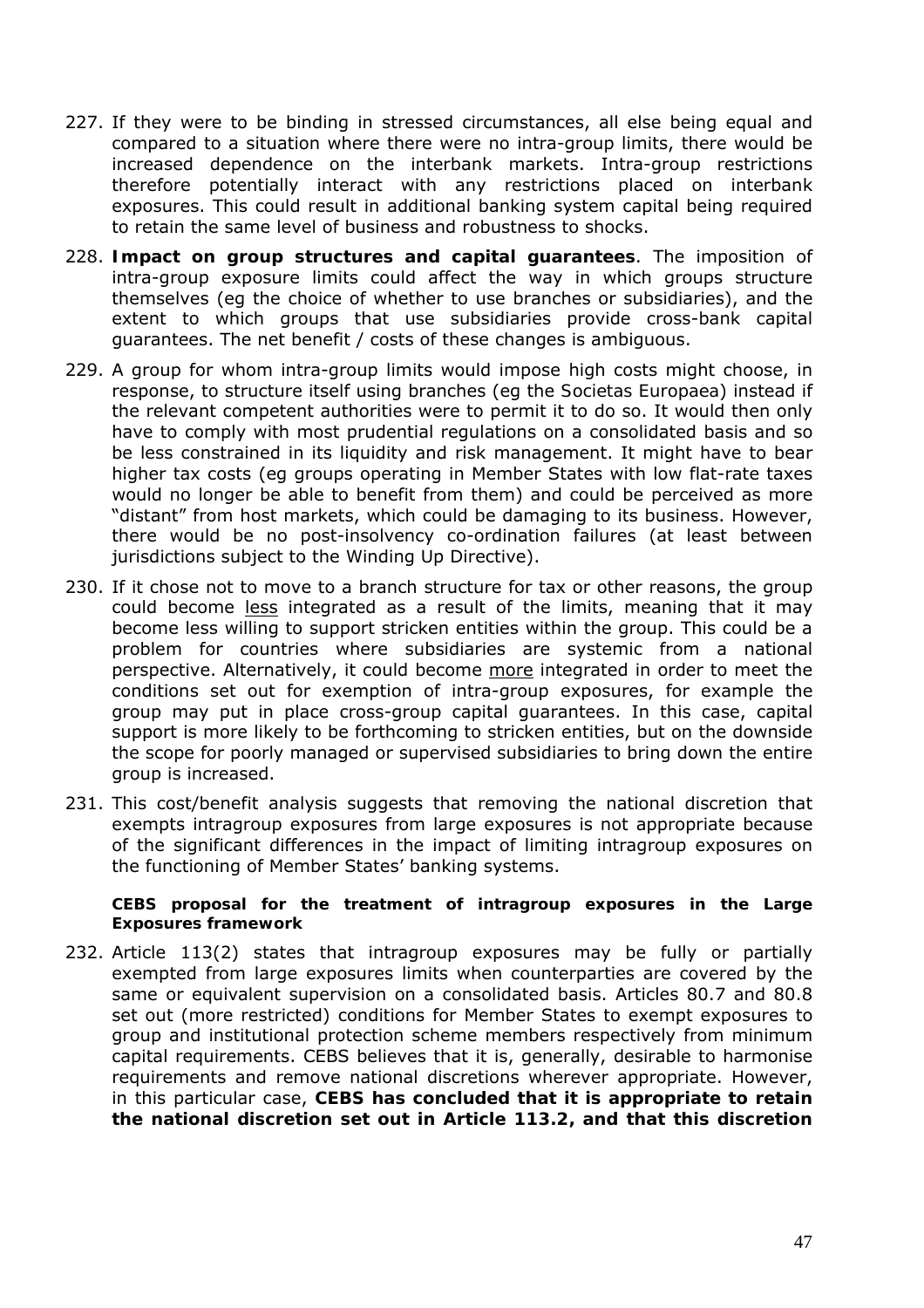**should be extended to also apply to exposures that meet the conditions of Article 80.841.**

- 233. CEBS considers that where the supervisor of the creditor entity judges that capital is fungible, that groups can credibly pre-commit to supporting a particular entity and that all counterparties in the group share the same risk characteristics ; or where exposures are not within the same legal jurisdiction but there are robust loss sharing and other arrangements for dealing with a stricken or failed cross-border banking group), any costs of imposing limits on large exposures are likely to exceed the benefits. Benefits are low because there is no credit risk – capital is fungible, the entity is an integral part of the group and is subject to appropriate prudential requirements; and there are no crossborder co-ordination concerns – and marginal costs of limits are relatively high because it is in such circumstances that there are likely to be the fewest other impediments (eg risk-weighted capital requirements) to centralised liquidity and risk management.
- 234. CEBS has concluded that intragroup exposures that are not exempted from the limits should be aligned as far as is appropriate with the treatment of third party exposures. This includes exposures to unregulated group entities (eg industrial or commercial companies), and exposures to group entities where the presence of minority interests, in the opinion of the competent supervisory authority places a material potential barrier to the transfer of own funds or repayment of liabilities. This is because intragroup exposures that are not exempted are generally associated with the same risks as exposures to third parties. Similarly, the rules on connected counterparties, as currently set out in Article 4 (45), should also be applied to intragroup large exposures. That is, unless it can be proven that two group counterparties do not constitute a single (unforeseen event) risk, despite their common ownership or relationship of control, exposures to them must be aggregated.
- 235. On this basis **CEBS does not consider the 20% limit to be justified**, instead the general 25% limit should also be applied to intragroup exposures. Τherefore CEBS suggests that Article 111.2 be deleted and replaced with **qualitative principles designed to ensure that firms are managing their exposures to entities outside of their consolidated group on an arm's length basis**.

# **Chapter 7. Credit Risk Mitigation and indirect exposures**

**7.1 Eligibility and treatment of specific CRM techniques in Large Exposures** 

- 236. CEBS has reached the conclusion that the market failure analysis justifies a more conservative treatment of the credit risk mitigation techniques than for the solvency purposes.
- 237. CEBS's view is that under the large exposures scenario that would imply solvency/liquidity stress in the institution itself as a consequence of the default

 $41$  Article 80.8 allows exposures to entities within the same institutional protection scheme to be exempted. CEBS considers that, for the purposes of the large exposures regime, these exposures are equivalent to intragroup exposures.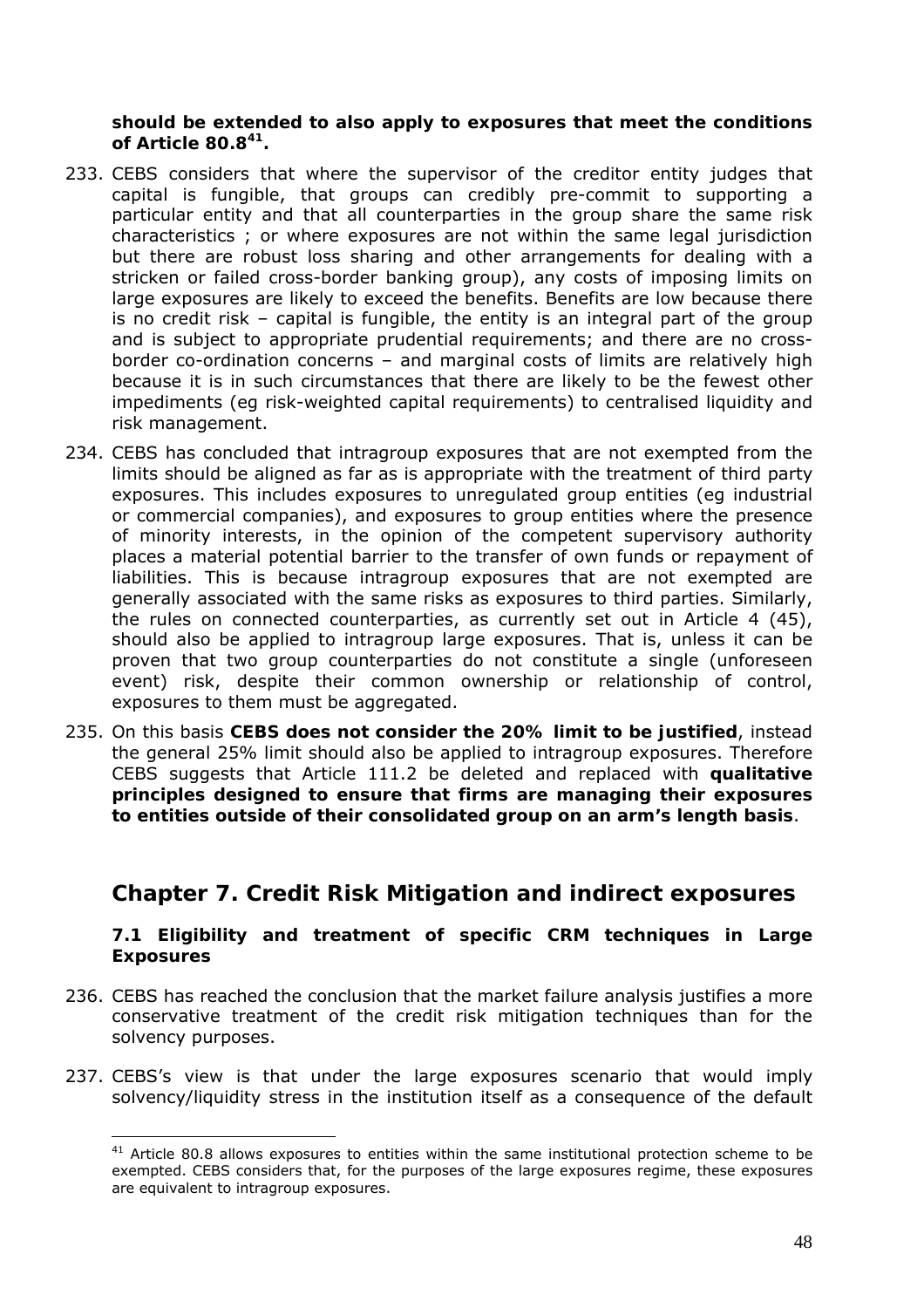of a large exposure it is especially crucial that the recovery of these amounts should be certain and timely. Any mistake in the valuation of the collateral could have more dramatic implications than under the scenario assumed for minimum capital purposes. On the other hand, under an large exposures scenario it would be more urgent to realise the collateral than in other circumstances as it could be more difficult for the bank to obtain external funds, so the need to obtain liquidity, e.g. by the realisation of the collateral, could be more acute than in other circumstances. Then the accurate exposure value that needs to be looked at is not necessarily the same value as for minimum capital purposes because the horizon for the assessment is not the same in both cases. This would particularly affect the most illiquid mitigation instruments.

- 238. CEBS has discussed three alternative approaches taking into account the potential costs and benefits of each alternative, including following the same treatment for both frameworks, compared with the current regime<sup>42</sup> (see CP16). In view of the cost/benefits analysis of these proposals, **CEBS agreed that the most balanced solution between the prudential concerns and the cost/benefit arguments is to accept the same treatment of credit risk mitigation techniques, but only for those CRM instruments considered liquid enough.** The loss in terms of a greater likelihood of financial instability is more than offset by the administrative burden and constraints imposed on market developments.
- 239. Once an element is eligible as credit protection under the large exposures rules, it is subject to compliance with the minimum requirements sets out in the CRD, as already stated in Article 112 of the CRD.
- 240. In the following paragraphs CEBS presents its proposals on a range of CRM techniques, stressing where some deviations from the CRD rules are proposed.

#### *Netting agreements*

241. Regarding "on balance sheet netting" and "master netting agreements" **CEBS agrees that they can be accepted in the same way as in the capital rules.** This is already so in Article 113.4 for on-balance sheet netting. For master netting agreements there is room for different interpretations under the current drafting so CEBS's initial proposal is to accept explicitly the same treatment as in the capital rules.

#### *Financial collateral*

- 242. **CEBS's view is that the financial collateral eligible under the large exposures framework should be the same as for minimum capital purposes,** with the conditions set out in annex VIII of the CRD for non advanced IRB banks. Therefore, the eligibility criteria depend on the method used by the institution (comprehensive or simple method) and on the use of the advanced IRB approach.
- 243. CEBS proposes to follow the same rules as set out in annex VIII, part 3 of the CRD. That means no change for institutions that follow the comprehensive method, as it is already included in Article 114.1 of the CRD. As regards those

<sup>&</sup>lt;sup>42</sup> It is important to be aware that the current large exposures framework set out in Section 5 of the CRD already establishes a different treatment for CRM than that in the capital rules.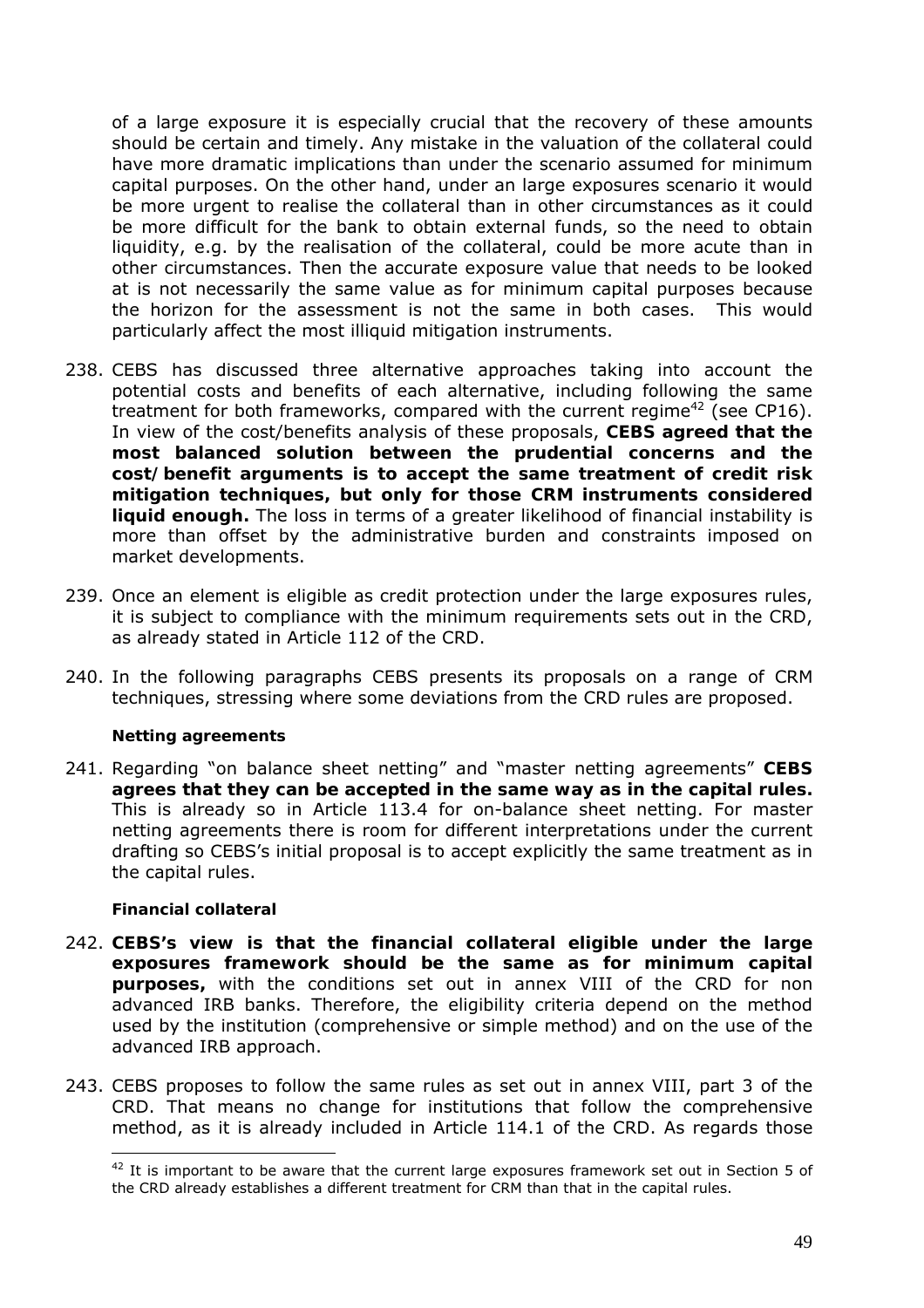institutions permitted to use their own estimates of LGD, CEBS recommends maintaining the current rules set out in Article 114.2. Institutions can use their internal calculations of the effects of financial collateral if they can estimate its effects on their exposures separately from other LGD-relevant aspects. Moreover, their own internal estimates of the effects of financial collateral should be made on a basis consistent with the approach adopted in the calculation of the capital requirements.

- 244. CEBS opinion is that the haircuts applied for solvency purposes are conservative enough also for large exposures purposes. The scenario addressed by the large exposures limits is a situation in which the institution is itself under solvency/liquidity stress because it has experienced the default of a counterparty that represents a large amount in terms of capital. CEBS's opinion is that it is very unlikely that this scenario implies higher haircuts than the ones that must be addressed for solvency purposes (e.g. stress in the collateral market).
- 245. However CEBS's recommendation is that this scenario should also be taken into account in the calculations of the volatility adjustments, in particular in cases where the institution could affect the market price by having a large market share.
- 246. For institutions that use the simple method under the CRD, CEBS knows that in order to make it consistent with the treatment provided in the CRD for solvency purposes, the substitution approach under Article 117.1.b should also be recommended for large exposures purposes.

#### *Physical collateral*

- 247. With respect to physical collateral CEBS believes that for the reasons explained above, physical collateral should in general not be accepted as eligible for large exposures purposes whatever the institution's approach. However, the need to be more conservative will depend on the nature of the collateral, in particular its degree of liquidity. In general, physical collateral is less liquid than financial collateral; however it could be that certain types of physical collateral have a market liquid enough to obtain enough accurate volatility estimations.
- 248. **CEBS's view is that real estate collateral, including leasing transactions under which the lessor retains full ownership of the property leased, could be eligible under the large exposures framework** provided that certain prerequisites are fulfilled and the haircuts are applied not to a volatile market price but to a stable valuation. These prerequisites are that the building is not under construction but finished and that the use of the property is not restricted to certain very specific uses. (This will be always the case for residential real estate but cannot be always the case for commercial real estate). CEBS thinks that in this case the valuation is conservative enough to keep the prudential concerns to an acceptable level.
- 249. CEBS's advice is to deviate from the minimum capital requirements rules and maintain the current large exposures rules; allowing Member States discretion to recognize commercial and residential real estate. However, for commercial real estate CEBS suggests that if the current national discretion to allow a 50% risk weight under the minimum capital rules remains in place, the Commission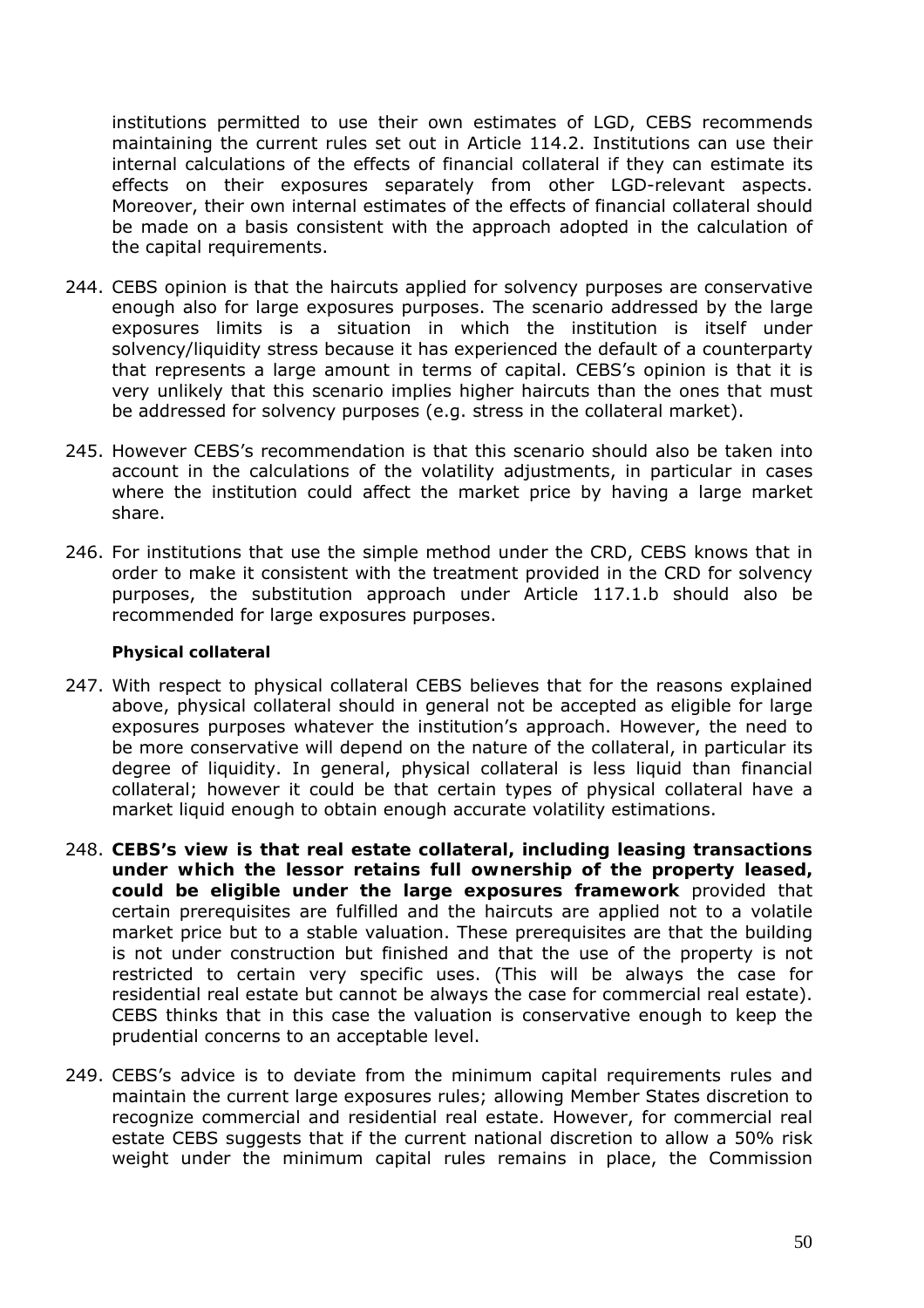considers deleting the national discretion set out in Article 113.3(q) and aligning with the minimum capital rules in this respect.

- 250. For residential real estate, the mitigation effect can be recognised up to 50% of the value of the residential property concerned, if the loan is secured to the satisfaction of the competent authorities. For commercial real estate, the mitigation effect can be recognised up to 50% of the value of the commercial property concerned, only if it receives a 50% risk weight under the minimum capital rules.
- 251. CEBS's view is that given the lower liquidity of these markets and the lack of standardization, the uncertainty surrounding the estimations (both, from the institutions' and from the supervisors' viewpoints) justifies a simpler and more conservative approach than for solvency purposes. This approach would be simple and would allow the same treatment regardless of the approach used by the institutions, including those institutions permitted to use their internal calculations of LGD that will not be recognised for these particular purposes.
- 252. **For other physical collateral CEBS's recommendation is that it should not be recognised for large exposures purposes whatever the institution's approach** in view of the great uncertainty surrounding its valuation given the lower liquidity of these markets.
- 253. For covered bonds recognised under the minimum capital requirements rule, CEBS's view is not to change the current exemption that allows Member States to fully or partially exempt these instruments from the large exposures rules. Therefore, CEBS proposes to maintain the national discretion of 113.3.(l).

#### *Unfunded credit protection*

- 254. **CEBS's view is that for unfunded credit protection the eligibility of protection providers should also be the same as for minimum capital purposes and the same minimum requirements should be fulfilled according to annex VIII part 1 and 2 of the CRD, CEBS proposes that the same treatment as in the minimum capital rules should be followed.** Under the solvency regime unfunded credit protection is generally reflected using a 'substitution' approach. Under the current large exposures regime, and as a national discretion, Member States may also allow a "substitution" approach.
- 255. CEBS's proposal is to eliminate the national discretion and allow institutions to treat the exposure as having been incurred to the guarantor rather than to the client in all Member States. However this should be permitted only when the guarantee has the same or better credit quality that the unsecured exposure to the counterparty. This should be required to avoid the possibility that an exposure could be exempted from the large exposures limits it is guaranteed by a guarantor of lower credit quality.
- 256. Both guarantees and credit derivatives are permitted to reduce capital requirements under the CRD, and are available under all credit risk approaches. Both types of contract work by substituting a 'promise to pay' from the underlying obligor with another 'promise to pay' from the protection provider. Provided the guarantor and the underlying obligor are not connected clients and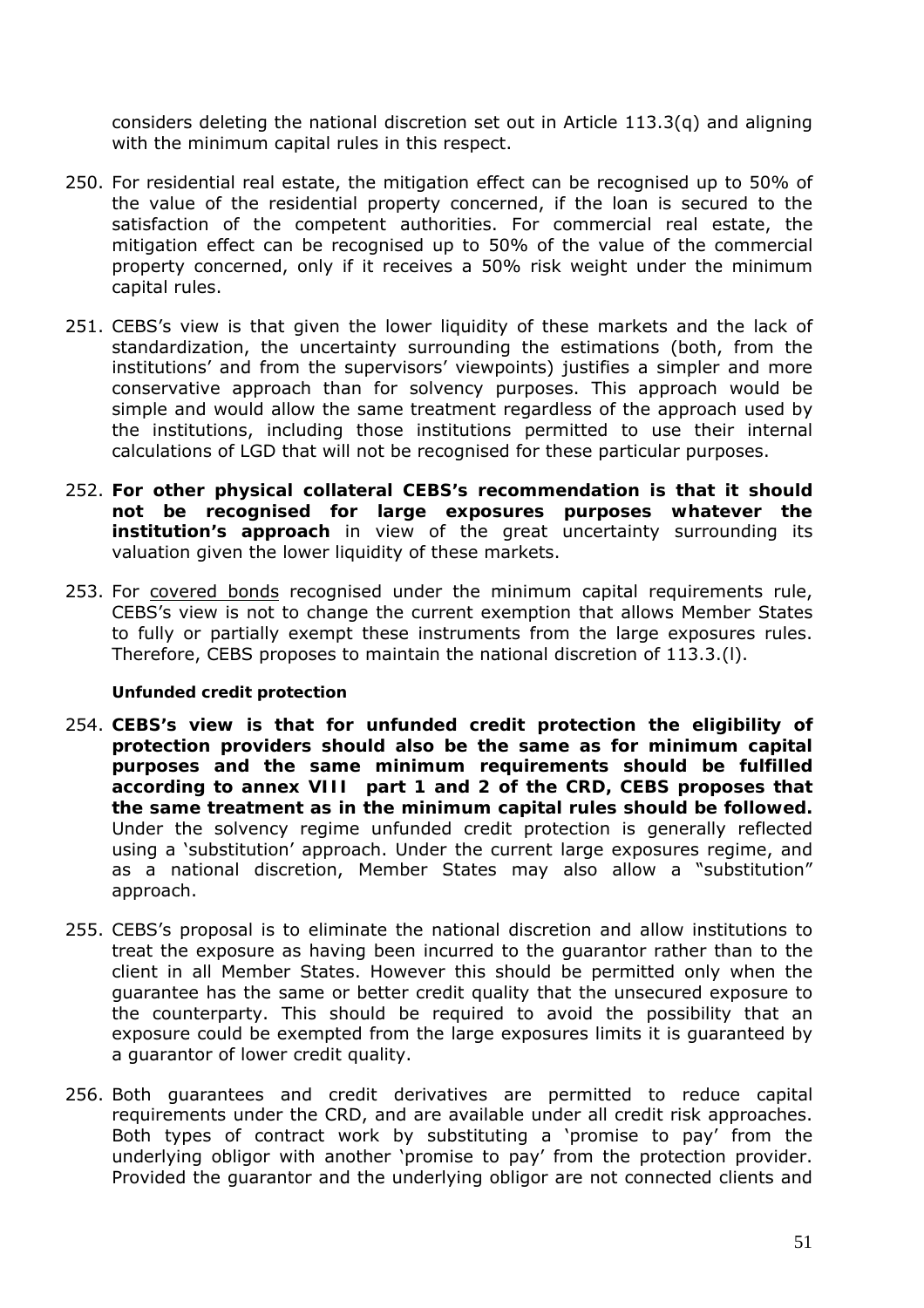that the commitment remain the same (same scheduled payments and conditions) there are no reasons to consider that the certain and timely recovery would be more difficult than in the situations addressed for capital purposes.

257. The substitution approach implies that the institution can choose to assign the exposure to the direct creditor, without taking into account the guarantee for large exposures purposes, or to assign the exposure to the guarantor, assuming the default of the direct creditor. Both choices are in line with the purposes of large exposures regime. As far as recognition of the double default argument in order to reduce these exposures for large exposures purposes is concerned, CEBS's strong view is that this is not consistent with the principle of giving no regard to creditworthiness.

### **7.2. Indirect exposures**

- 258. CEBS proposes that an institution should also take steps to mitigate the idiosyncratic unforeseen event risk embodied in indirect exposures. CEBS's view is that there are good reasons to require institutions to address this risk. However, **quantitative rules may not be a practical option for addressing indirect risk; it is more appropriate to introduce a requirement for appropriate stress tests together with adequate information requirements rather than designing a system of limits.**
- 259. If an institution is exposed to a counterparty both directly and indirectly (because it provides the collateral for another exposure) the 25% limit must be applied to the sum of the loss coming from the direct exposure to this counterparty (that is the net exposure value) and the estimated losses derived from the fact that this counterparty is securing a transaction that in the event of the default of this counterparty would become unsecured, at least until it is replaced by another one<sup>43</sup>. The institution should recognise the change in its risk profile until the protection is replaced; redefine its exposures values, etc.
- 260. However, CEBS thinks that it is too complex to calculate the impact on an institution of the default of a particular protection instrument. Supervisors should establish a principle that requires institutions to take into account their indirect exposures when addressing the unforeseen event risk. That is, they should also try to evaluate the losses stemming from indirect sources.

# **Chapter 8. Breach of limits**

261. This section deals with the issue of the regulatory response when limits are breached and includes CEBS's proposals regarding supervisory reactions for the banking and the trading book.

 $\overline{a}$  $43$  Of course, indirect concentration can be a problem if exposures protected with the same instrument default at the same time and at that time the collateral value is less than expected. For this to happen the exposures and the collateral would be exposed to a systematic risk that materialised. Although this situation is potentially very dangerous it is not the type of problem we can prevent with the limits on individual counterparties. We need more sophisticated tools (that take into account correlations) to prevent such a risk.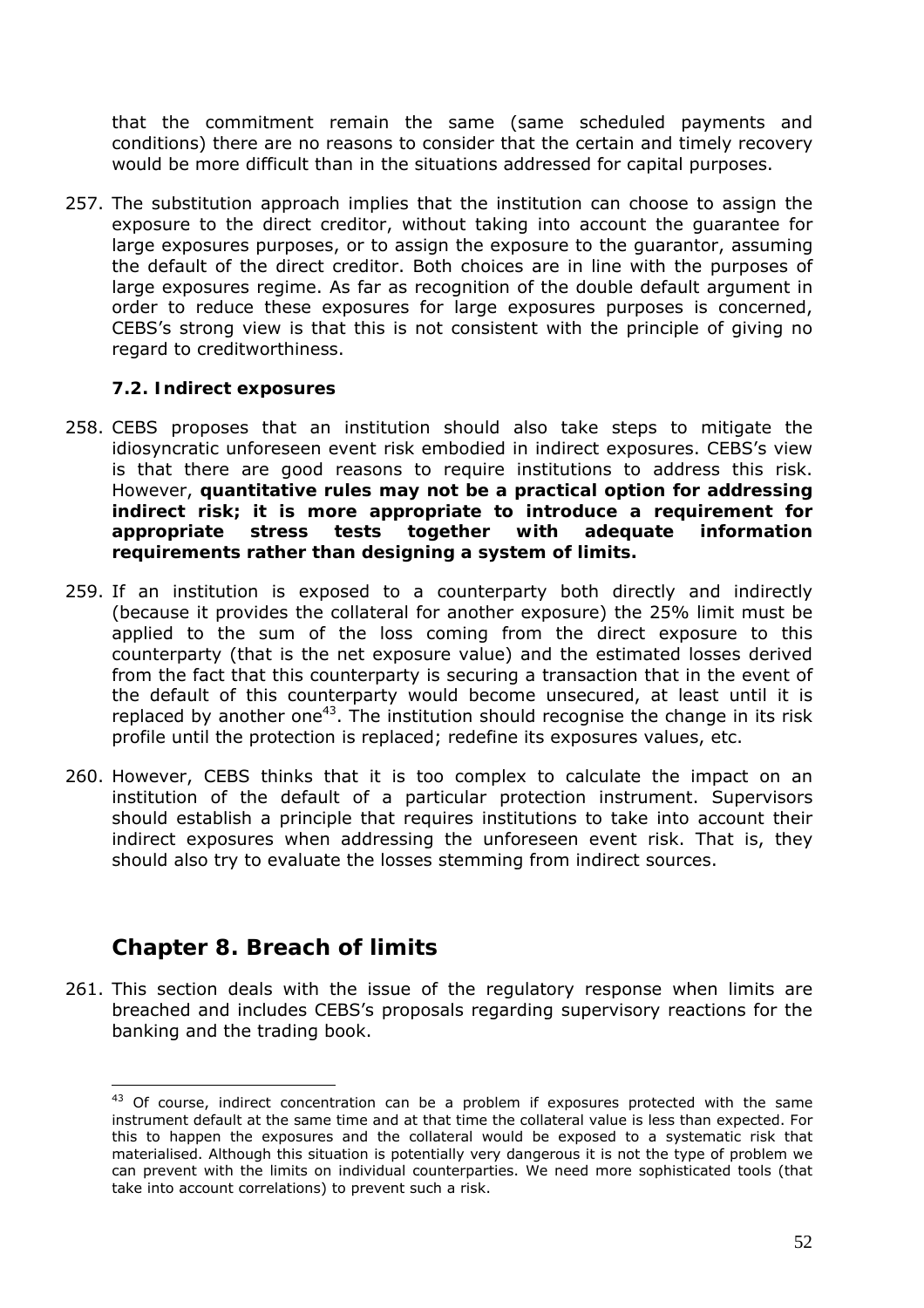#### **8.1. Breaches in the Banking Book**

- 262. CEBS has observed that there is a broad range of practices across Member States regarding the reaction of supervisory authorities to the breach of large exposures limits on the banking book. Therefore CEBS deems it necessary to obtain convergence on this aspect to avoid competitive distortion.
- 263. The first point where CEBS sees a possible convergence of procedures is the one related to the breach of limits when the excess is caused by specific and extraordinary circumstances such as an affiliation between previously unconnected counterparties or an affiliation between the institution itself and another. Only under these circumstances CEBS thinks the breach of limits is understandable and can be tolerated, provided the excess is deducted from own funds. In addition, there should be no possibility of increasing the value of these exposures and a maximum time frame should be set to bring the exposures into compliance with the limits.
- 264. Therefore CEBS's view is that breach of limits should not be accepted, except under very specific and justified circumstances such as the ones considered above. Other cases where some flexibility can be considered are those related to a decrease in own funds triggering non-compliance with the large exposures limits. When this happens, it is not adequate compulsorily to increase the deductions from own funds since this could aggravate substantially the recovery chances of the troubled institution.
- 265. However, due to the backstop nature of the regime, the immediate common response whenever a breach occurs should be an additional requirement for own funds. Applied in a rigourous way, this would lead to the requirement of an own funds increase equal to four times the excess over the limit (excess of the limit/25%). However, in practice, supervisory authorities require an immediate deduction of the excess from own funds, allowing the institution to restore compliance within an agreed time frame.
- 266. After considering all possible options for dealing with a breach of the limit, **CEBS believes that the most appropriate solution is to allow a temporary breach, only when specific and extraordinary circumstances occur, provided the excess is deducted from own funds, giving the institution an adjustment period to return to a compliant situation.** It should be made clear to the institution that during the adjustment period further increases in these exposures are not allowed.
- 267. CEBS sees the need to clarify in Directive 2006/48/EC the requirement to deduct from own funds the excess over the 25% limit, as well as the role of the existing provisions contained in Articles 106 and 136 regarding breaches.

#### **8.2. Breaches in the Trading Book**

- 268. **It is considered that, because of the nature of the trading book activities, the current regime for breaches in the trading book is appropriate.**
- 269. Therefore, when limits are exceeded due to an excess entirely arising from the trading book, competent authorities may allow the overexposure, provided that: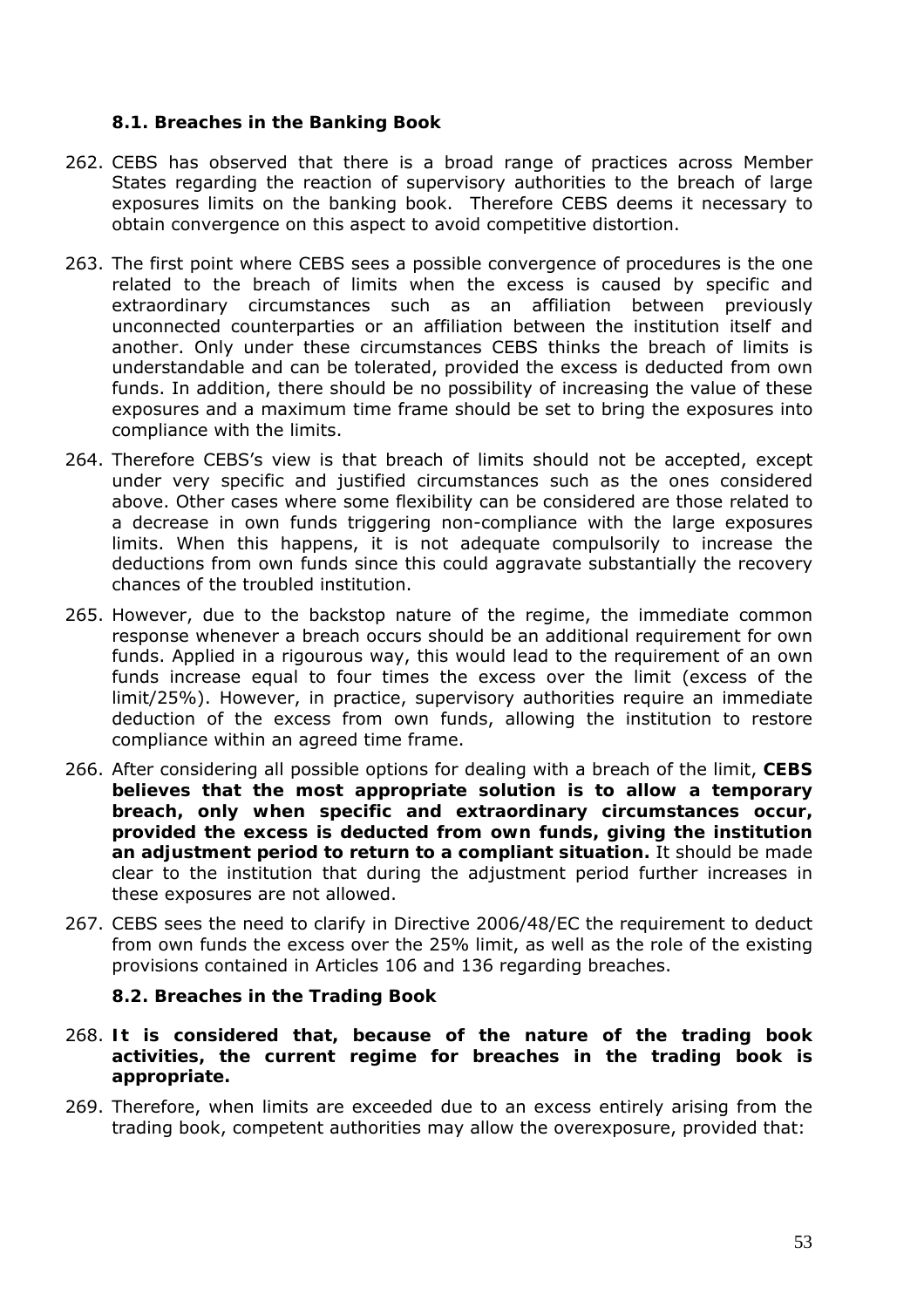- the institution reports quarterly all cases where the limits laid down in Article 111(1) and (2) of Directive 2006/48/EC have been exceeded during the previous three months;
- the institution meets an additional capital requirement on the excess calculated in accordance with Annex VI of Directive 2006/48/EC;
- the exposure to the client or group of connected clients in question is limited to 500% of the institution's own funds where 10 days have lapsed since the excess occurred; and
- the total of the excesses cannot surpass, in aggregate, 600% of the institution's own funds when they have persisted for more than 10 days.
- 270. When the breach of the trading book limits is not authorised by the competent authorities, or the conditions above are not met, then the banking book breach procedures are applicable.

# **Chapter 9. Reporting**

- 271. Reporting requirements for large exposures laid down in Article 110 of the CRD contain a few national discretions.
- 272. Based on the objective of the reduction of national discretions, **CEBS proposes to delete the national discretion under Article 110.1 (a) and to transform the national discretion under Article 110.1 (b) into a general rule, i.e. reporting of all large exposures at least four times a year**.
- 273. **Furthermore, CEBS is of the opinion, that exposures exempted from the LE limits should not be left outside the reporting requirement.** CEBS believes that it is important for supervisors to be properly informed of all large exposures of the institutions. Therefore CEBS proposes to delete paragraph 2 of Article 110.
- 274. According to paragraph 3 of Article 110, Member States may require credit institutions to analyse their exposures to collateral issuers for possible concentrations and where appropriate to take action or report any significant findings to their competent authority. With acknowledgement that the content of this paragraph was not covered in the CP16, CEBS would like to suggest the national discretion be transformed into a general rule with the addition of the requirement for credit institutions to analyse their exposures to protection providers in general, i.e. including guarantors.
- 275. CEBS has considered various possible options for reporting that could best meet the objectives laid down and is of the opinion that **reporting based on reports defined by the supervisors is the appropriate approach.** Reports defined by the supervisors would allow them to analyze the large exposures of the institutions on a horizontal basis and to make comparisons between different institutions. Furthermore, the definitions/risk metrics used in the reports of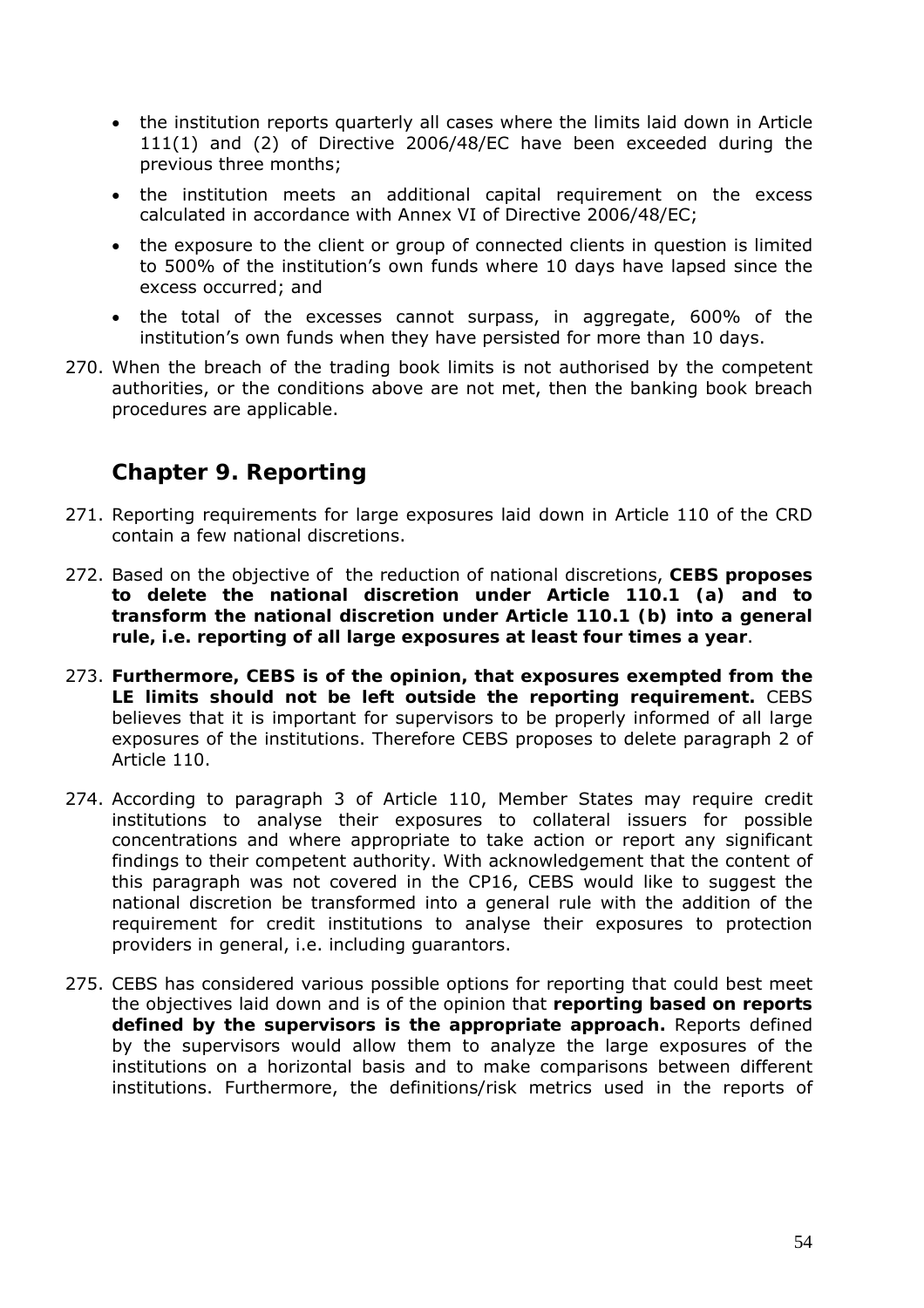different institutions would be identical $44$ , and the internal processing of all data received by the supervisors would be facilitated.

- 276. CEBS believes further that the reporting burden for the cross-border institutions could be diminished by installing **harmonized reporting at the European level.** CEBS recognizes that harmonization can only be successful if an identical template with common definitions for the information requested, together with harmonized reporting frequency and remittance dates, can be agreed among the supervisors of the Member States. **CEBS believes that further L3 guidelines will be necessary in order to reach the desired outcome.**
- 277. CEBS has given some consideration to the elements which need to be reported within a regime for large exposures and proposes the following:
	- All exposures to a client or group of connected clients equal to 10 % and over of the own funds/consolidated own funds of the reporting institution
		- o despite the fact that the exposure after applying credit risk mitigation technique (CRM) would possibly be under 10 %;
		- $\circ$  including exposures partially or fully exempted from the limits  $45$ ; and
		- o including the composition of the group of connected clients.
	- Exposures should be reported net of value adjustments;
	- Exposure value before and after applying CRM techniques should be reported, as well as the relevant CRM technique applied. (However it should be noted, that reporting exposure values before applying CRM for derivative instruments and securities financing transactions might prove to be too burdensome for the institutions to deliver).
- 278. In addition to the regular prudential reporting, the immediate reporting of breaches of the backstop limit would be necessary. Institutions should be obliged to notify their supervisor as soon as they become aware of a breach of the limit, defining the size of the exposure and the cause of the breach together with their plans to rectify the situation.
- 279. CEBS wants to point out that even though reporting would be based on gross values in terms of CRM, the calculation of the backstop limits would, naturally, be based on net values, where CRM and possible full or partial exemption has been taken into account.
- 280. CEBS has come to the conclusion that the reporting requirements should also include reporting the 20 largest exposures on a consolidated basis. That is because the 10% threshold in the definition of large exposures is considered to be high from the risk management point of view and especially when larger institutions are concerned, the reporting of large exposures consists of only few clients or groups of connected clients.
- 281. Extending the reporting to the 20 largest exposures will give the supervisors useful information on the risk profile of the institution. CEBS would like to point out however, that there are Member States where the information in question is

 $\overline{a}$  $44$  That would not be the case if the internal reports of institutions were used.

<sup>45</sup> E.g. intra-group exposures, interbank exposures, exposures from sovereigns.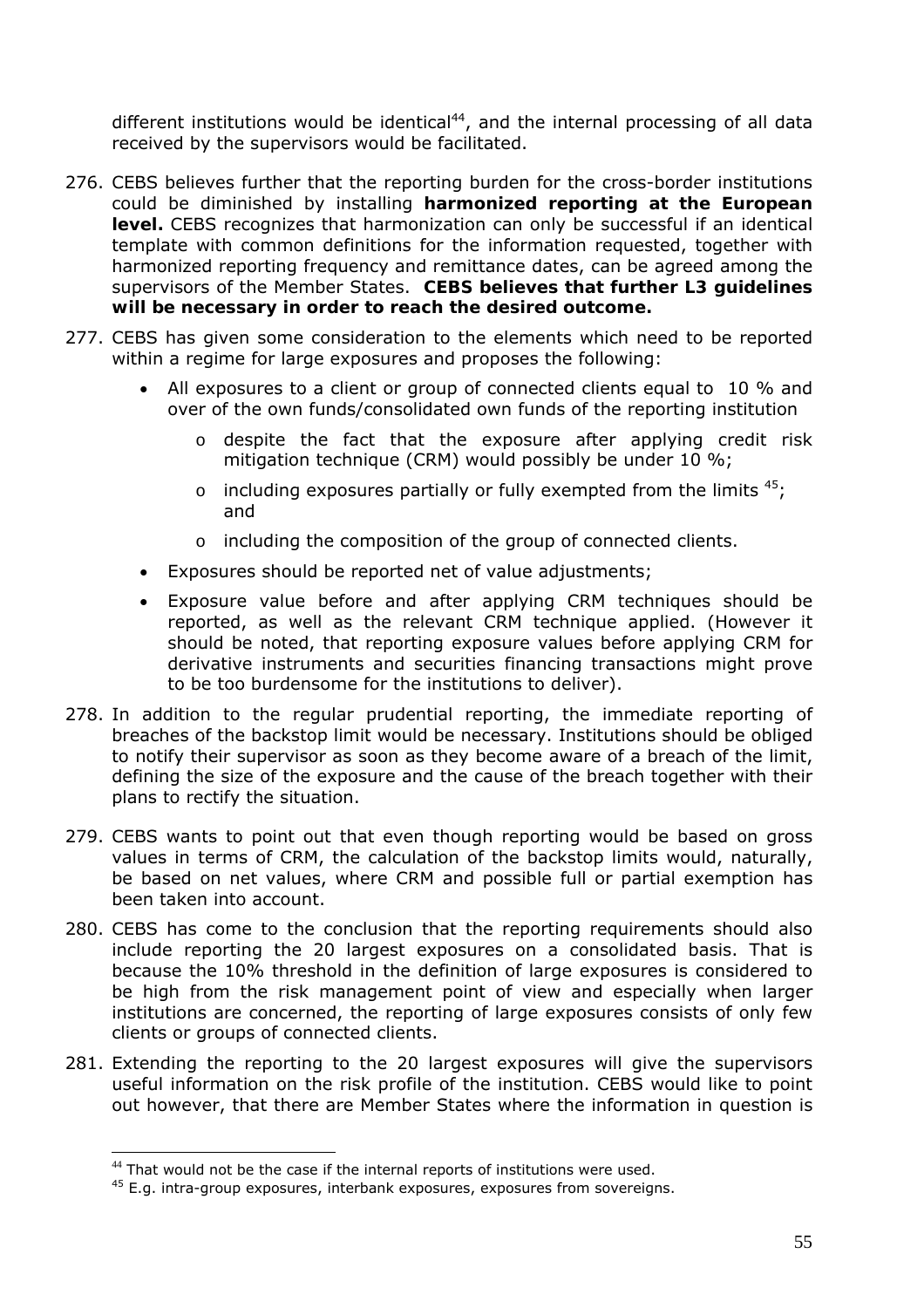available tor the supervisors through other channels e.g. credit registers. In those cases the reporting of the 20 largest exposures should not be requested.

- 282. CEBS has also considered whether indirect exposures should be included in the framework of regular reporting. This information, although valuable, was considered to be too burdensome both for institutions to report and authorities to supervise. However when the substitution principle of the CRM is used by the institution, the reporting of the exposure of the client/group of connected clients should include this indirect exposure as well.
- 283. Finally, CEBS has contemplated whether breaches of the backstop limit should be included in the disclosure requirements of Pillar 3, and has decided not to suggest disclosure.